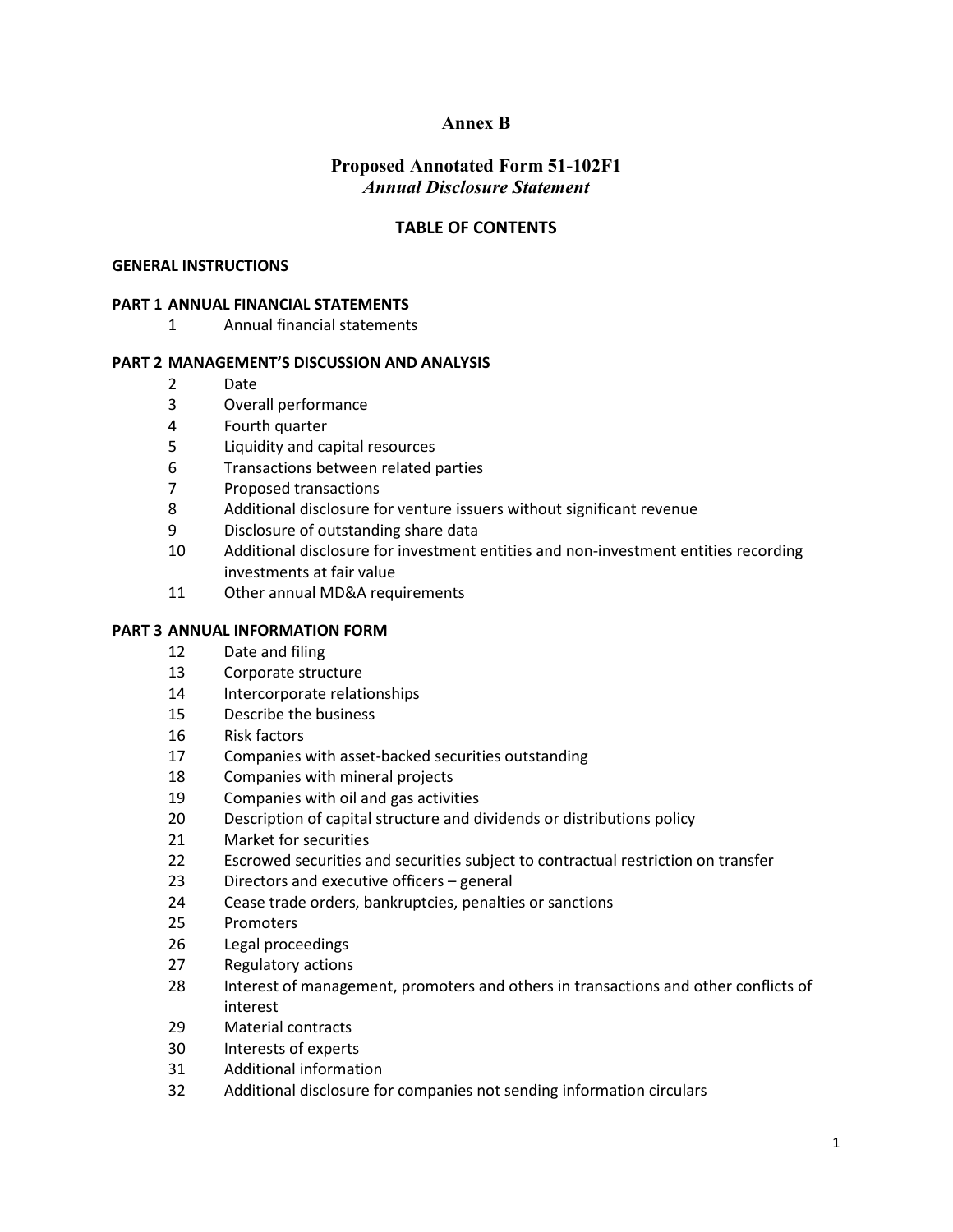### *GENERAL INSTRUCTIONS*

## **General Instructions Annotation Note #1**

# *Description of proposed change*

We propose to relocate and reorganize applicable general instructions for the current Form 51-102F1 *Management's Discussion & Analysis* (**Current MD&A Form**) and the current Form 51-102F2 *Annual Information Form* (**Current AIF Form**) as general instructions for the annual disclosure statement form (the **Form**).

# *Rationale*

The Current MD&A Form and the Current AIF Form contain general instructions which are applicable to the annual disclosure statement. In some cases, the instructions are duplicative. Relocating and reorganizing these instructions as general instructions for this Form would allow for consolidation or elimination of overlapping instructions.

*(1) An annual disclosure statement is required to be filed annually under Part 3A of National Instrument 51-102 Continuous Disclosure Obligations. The annual disclosure statement is intended to provide a comprehensive overview of your company's business, financial performance, financial condition and cash flows.*

*For a reporting issuer that is not a venture issuer, the annual disclosure statement is comprised of 3 parts:*

• *Part 1 – Annual financial statements*

*The annual financial statements required to be filed under section 4.1 of National Instrument 51-102 Continuous Disclosure Obligations.*

• *Part 2 – Management's discussion and analysis* 

*A management's discussion and analysis (MD&A) relating to your company's annual financial statements required to be filed under sections 5.1 and 5.2 of National Instrument 51-102 Continuous Disclosure Obligations.*

• *Part 3 – Annual information form* 

*An annual information form (AIF) required to be filed annually under section 6.1 of National Instrument 51-102 Continuous Disclosure Obligations.*

For a reporting issuer that is a venture issuer, the annual disclosure statement is comprised of *the following parts: Part 1 and Part 2, and Part 3 if the venture issuer voluntarily chooses to include that Part in the annual disclosure statement.* 

*(2) The word "company" is used in this Form for simplicity and readability of the Form. Wherever this Form uses the word "company", that term means an issuer, other than an investment fund issuer, regardless of the issuer's form of organization.*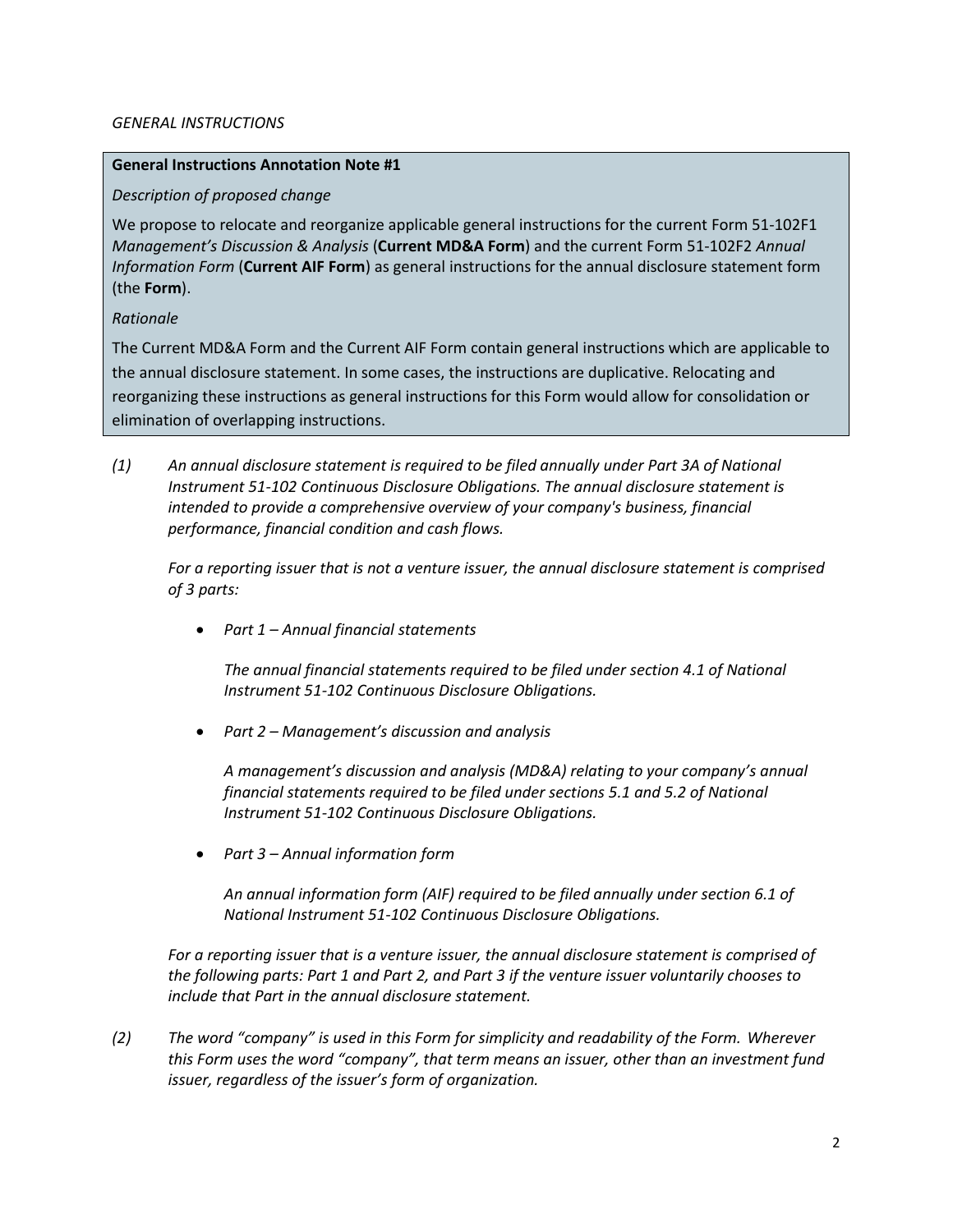- *(3) The disclosure in the annual disclosure statement is supplemented throughout the year by continuous disclosure filings including, for greater certainty, news releases, material change reports, business acquisition reports and interim disclosure statements. Disclose in your company's annual disclosure statement that additional information relating to your company may be found on SEDAR at [www.sedar.com.](http://www.sedar.com/)*
- *(4) If a term is used but not defined in this Form or Part 1 of National Instrument 51-102 Continuous Disclosure Obligations, refer to National Instrument 14-101 Definitions.*
- *(5) This Form uses accounting terms that are defined or used in Canadian GAAP applicable to publicly accountable enterprises.*
- *(6) This Form uses the term "financial condition". Financial condition reflects the overall health of your company and includes its financial position (as shown on the statement of financial position) and other factors that may affect its liquidity, capital resources and solvency.*
- *(7) This Form uses the term "financial performance". Financial performance reflects the level of performance of your company over a specified period of time, expressed in terms of profit or loss and other comprehensive income during that period.*

# **General Instructions Annotation Note #2 for Instruction (7)**

*Description of proposed change*

We propose to add this instruction to provide a description of the term "financial performance".

*Rationale*

This is to provide clarity for issuers when they are assessing the nature and extent of the disclosure required by this Form.

*(8) Your company is not required to repeat information disclosed elsewhere in the annual disclosure statement. If disclosure in the annual disclosure statement refers explicitly or implicitly to disclosure in another section of the annual disclosure statement, include a reference to the other disclosure. Repeat the information disclosed in the financial statements to which the MD&A relates if it assists with an understanding of the information included in the MD&A.*

### **General Instructions Annotation Note #3 for Instruction (8)**

*Description of proposed change*

We propose to add the second and third sentences of this instruction.

*Rationale*

This is to clarify that while repeating information disclosed elsewhere is not necessary, it is important to include a reference to the other disclosure so that investors can easily locate it and to repeat information from the financial statements in the MD&A if it assists with an understanding of the MD&A disclosure.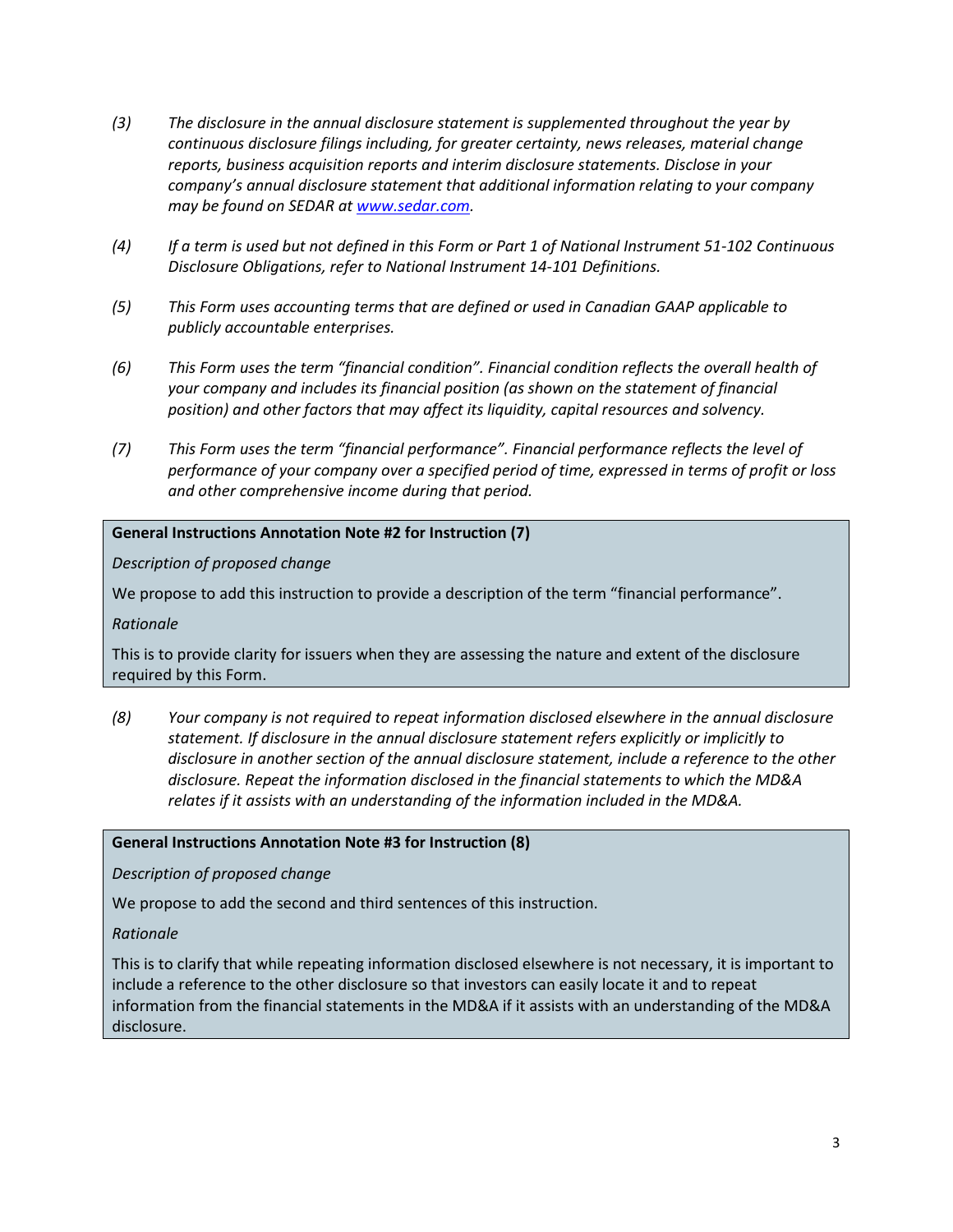*(9) Your company may use innovative approaches to disclosure (including, for greater certainty, use of hyperlinks to reference a disclosure in the annual disclosure statement and creative use of charts, tables and graphs) in a manner consistent with the requirements of this Form and other applicable requirements of securities legislation.* 

## **General Instructions Annotation Note #4 for Instruction (9)**

*Description of proposed change*

We propose to add this instruction and add guidance in Companion Policy 51-102CP *Continuous Disclosure Obligations* (**Companion Policy**) regarding what we mean by "innovative".

### *Rationale*

This is to clarify that issuers may use innovative disclosure approaches consistent with CSA formatting requirements (for example, while embedded video is not acceptable, hyperlinks and creative use of charts, tables and graphs are encouraged if they assist with readability) to prepare disclosure that reduces burden for them and is most meaningful for their business.

*(10) Your company may include a table of contents for the annual disclosure statement. The table of contents may be a hyperlinked version.* 

# **General Instructions Annotation Note #5 for Instruction (10)**

*Description of proposed change*

We propose to add this instruction.

*Rationale*

This is to encourage the use of tools to facilitate navigation, searchability and online readability.

# *GENERAL INSTRUCTIONS FOR PART 2 AND PART 3*

- *(11) In preparing the information required under Part 2 and Part 3 of this Form, your company must take into account information available up to the date of filing so that the MD&A and AIF are not misleading when filed.*
- *(12) Focus your company's disclosure on material information. Your company is not required to disclose information that is not material. You must exercise judgment when you determine whether information is material in respect of your company. Would a reasonable investor's decision whether or not to buy, sell or hold securities in your company likely be influenced or changed if the information in question was omitted or misstated? If so, the information is likely material.*

### **General Instructions Annotation Note #6 for Instruction (12)**

*Description of proposed change*

We propose to generally remove materiality qualifiers included in specific disclosure requirements in the Current MD&A Form and the Current AIF Form such as "material", "significant", "critical", "major" and "fundamental" and have all disclosure requirements in the annual disclosure statement subject to the qualification that issuers are to focus on material information as set out in instruction (12). In some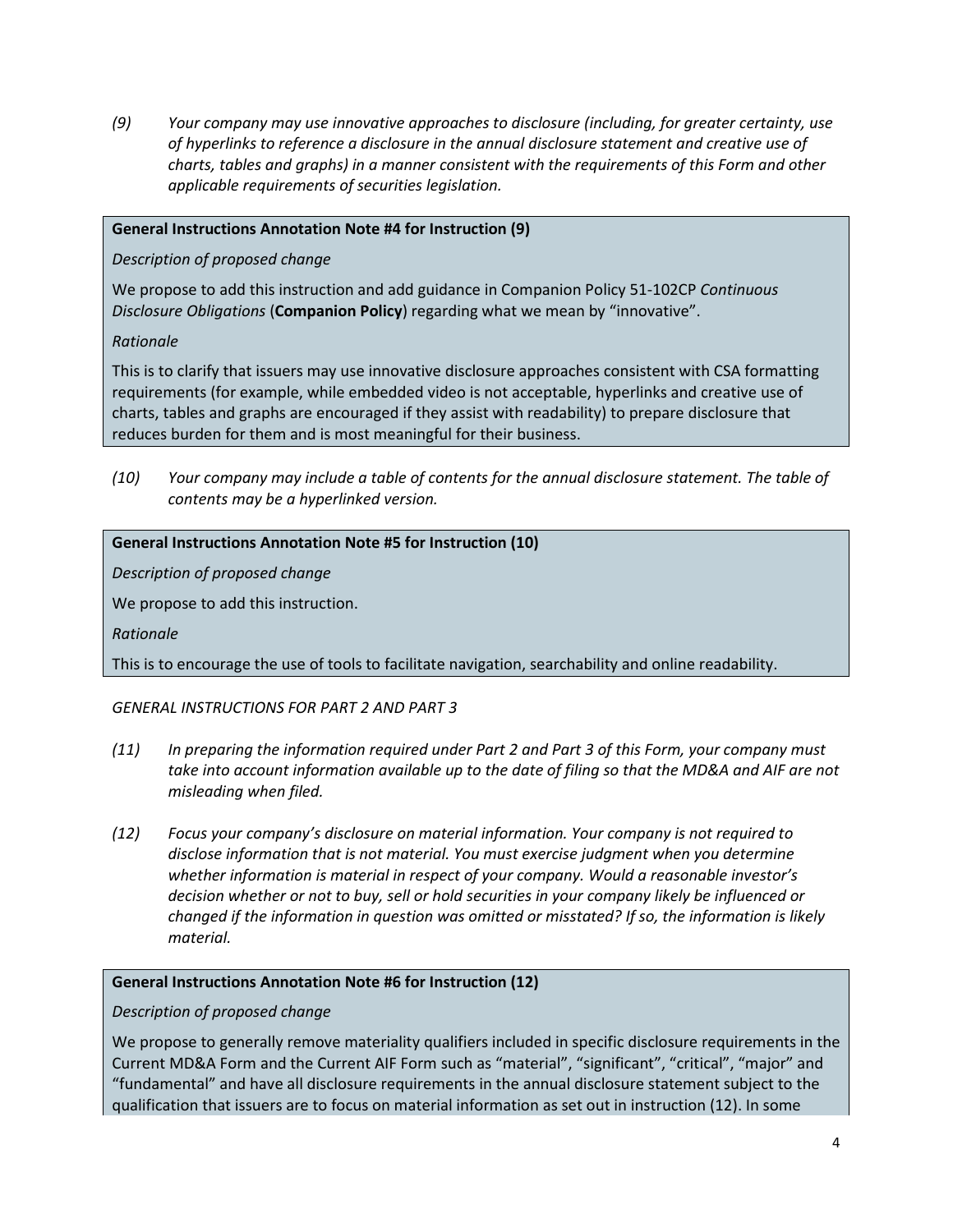circumstances, we consider all disclosure required under a particular section to be material. See for example section 24 and instruction (1) to that section relating to cease trade orders, bankruptcies, penalties and sanctions. We propose to retain materiality qualifiers in a disclosure requirement where the materiality qualifier is part of a defined term (such as significant acquisition) or reflects a term used in our prospectus rules.

# *Rationale*

Currently, there are materiality qualifiers in certain disclosure requirements in the Current MD&A Form and the Current AIF Form, but not in others and the rationale for that is not always clear. In addition, as noted above, there are a variety of materiality qualifiers used and it is not always clear if the terms are to be interpreted differently. The proposed change is to reduce uncertainty resulting from the absence of a materiality qualifier in certain requirements and the use of a materiality qualifier other than "material" and to simplify requirements by generally using one materiality qualifier that all disclosure requirements are subject to.

- *(13) If your company has mineral projects, the disclosure must comply with National Instrument 43- 101 Standards of Disclosure for Mineral Projects, including, for greater certainty, the requirement that all scientific and technical disclosure be based on a technical report or other information prepared by or under the supervision of a qualified person.*
- *(14) If your company has oil and gas activities, the disclosure must comply with National Instrument 51-101 Standards of Disclosure for Oil and Gas Activities.*
- *(15) The numbering and ordering of sections included in Part 2 and Part 3 of this Form are intended as guidelines only. Your company is not required to include the numbering or follow the order of sections in Part 2 or Part 3 of this Form. Your company is not required to respond to any section in Part 2 or Part 3 of this Form that is inapplicable, and your company may omit negative answers.*
- *(16) Your company may incorporate information required to be included under Part 2 or Part 3 of this Form by referencing another document filed on its SEDAR profile, other than a prior MD&A or AIF (unless expressly permitted by this Form). If incorporating by reference, your company must clearly identify the document or any excerpt of it in the text that incorporates it. Unless your company has already filed under its SEDAR profile the referenced document or excerpt, including, for greater certainty, any documents incorporated by reference into the document or excerpt, your company must file it with the annual disclosure statement or standalone AIF, as applicable. Your company must also disclose that the referenced document is on SEDAR at [www.sedar.com](http://www.sedar.com/)*.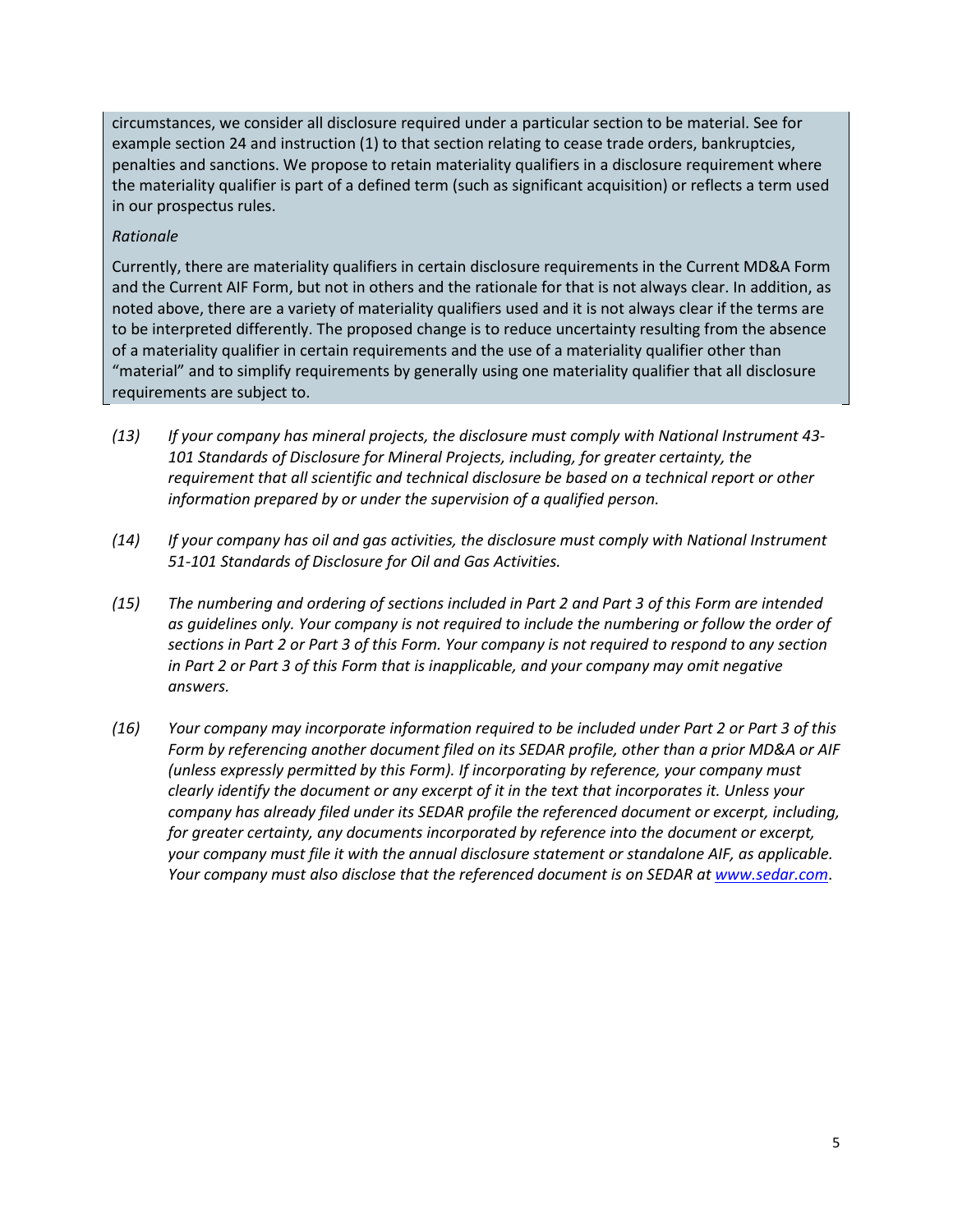# **PART 1 ANNUAL FINANCIAL STATEMENTS**

#### **Annual financial statements**

**1.** Include annual financial statements meeting the requirements of Part 4 of National Instrument 51-102 *Continuous Disclosure Obligations*.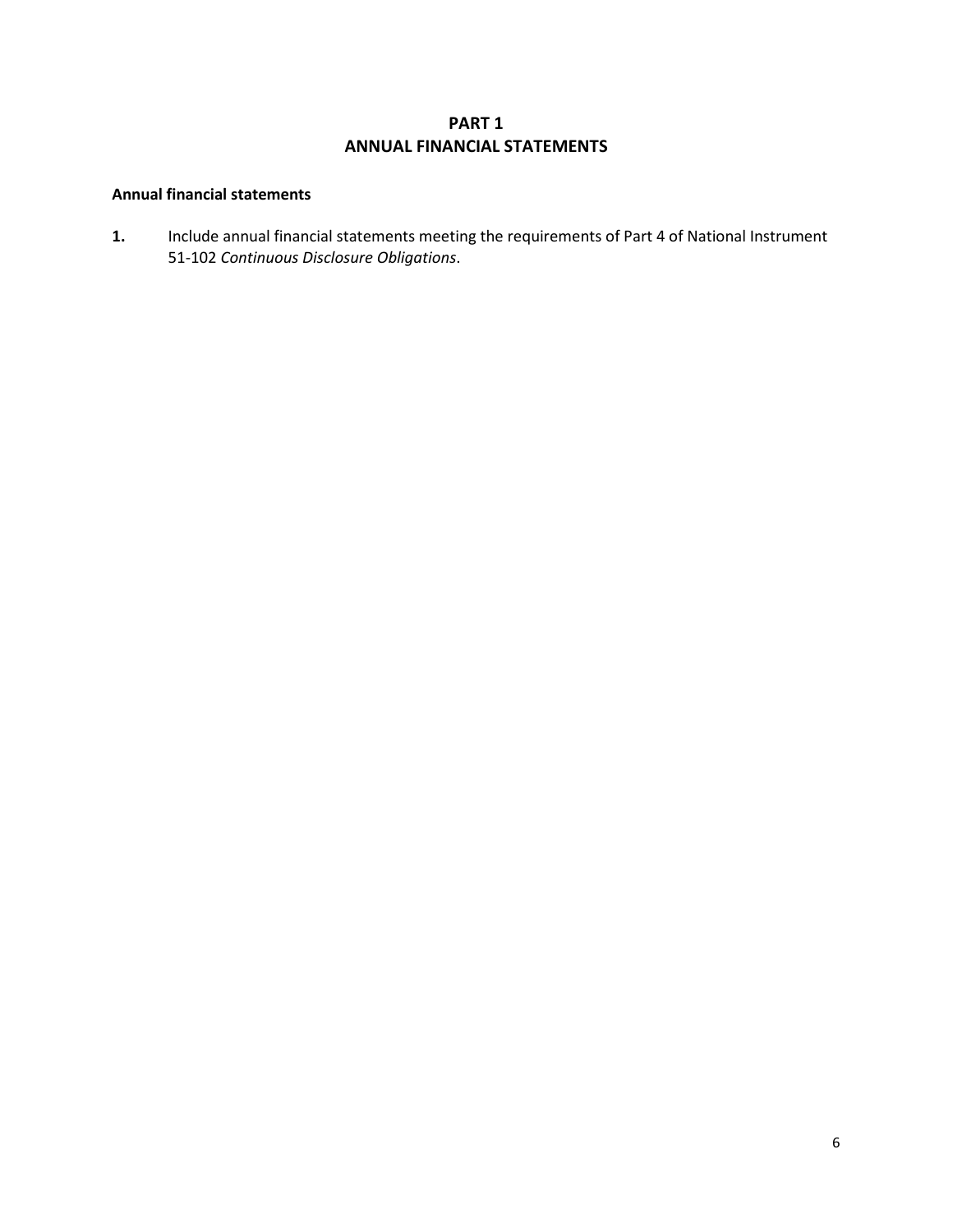# **PART 2 MANAGEMENT'S DISCUSSION AND ANALYSIS**

# **MD&A Annotation Note #1**

# *Description of proposed changes*

We propose to eliminate the following requirements and instructions in the Current MD&A Form:

- paragraph (o) *Available Prior Period Information* under Part 1,
- subsection 1.3(1) *Selected Annual Information* (i.e., financial data for the 3 most recently completed financial years) (inclusive of instructions (i) and (ii) to section 1.3 as these instructions relate specifically to subsection 1.3(1)),
- section 1.5 *Summary of Quarterly Results* (inclusive of instructions (i), (ii), (iv) and (v) to section 1.5 as these instructions relate specifically to section 1.5),
- section 1.8 *Off-Balance Sheet Arrangements,*
- section 1.12 *Critical Accounting Estimates,*
- section 1.13 *Changes in Accounting Policies including Initial Adoption,*
- section 1.14 *Financial Instruments and Other Instruments*, and
- subparagraph 1.15(b)(iii) *Other MD&A Requirements* (i.e., additional disclosure for reporting issuers with significant equity investees) (see MD&A Annotation Note #23 for further details).

#### *Rationale*

The above-noted requirements and instructions are duplicative of disclosure requirements under the accounting standards.

### *GENERAL INSTRUCTIONS FOR PART 2*

*(1) An MD&A under this Part is a narrative explanation, provided through the eyes of management, of how your company performed during the period covered by the financial statements, and of its financial condition and future prospects. The MD&A complements your company's financial statements but does not form part of them.*

*The objective of the MD&A is to supplement your company's overall financial disclosure by giving a balanced discussion of its financial condition, financial performance and cash flows, openly reporting bad news as well as good news. The MD&A must*

- *(a) help investors understand what the financial statements show and do not show, and*
- *(b) provide information about the quality and potential variability of your company's profit or loss and cash flows to assist investors in determining if past performance will likely be indicative of future performance.*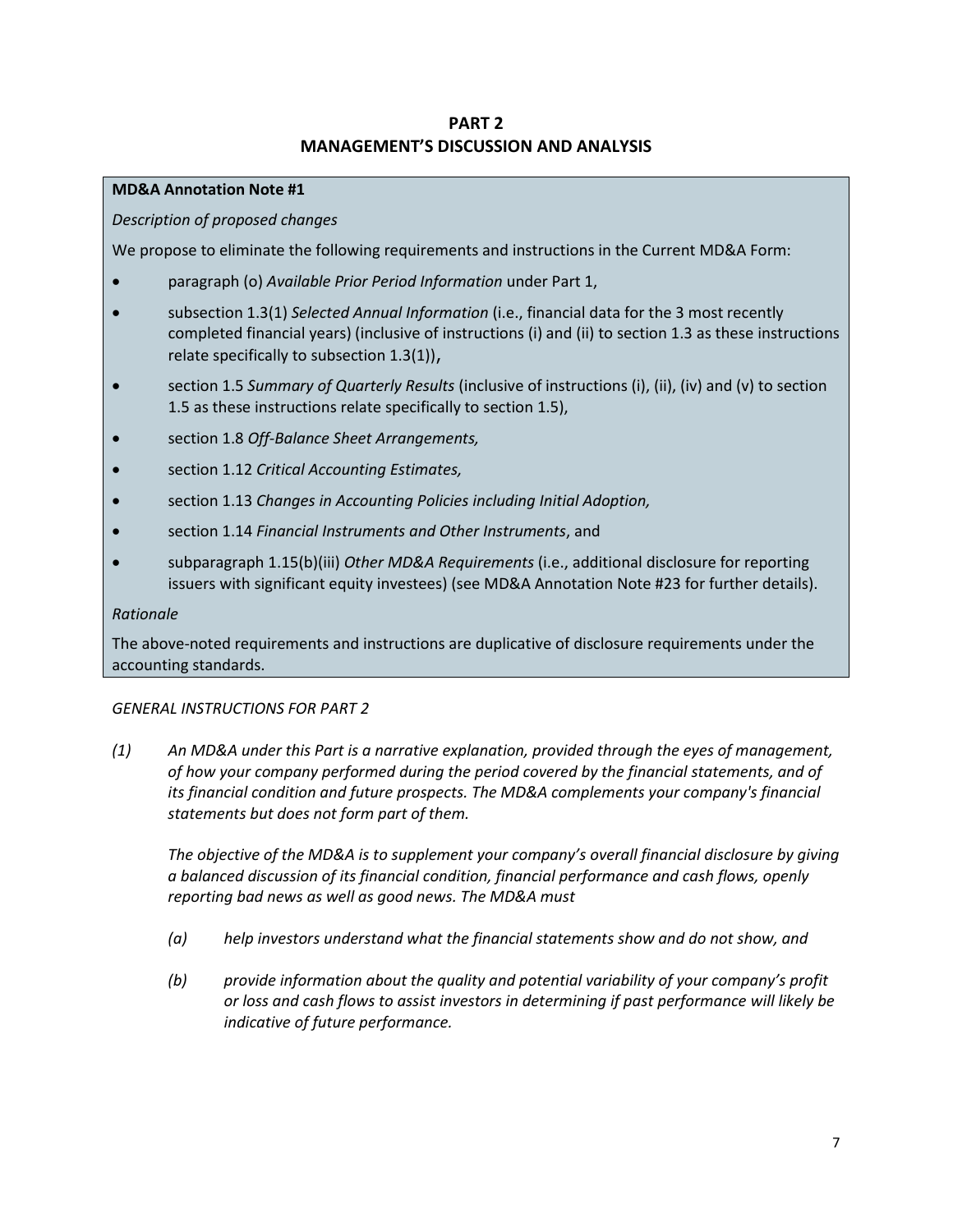# **MD&A Annotation Note #2 for General Instruction (1)**

## *Description of proposed change*

We propose to add the term "cash flows" to the second paragraph of this instruction and re-arrange the order of "financial performance and financial condition" to "financial condition, financial performance, and cash flows".

# *Rationale*

This is to allow for a complete and consistent presentation of the issuer's financial disclosure requirements.

*(2) If an acquisition is a reverse takeover, the MD&A must be based on the reverse takeover acquirer's financial statements.*

# **Date**

- **2. (1)** Specify the date of the annual MD&A.
- **(2)** The date of the annual MD&A must be no earlier than the date of the auditor's report on the annual financial statements to which the annual MD&A relates.

# **Overall performance**

**3. (1)** Provide a discussion of your company's overall performance that is necessary to understand your company's business, financial condition, financial performance and cash flows, including why changes have occurred or expected changes have not occurred, supported by an analysis of factors that caused these changes to occur or not to occur.

### **MD&A Annotation Note #3 for Section 3**

# *Description of proposed changes*

- 1. We propose to consolidate section 1.2 *Overall Performance*, subsection 1.3(2) *Selected Annual Information*, section 1.4 *Discussion of Operations* (inclusive of instructions) and instruction (iii) to section 1.5 *Summary of Quarterly Results* of the Current MD&A Form into one section.
- 2. We also propose to eliminate subparagraph 1.2(b)(ii) of the Current MD&A Form relating to disclosure where there are legal or other restrictions on the flow of funds from one part of an issuer's business to another.

# *Rationale*

Proposed change #1 - Consolidation of these sections would allow for the streamlining and elimination of duplicative requirements (i.e., an overall discussion under section 1.2, an annual discussion under section 1.3, and a more focused discussion of current operations under section 1.4 of the Current MD&A Form). It would also allow issuers to refer to one section for overall performance disclosure requirements.

Proposed change #2 – Subparagraph 1.2(b)(ii) of the Current MD&A Form is duplicative of disclosure requirements under the accounting standards.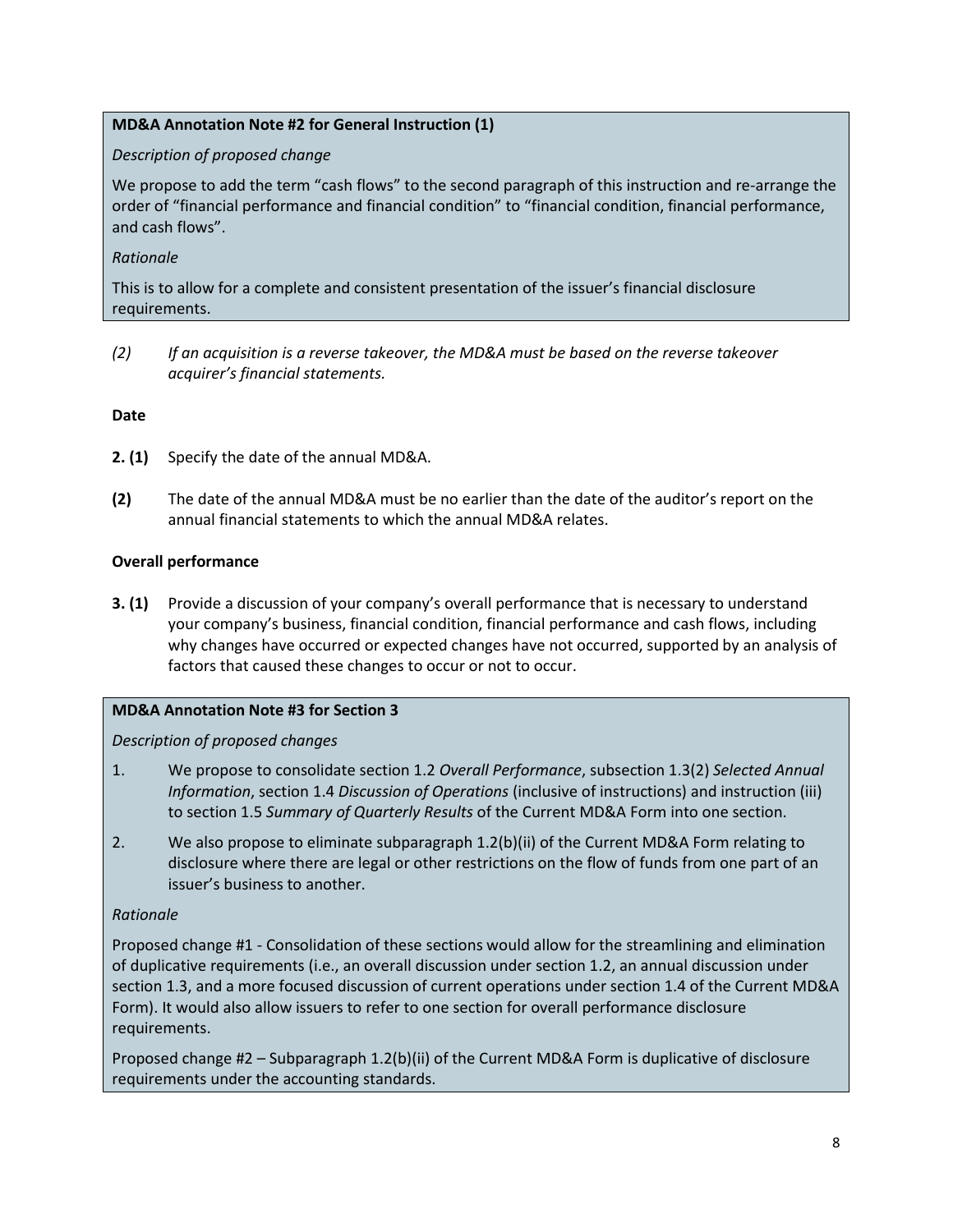- **(2)** Describe the business of your company and its reportable segments as that term is interpreted in the issuer's GAAP, including
	- (a) its lines of business, products and services and principal markets,

# **MD&A Annotation Note #4 for Subsection 3(2), Paragraph 3(2)(a) and Instruction (8) to Section 3**

# *Description of proposed change*

We propose to add a requirement to provide a general description of the business, including its lines of business, products and services and principal markets. We also propose to add instruction (8) so that issuers concurrently filing an annual information form (**AIF**) will not be required to repeat this disclosure.

# *Rationale*

While the requirement to provide a description of the business is new for venture issuers that do not currently file an AIF, we believe that an understanding of the issuer's business is fundamental to understanding the issuer's overall performance discussion.

- (b) changes in the direction of your company's business or other subdivisions (e.g., geographic areas, product lines) if they have affected your company's financial condition, financial performance and cash flows or are reasonably likely to affect them in the future,
- (c) legal, regulatory, industry and economic factors affecting its performance or operations, and

# **MD&A Annotation Note #5 for Paragraph 3(2)(c)**

*Description of proposed change*

We propose to revise the requirement to add the words "legal" and "regulatory".

# *Rationale*

We are of the view that the requirement in paragraph 1.2(c) of the Current MD&A Form to describe industry and economic factors affecting an issuer's performance is already broad enough to capture legal and regulatory factors. The additional language, however, would provide clarity.

- (d) known trends, demands, commitments, events, risks or uncertainties that have affected its business, financial condition, financial performance and cash flows or are reasonably likely to affect them in the future.
- **(3)** Discuss and analyze the financial condition, financial performance and cash flows of your company as a whole and for each reportable segment, for the most recently completed financial year compared to the prior year, including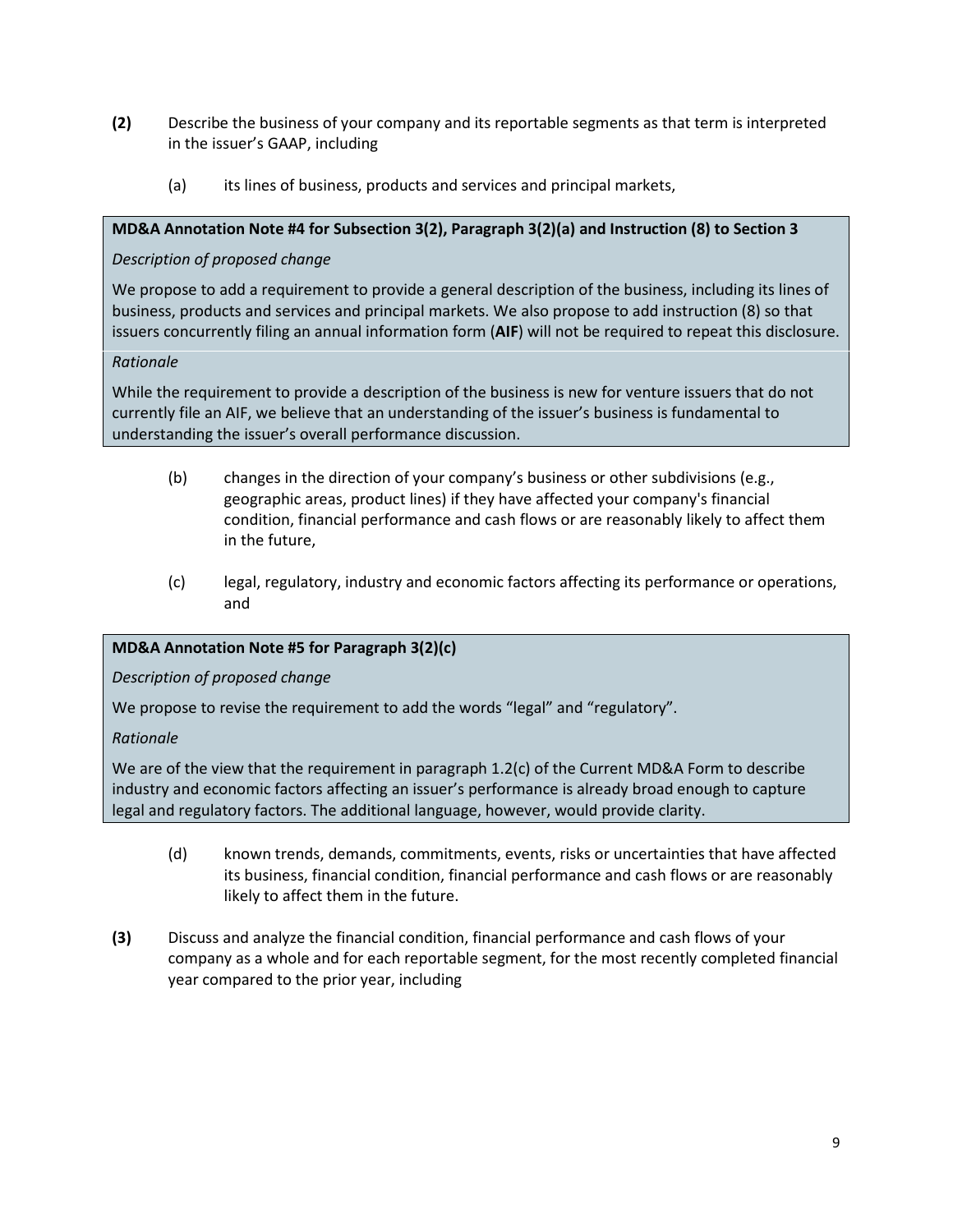# **MD&A Annotation Note #6 for Subsection 3(3)**

# *Description of proposed change*

We propose to add the words "compared to the prior year" to this requirement to clarify that the issuer's discussion and analysis of the most recently completed year must include a comparison to the prior year.

# *Rationale*

This is to clarify that the MD&A must provide an explanation of how the issuer performed during the period covered by the financial statements, including a comparison to the prior year. The clarification is to ensure issuers focus their discussion and analysis on why a change in a financial statement item year over year has occurred or an expected change has not occurred.

- (a) total revenue, including any changes caused by selling prices, volume or quantity of goods or services being sold, or the introduction of new products or services,
- (b) any other factors that caused changes in total revenue or gross profit,
- (c) cost of sales,
- (d) expenses,
- (e) unusual or infrequent events or transactions,
- (f) the effect of any discontinued operations, changes in accounting policies, significant acquisitions or dispositions, write-offs, abandonments or other similar actions on current operations, and
- (g) changes in its profit or loss, if not otherwise included in the discussion required by paragraphs (a) to (f).

### **MD&A Annotation Note #7 for Paragraph 3(3)(g)**

### *Description of proposed change*

We propose to add this requirement to discuss changes in the issuer's profit or loss, if the discussion is not otherwise provided under subsection 3(3).

### *Rationale*

With the proposed removal of subsection 1.3(1) of the Current MD&A Form (i.e., selected annual information relating to the 3 most recently completed financial years), the requirement to specifically disclose profit or loss from continuing operations and profit or loss in total and on a per-share and diluted per-share basis under paragraphs 1.3(1)(b) and (c) of the Current MD&A Form would also be eliminated. The proposed requirement to discuss changes in the issuer's profit or loss (unless provided elsewhere) is to ensure that this important GAAP metric is sufficiently highlighted in an issuer's MD&A.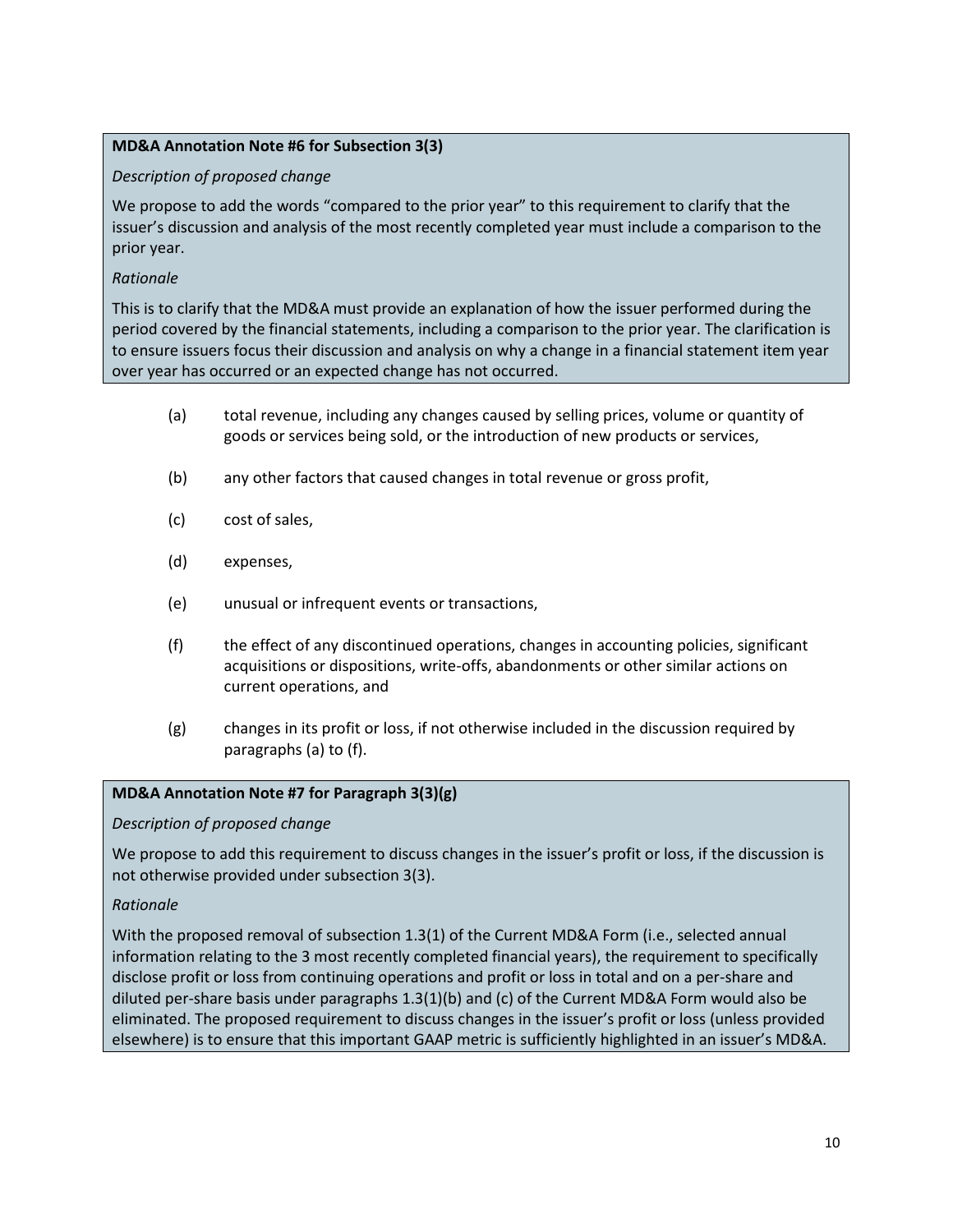- **(4)** If your company has not yet generated significant revenue, has projects or business activities that have not yet generated revenue or is changing its business model, describe each project, business activity or group of related business activities, including
	- (a) your company's plan, including, for greater certainty, any significant milestones and the status of the milestones relative to that plan,
	- (b) expenditures made and how these relate to anticipated timing and costs to advance to the next milestone of the plan, and
	- (c) whether your company plans to expend additional funds, including an estimate of costs and timing.

# **MD&A Annotation Note #8 for Subsection 3(4)**

# *Description of proposed changes*

- 1. We propose to revise the requirement in paragraph 1.4(d) of the Current MD&A Form to clarify that the discussion of an issuer's "plan" must include a discussion of any significant milestones.
- 2. We propose to revise paragraph 1.4(d) of the Current MD&A Form to clarify that "issuers that have significant projects that have not yet generated revenue" includes:
- issuers that have not yet generated significant revenue,
- issuers that have significant projects or business activities that have not yet generated revenue, and
- issuers changing their business model.

### *Rationale*

Proposed change #1 - This is to clarify that a discussion of the issuer's "plan" must also include a discussion of significant milestones for that plan.

Proposed change #2 - While we are of the view that the existing requirement to disclose "projects" should be viewed broadly, taking into account the issuer's business as a whole or any new business venture, the term "project" may be applied too narrowly as an activity that has a beginning and end. This proposed change is to clarify our expectations, which are consistent with comments raised in continuous disclosure reviews (**CD Reviews**) and CSA Staff Notice 51-355 *Continuous Disclosure Review Program Activities for the fiscal years ended March 31, 2018 and March 31, 2017* (**SN 51-355**) *(*disclosure deficiencies summarized in Appendix A of SN 51-355).

- **(5)** For products and services that are not fully developed or if the products are not at the commercial production stage, discuss
	- (a) whether your company is conducting its own research and development, is subcontracting out the research and development or is using a combination of those methods, and
	- (b) to the extent not included in the disclosure required by subsection (4),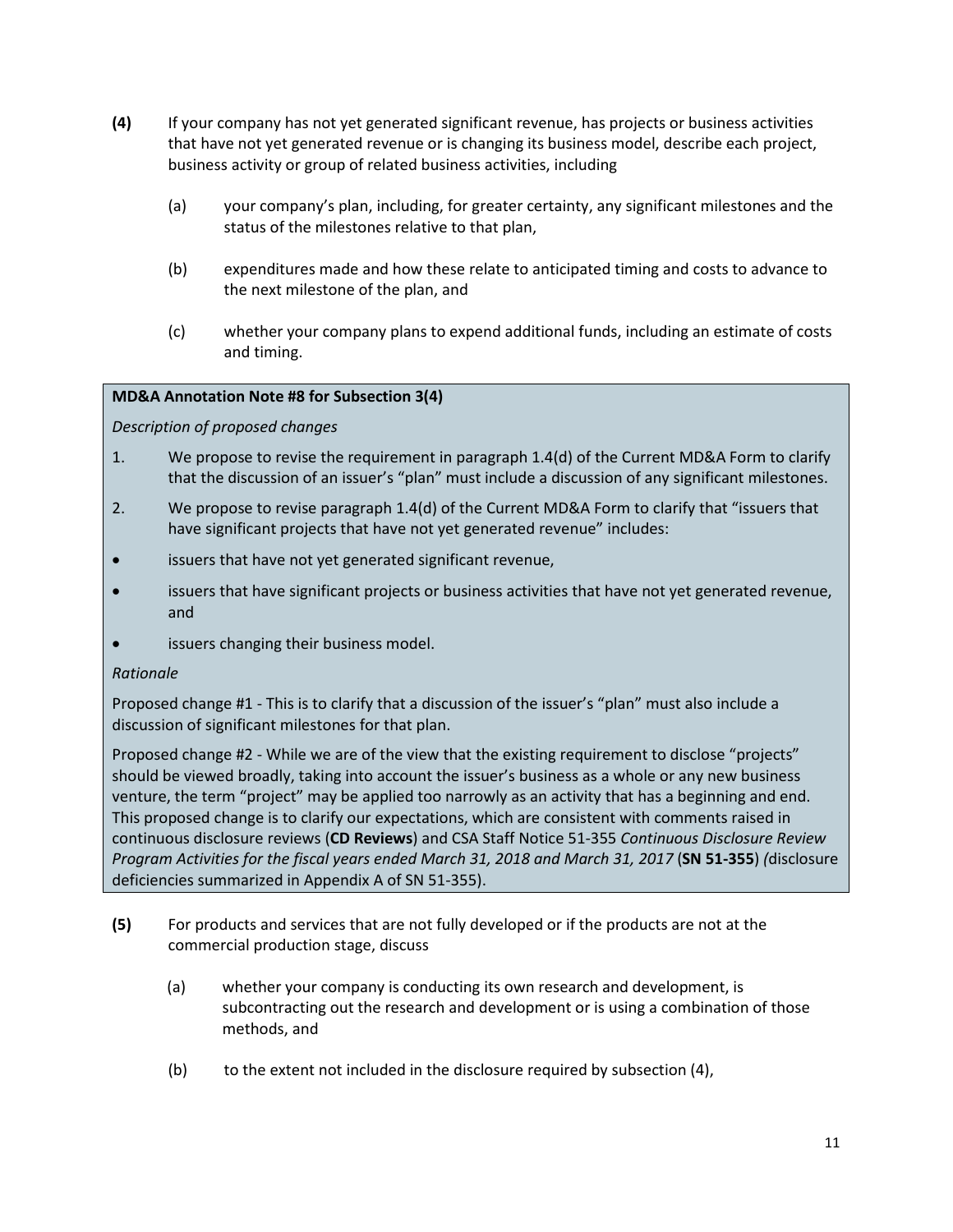- (i) the timing and stage of research and development programs, and
- (ii) the additional steps required to reach commercial production and an estimate of costs and timing.

## **MD&A Annotation Note #9 for Subsection 3(5) and Instruction (9) to Section 3**

*Description of proposed changes*

- 1. We propose to relocate research and development discussion requirements in subparagraph 5.1(1)(a)(iv) of the Current AIF Form as an MD&A requirement under this subsection.
- 2. We propose to add instruction (9) to section 3 so that subsection 3(5) of this Form does not apply to disclosure that is subject to National Instrument 43-101 *Standards of Disclosure for Mineral Projects* or National Instrument 51-101 *Standards of Disclosure for Oil and Gas Activities*.

### *Rationale*

Proposed change #1 – This is for consolidation purposes as disclosure of similar information is required in the Current MD&A Form.

Proposed change #2 – Instruction (9) clarifies that this research and development discussion is not required for disclosure that is subject to National Instrument 43-101 *Standards of Disclosure for Mineral Projects* or National Instrument 51-101 *Standards of Disclosure for Oil and Gas Activities*.

- **(6)** For resource issuers with producing mines or mines under development, describe each mineral project on a property material to your company and identify any milestone, including, for greater certainty, mine expansion plans, productivity improvements, plans to develop a new deposit, or production decisions, and whether the milestone is based on a technical report filed under National Instrument 43-101 *Standards of Disclosure for Mineral Projects*.
- **(7)** Provide a comparison in tabular form of previous disclosure of how your company was going to use proceeds (other than working capital) from any financing, including an explanation of variances and the impact of the variances, if any, on your company's ability to achieve its business objectives and milestones.

# *INSTRUCTIONS*

*(1) In discussing and analysing its overall performance, your company must not only disclose the amount of the change in a financial statement item from period to period. Your company must explain the nature and reason for the change to investors. Where the financial statements reflect material differences from period-to-period in one or more line items, including, for greater certainty, where material differences within a line item offset one another, describe the underlying reasons for these material differences in quantitative and qualitative terms. Your company must present qualitative and quantitative disclosure to support this analysis. In providing this analysis, it may be helpful to include a discussion of business drivers that management is utilizing in managing the business such as production, volumes sold, square footage, occupancy rates or number of subscribers.*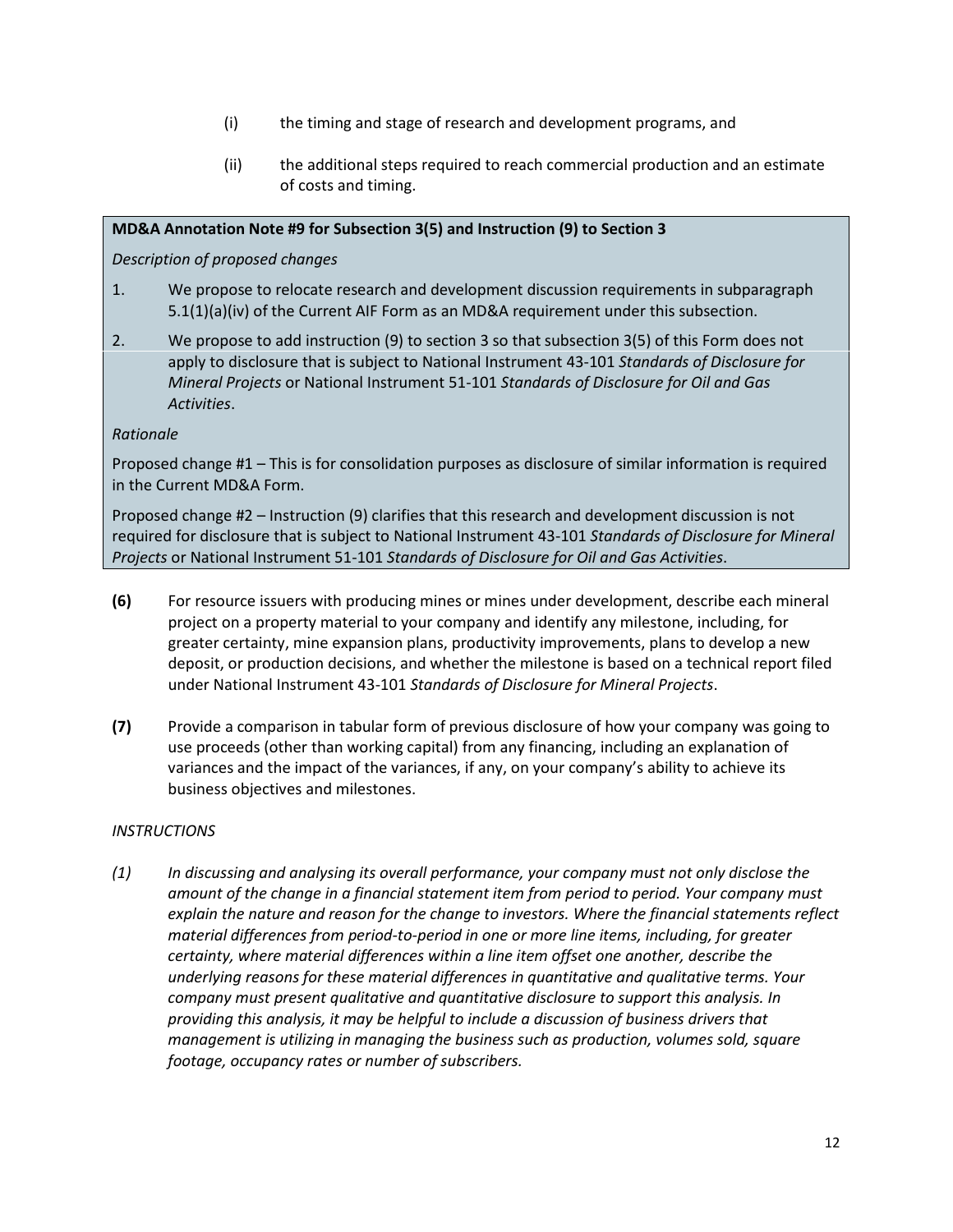# **MD&A Annotation Note #10 for Instruction (1) to Section 3**

# *Description of proposed change*

We propose to add this instruction to clarify that the issuer's discussion and analysis of overall performance:

- must be both quantitative and qualitative to support the analysis, and
- should, when helpful, present key drivers management is utilizing in managing the business.

# *Rationale*

These additions are to assist issuers in preparing a narrative explanation of their overall performance. We are of the view that adding quantitative information to the narrative is necessary to an understanding of the changes reflected in the financial statements. It also encourages issuers that have identified key business drivers to incorporate those key business drivers that we believe will improve understandability and usability of such disclosure. This proposed instruction is consistent with comments raised in staff's CD Reviews and SN 51-355 as well as previous publications of the CSA Staff Notice *Continuous Disclosure Review Program Activities*.

*(2) If your company believes that information from the face of the financial statements is helpful to investors in understanding its overall performance discussion, your company may present the information in a tabular form for readability. If a tabular presentation is included, it must be accompanied by an appropriate discussion and analysis of this data.*

# **MD&A Annotation Note #11 for Instruction (2) to Section 3**

### *Description of proposed change*

We propose to add this instruction to provide issuers with an option to present information from the face of the financial statements in a tabular format.

### *Rationale*

This is to encourage the use of tools to promote readability. We note that section 1.5 of the Companion Policy provides guidance on plain language, which includes the use of charts and tables as an example.

- *(3) The discussion and analysis of the financial condition, financial performance and cash flows by reportable segment is applicable only to the extent that information for each reportable segment is required to be disclosed under the issuer's GAAP.*
- *(4) The following factors may be relevant for your company's disclosure:*
	- *(a) changes in customer buying patterns, including, for greater certainty, changes due to new technologies and changes in demographics;*
	- *(b) changes in selling practices, including, for greater certainty, changes due to new distribution arrangements or a reorganization of a direct sales force;*
	- *(c) changes in competition, including an assessment of your company's resources, strengths and weaknesses relative to those of its competitors;*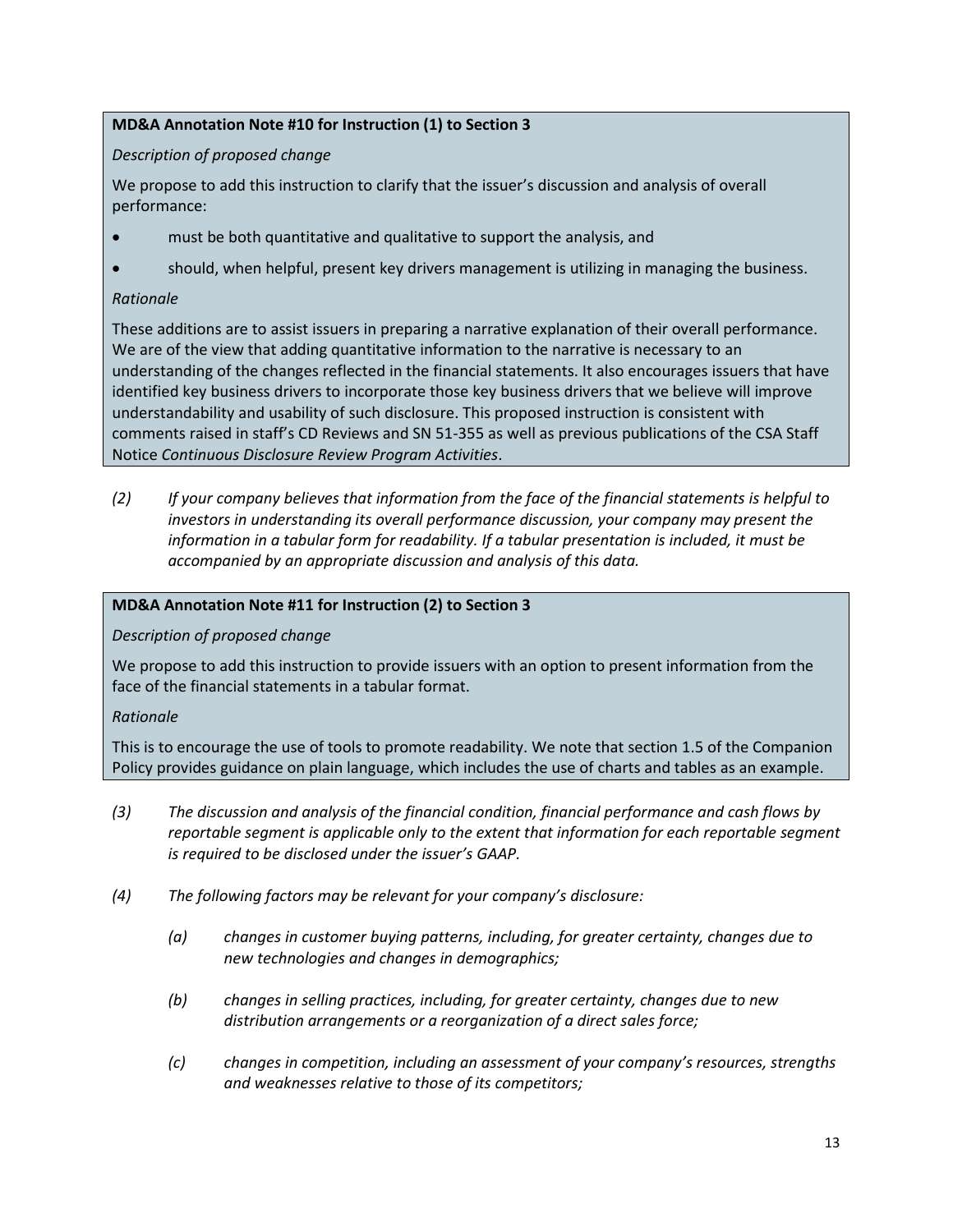- *(d) the effect of exchange rates;*
- *(e) the effect of inflation;*
- *(f) changes in the relationship between costs and revenue, including, for greater certainty, changes in costs of labour or materials, price changes or inventory adjustments*;
- *(g) changes in pricing of inputs, constraints on supply, order backlog, or other input-related matters;*
- *(h) changes in production capacity, including, for greater certainty, changes due to plant closures and work stoppages;*
- *(i) changes in volume of discounts granted to customers, volumes of returns and allowances, excise and other taxes or other amounts reflected on a net basis against revenue;*
- *(j) changes in the terms and conditions of service contracts;*
- *(k) progress in achieving previously announced milestones;*
- *(l) for resource issuers with producing mines, changes to cash flows caused by changes in production throughput, head-grade, cut-off grade, and metallurgical recovery, or any expectation of future changes to cash flows caused by those factors; and*
- *(m) if your company has a significant equity investee, the nature of the investment and its significance to your company.*
- *(5) Your company must include information for a period longer than 2 financial years if it is helpful in explaining a trend.*
- *(6) For purposes of subsections (4) and (6), your company must describe each mineral project on a property material to it by providing current information, including*
	- *(a) project location, mineral title, and your company's obligations to retain its interest,*
	- *(b) mineral commodities of interest,*
	- *(c) general geological setting,*
	- *(d) exploration and drilling results to date,*
	- *(e) mineral resource or reserve estimates as at the end of your company's financial year, and*
	- *(f) mining and processing operations.*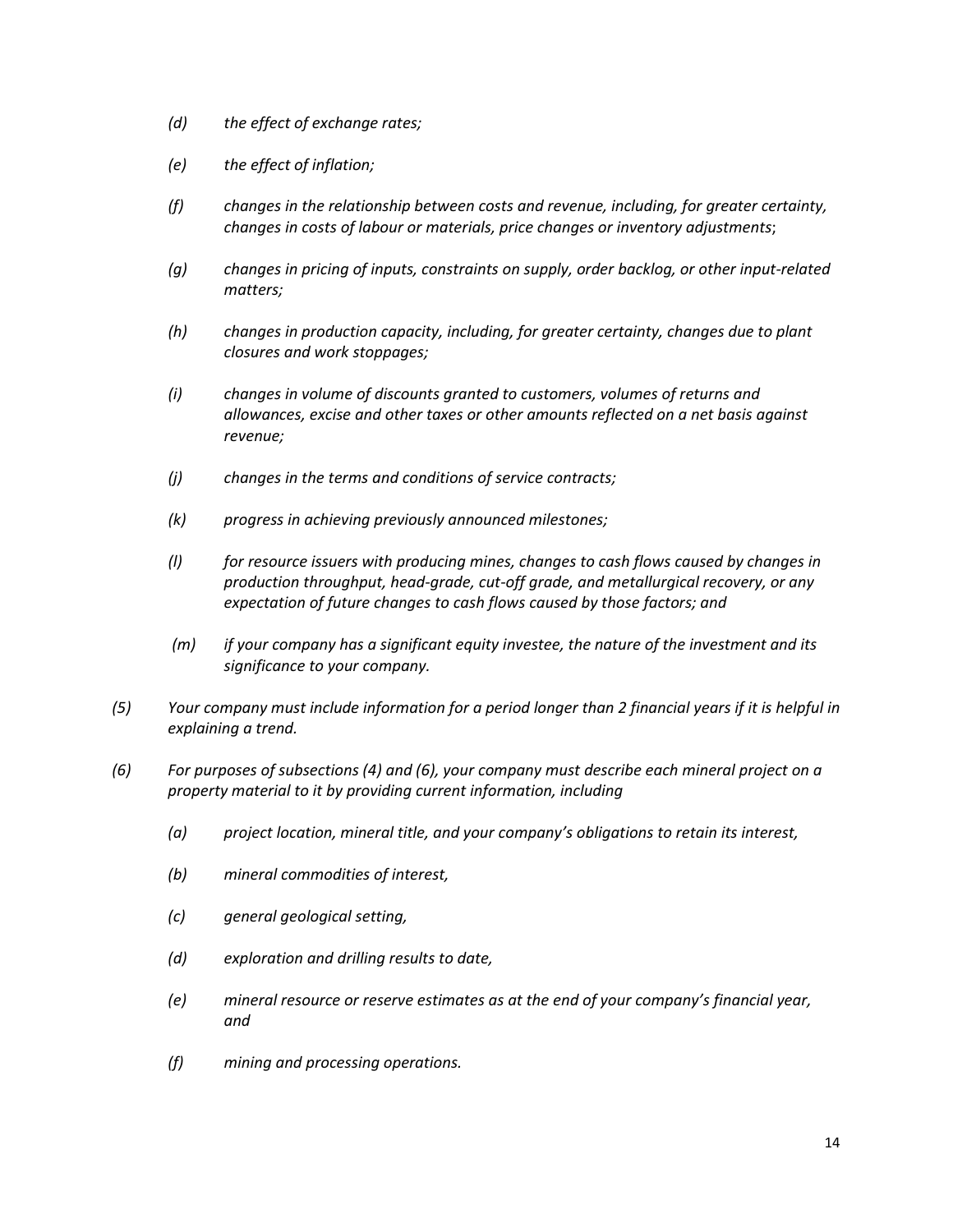# **MD&A Annotation Note #12 for Instruction (6) to Section 3**

### *Description of proposed change*

We propose to add this instruction to provide issuers with guidance on the level of disclosure required in respect of an issuer's mineral project on a property material to it.

### *Rationale*

This proposed instruction is consistent with comments raised in staff's CD Reviews and SN 51-355 as well as previous publications of the CSA Staff Notice *Continuous Disclosure Review Program Activities*.

- *(7) For purposes of subsection (4), discuss factors that have affected the value of the project such as a change in commodity prices, land use or political or environmental issues.*
- *(8) Your company is not required to include the following under this Part if your company is disclosing the required information under Part 3 of this Form:*
	- *(a) the description of its business and its reportable segments under subsection (2);*
	- *(b) the description of each mineral project on a property material to it under subsection (4);*
	- *(c) the discussion of its producing mines or mines under development under subsection (6).*
- *(9) Subsection (5) does not apply to disclosure that is subject to requirements in National Instrument 43-101 Standards of Disclosure for Mineral Projects or National Instrument 51-101 Standards of Disclosure for Oil and Gas Activities.*

### **Fourth quarter**

**4.** Discuss fourth quarter events or items that affected your company's financial condition, financial performance or cash flows, including, for greater certainty, year-end and other adjustments, seasonal aspects of its business, discontinued operations, significant acquisitions or dispositions and changes in the direction of its business.

#### **MD&A Annotation Note #13 for Section 4**

### *Description of proposed change*

We propose to relocate the fourth quarter disclosure requirement (such that it is presented directly after the overall performance disclosure requirements) and add "discontinued operations, significant acquisitions or dispositions and changes in the direction of your business" to the listed events and items an issuer should discuss when analyzing fourth quarter events.

### *Rationale*

The relocation of the fourth quarter discussion requirement is to allow for a more logical flow of the requirements.

The addition of events and items to this section is for consistency with the list of factors included in the overall performance discussion in section 3 of this Form, which aligns with subsection 1.3(2) of the Current MD&A Form.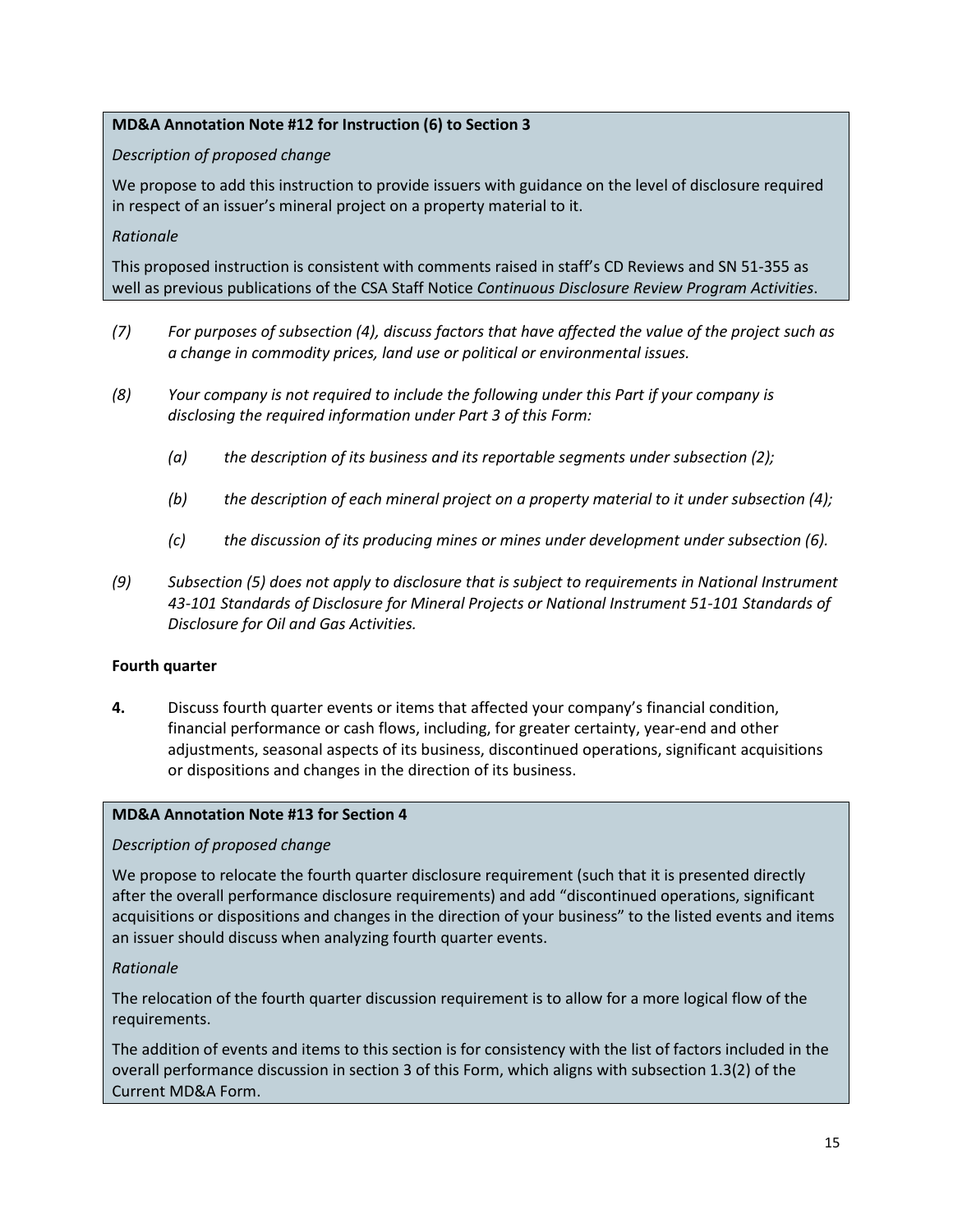### **Liquidity and capital resources**

**5. (1)** The liquidity and capital resources discussion must address your company's ability to generate sufficient amounts of cash and cash equivalents, in the short term and the long term, to meet existing known or reasonably likely future cash requirements, to maintain its capacity, to meet its planned growth or to fund development activities.

## **MD&A Annotation Note #14 for Section 5**

# *Description of proposed change*

We propose to consolidate sections 1.6 *Liquidity* and 1.7 *Capital Resources* of the Current MD&A Form into one section and rearrange the disclosure requirements into the following categories:

- 1. cash requirements,
- 2. sources of funds,
- 3. expected fluctuations in liquidity and capital resources, and
- 4. management of liquidity risks.

### *Rationale*

There are some duplicative requirements in sections 1.6 and 1.7 of the Current MD&A Form. Given that liquidity and capital resources are integrated, and many issuers combine their discussions of these items, consolidating and re-arranging the requirements would facilitate more streamlined disclosures.

- **(2)** Discuss your company's cash requirements, including, for greater certainty,
	- (a) its working capital requirements, including whether it has or expects to have a working capital deficiency,
	- (b) commitments, including, for greater certainty, commitments for capital expenditures, as of the date of the financial statements,
	- (c) expenditures not yet committed but required to maintain its capacity, to meet its planned growth or to fund development activities, and
	- (d) the nature and purpose of the commitments and expenditures referred to in paragraphs (b) and (c).
- **(3)** Discuss your company's expected sources of funds available for the uses described in subsection (2), taking into account
	- (a) available capital resources,
	- (b) sources of financing arranged but not yet used, and
	- (c) any impact to expected sources of funds described in paragraphs (a) and (b) resulting from any legal or practical restrictions on the ability of its subsidiaries to transfer funds to it.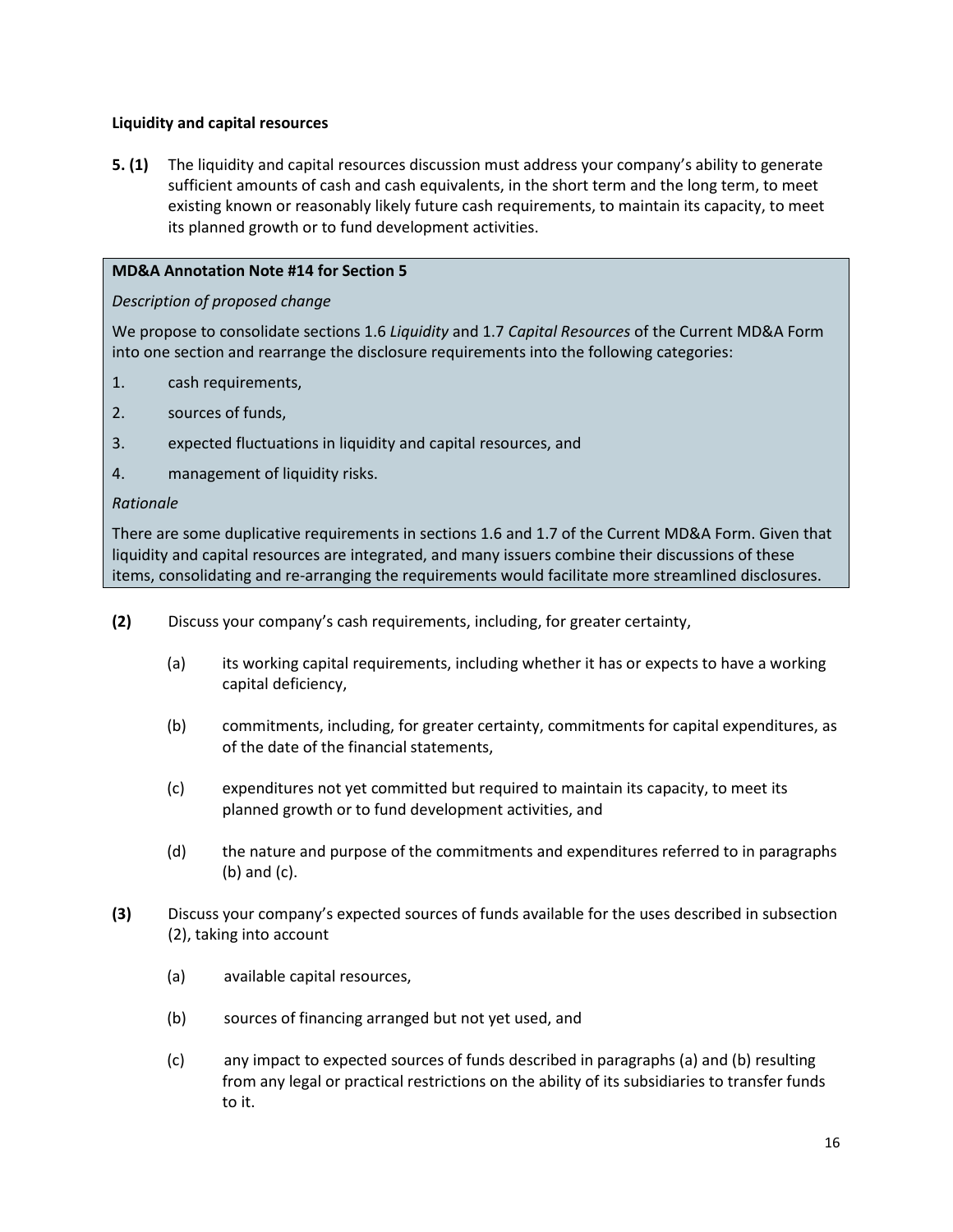- **(4)** Discuss the expected fluctuations in your company's liquidity and capital resources, taking into account
	- (a) known trends, demands, commitments, contingencies, events or uncertainties,
	- (b) changes in the mix and relative cost of capital resources, and
	- (c) statement of financial position conditions or profit or loss attributable to owners of the parent or cash flow items that may affect its liquidity.
- **(5)** Discuss how your company manages its liquidity risks in relation to items set out in subsections (2) to (4), including
	- (a) its ability to meet obligations as they become due and its plans for remedying any deficiency in the sources of funds available for the uses described in subsection (2),

# **MD&A Annotation Note #15 for Paragraph 5(5)(a)**

### *Description of proposed change*

Paragraph 1.6(e) of the Current MD&A Form requires a discussion of the issuer's ability to meet obligations when the issuer has or expects to have a working capital deficiency and how the issuer expects to remedy the deficiency. We propose to expand the requirement to include issuers that have an overall deficiency in the quantity of funds available to fund cash requirements.

## *Rationale*

Broadening the requirement to apply to issuers that have a deficiency in the sources of funds available (versus a narrower consideration of working capital deficiency) would provide clarity and is consistent with the requirement in paragraph 1.6(a) of the Current MD&A Form to provide a discussion of the issuer's ability to generate sufficient amounts of cash and cash equivalents in the short term and the long term, to maintain the issuer's capacity, to meet planned growth or to fund development activities.

This proposed change is consistent with comments raised in staff's CD Reviews where there are concerns with an issuer's financial condition.

(b) qualitative and quantitative disclosure of any debt covenants to which it is subject, including, for greater certainty, actual ratios or amounts, and

### **MD&A Annotation Note #16 for Paragraph 5(5)(b)**

### *Description of proposed change*

We propose to add this requirement to provide qualitative and quantitative disclosure of any debt covenants to which the issuer is subject.

### *Rationale*

The proposed addition is to provide clarity on staff's expectation for disclosure related to debt covenants.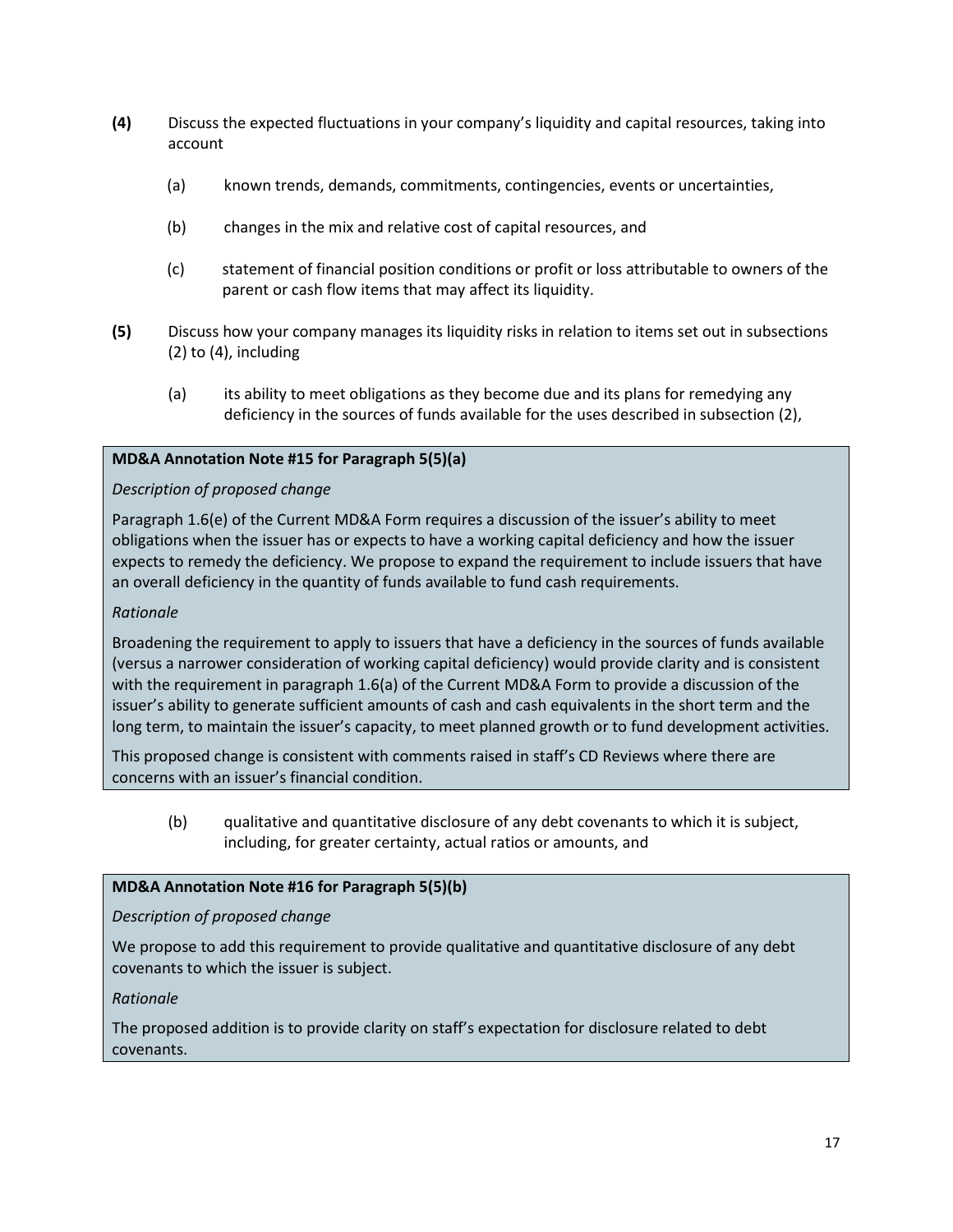- (c) defaults or arrears or risk of defaults or arrears on
	- (i) distributions or dividend payments, lease payments, interest or principal payment on debt,
	- (ii) debt covenants, and
	- (iii) redemption or retraction or sinking fund payments, and
- (d) how it intends to cure the default or arrears or address the risk set out in paragraph (c).

# *INSTRUCTIONS*

*(1) In discussing and analysing your company's liquidity and capital resources, your company must present qualitative and quantitative disclosure to support this analysis.*

# **MD&A Annotation Note #17 for Instruction (1) to Section 5**

# *Description of proposed change*

We propose to add this instruction to clarify that the issuer's discussion of liquidity and capital resources must be both quantitative and qualitative to support the analysis.

### *Rationale*

This is to clarify that quantitative information is necessary for an understanding of the changes in liquidity and capital resources. This proposed instruction is consistent with comments raised in staff's CD Reviews and previous publications of the CSA Staff Notice *Continuous Disclosure Review Program Activities*.

*(2) Working capital requirements are the amount of funds required by your company to meet its short-term cash requirements, which may include funds required for working capital obligations and those required to fund operating activities and other business-related expenses in the shortterm. Examples of working capital requirements may include situations where your company must maintain inventory to meet customers' delivery requirements or any situations involving extended payment terms.*

# **MD&A Annotation Note #18 for Instruction (2) to Section 5**

# *Description of proposed change*

We propose to add the first sentence of this instruction to clarify what "working capital requirements" mean.

# *Rationale*

This proposed addition draws on the concepts introduced in subsection 4.3(1) of Companion Policy 41- 101CP *Companion Policy to National Instrument 41-101 General Prospectus Requirements* (**41-101CP**), which provision encourages disclosure of funding of any anticipated negative cash flow from operating activities in prospectuses. The proposed addition would provide clarity and is consistent with comments raised in staff's CD Reviews where concerns arise with an issuer's financial condition.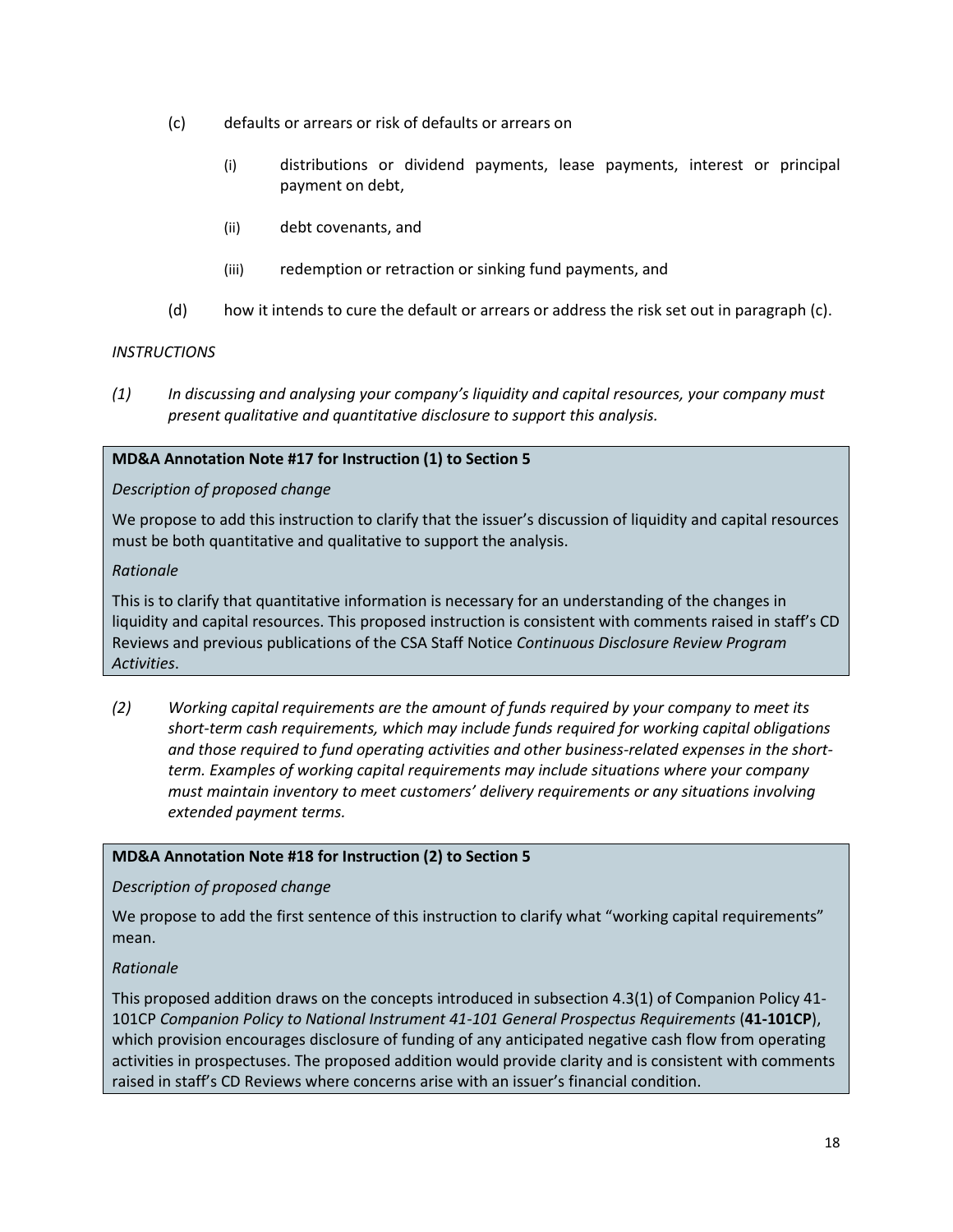*(3) In discussing your company's commitments, your company may include a tabular presentation by type, including timing and amounts of payments required to meet these commitments. The tabular presentation may be accompanied by footnotes to describe provisions that create, increase or accelerate commitments. The disclosure must contain all details necessary for an understanding of the timing and amount of your company's commitments.* 

### **MD&A Annotation Note #19 for Instruction (3) to Section 5**

# *Description of proposed change*

We propose to revise instruction (iv) to section 1.6 of the Current MD&A Form to remove the contractual obligations table requirement for non-venture issuers and to encourage all issuers to present their analysis of commitments in tabular form.

# *Rationale*

The information provided in a contractual obligations table is broadly duplicative of disclosure requirements under the accounting standards. While investors would have access to this information in the financial statements and the proposed liquidity and capital resources disclosure requirements, the presentation of information in tabular form would allow investors to better understand the timing and amount required to meet specified commitments, especially for an issuer that has a significant number of commitments. Issuers would still maintain the flexibility to prepare the information in a manner that best presents the maturity analysis.

- *(4) In discussing your company's cash requirements under subsection (2), identify and quantify exploration and development, or research and development expenditures required to maintain properties or agreements in good standing.*
- *(5) Capital resources are financing resources available to your company and may include cash from operating activities, debt, equity, off-balance sheet financing arrangements and any other financing arrangements that it reasonably considers will provide financial resources. If your company anticipates additional funds from other sources of financing that it has arranged but not yet used, describe whether those funds are firm or contingent. If the funds are contingent, describe the nature of the contingency.*

### **MD&A Annotation Note #20 for Instruction (5) to Section 5**

### *Description of proposed change*

We propose to expand this instruction to clarify that an issuer that anticipates additional funds from other sources of financing it has arranged but not yet used must describe whether those funds are firm or contingent and, if the funds are contingent, describe the nature of the contingency.

# *Rationale*

Paragraph 1.7(c) and instruction (i) to section 1.6 of the Current MD&A Form require an analysis of the sources of financing that the issuer has arranged but not used and a description of the circumstances that could affect sources of funding that are reasonably likely to occur. The proposed instruction would provide clarity on this requirement and is consistent with the concepts in subsection 4.2(3) of 41-101CP which encourages similar disclosure in prospectuses.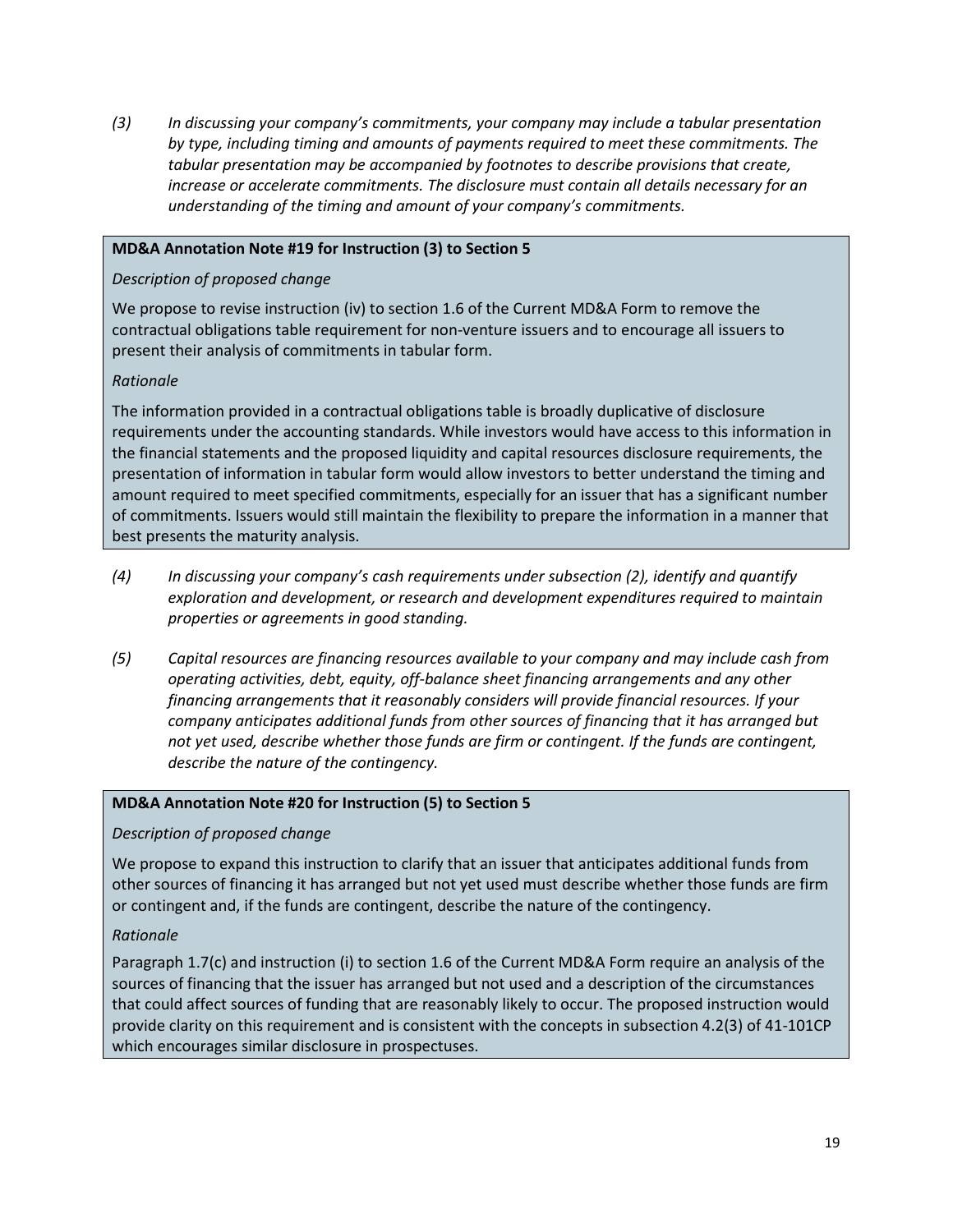- *(6) Examples of circumstances that may affect your company's sources of funding include market or commodity price changes, economic downturns, defaults on guarantees and contractions of operations.*
- *(7) In discussing trends or expected fluctuations in your company's liquidity and liquidity risks in relation to items set out in subsections (2) to (4), your company may include:*
	- *(a) provisions in debt, lease or other arrangements that could trigger an additional funding requirement or early payment, such as provisions linked to credit rating, profit or loss, cash flows or share price, and*
	- *(b) circumstances that could impair its ability to undertake a transaction considered essential to operations, such as the inability to maintain an investment grade credit rating, earnings per-share, cash flows or share price.*
- *(8) To the extent a deficiency in the quantity of funds available to fund your company's cash requirements is identified, discuss how the available capital resources will be used, explaining how it intends to meet its cash requirements and maintain operations, what business objectives your company intends to accomplish as well as the priority of how the capital resources will be used. If your company intends to rely on other sources of financing in these situations, disclose that fact and an assessment of whether this financing will continue to be available and on what terms, and the impact of raising this amount on its liquidity, operations, capital resources and solvency.*

### **MD&A Annotation Note #21 for Instruction (8) to Section 5**

### *Description of proposed change*

We propose to add this instruction to clarify that if there is a deficiency in the quantity of funds available to fund the issuer's cash requirements, it is important to include a discussion of the business objectives that the issuer intends to accomplish and the priority of how the capital resources will be used to allow investors to make an informed investment decision.

### *Rationale*

The proposed instruction is consistent with the concepts in subsection 4.2(3) of 41-101CP, which provision encourages similar disclosure in prospectuses. It is also consistent with CD Review comments when there are concerns with an issuer's financial condition.

#### **Transactions between related parties**

- **6. (1)** Discuss all transactions between related parties as defined by the issuer's GAAP, including both qualitative and quantitative characteristics that are necessary for an understanding of the transaction's business purpose and economic substance.
- **(2)** In your company's discussion under subsection (1), include
	- (a) the identity of the related persons or entities,
	- (b) the nature of the related party relationship,
	- (c) the business purpose of the transaction,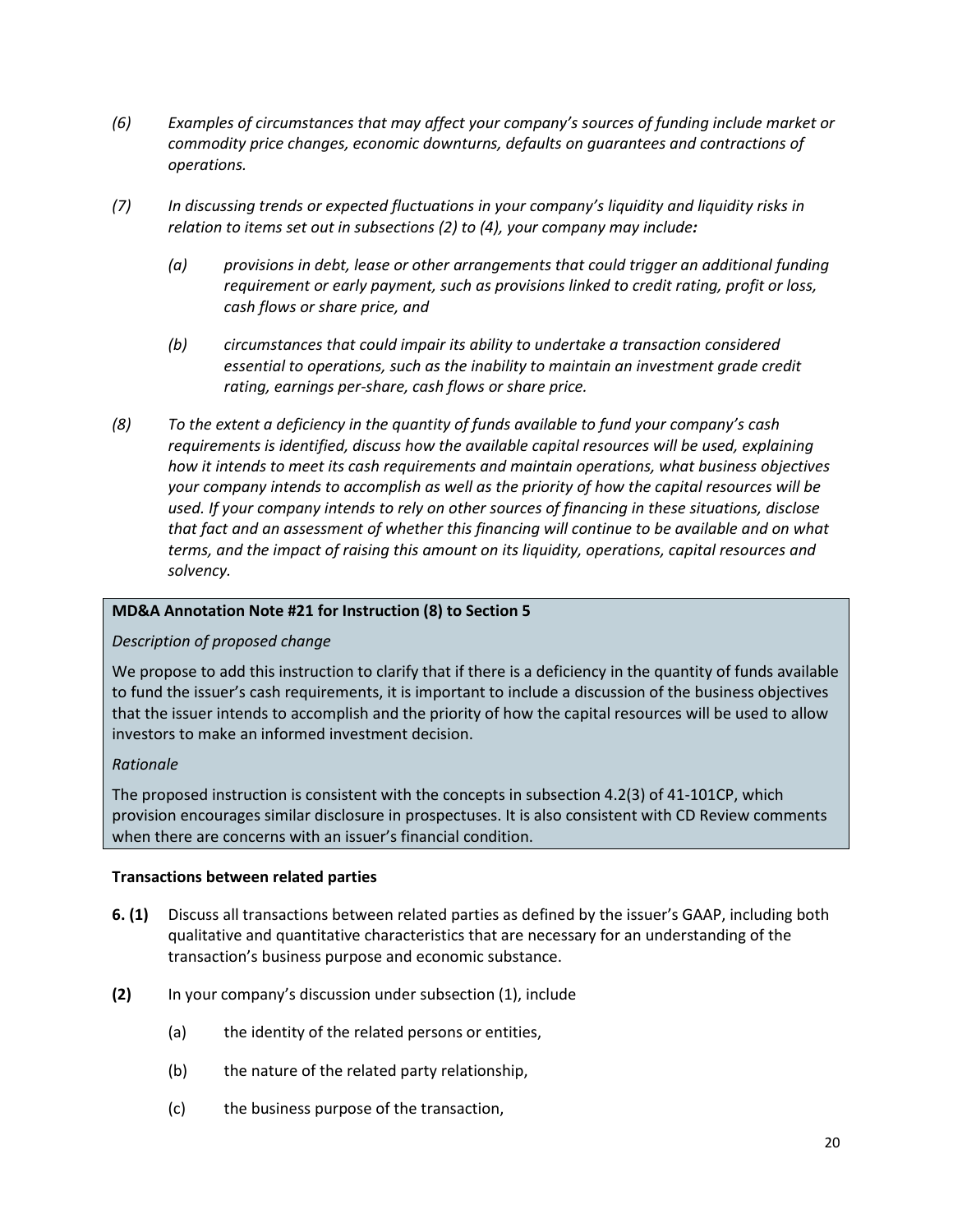- (d) the recorded amount of the transaction and a description of the measurement basis used, and
- (e) any ongoing contractual or other commitments resulting from the transaction.

#### **MD&A Annotation Note #22 for Section 6**

#### *Description of proposed change*

We propose to combine the instructions and the requirements under section 1.9 of the Current MD&A Form into one section.

#### *Rationale*

The accounting standards have some overlap with the MD&A but do not sufficiently address all of the MD&A requirements. A frequent observation is that issuers simply repeat the financial statement related party note without addressing the full requirements in the MD&A. The proposed section 6 would set out all MD&A requirements for related party transactions in one section and provide clarity.

#### **Proposed transactions**

- **7. (1)** If senior management has made a decision to proceed with a proposed asset or business acquisition or disposition, and senior management believes that confirmation of the decision by the board of directors is probable, discuss the expected effect of the proposed transaction on your company's financial condition, financial performance and cash flows.
- **(2)** For a proposed transaction identified in subsection (1), discuss the status of any required shareholder or regulatory approvals.

### *INSTRUCTION*

*Your company is not required to disclose this information if it has filed a Form 51-102F3 Material Change Report under section 7.1 of National Instrument 51-102 Continuous Disclosure Obligations regarding the transaction on a confidential basis and that report is confidential at the time the annual disclosure statement is filed.*

### **Additional disclosure for venture issuers without significant revenue**

- **8. (1)** If your company is a venture issuer that has not had significant revenue from operations in either of its last 2 financial years, disclose, for its 2 most recently completed financial years, a breakdown of the components of
	- (a) exploration and evaluation assets,
	- (b) exploration and evaluation expenditures,
	- (c) expensed research and development costs,
	- (d) intangible assets arising from development,
	- (e) general and administration expenses, and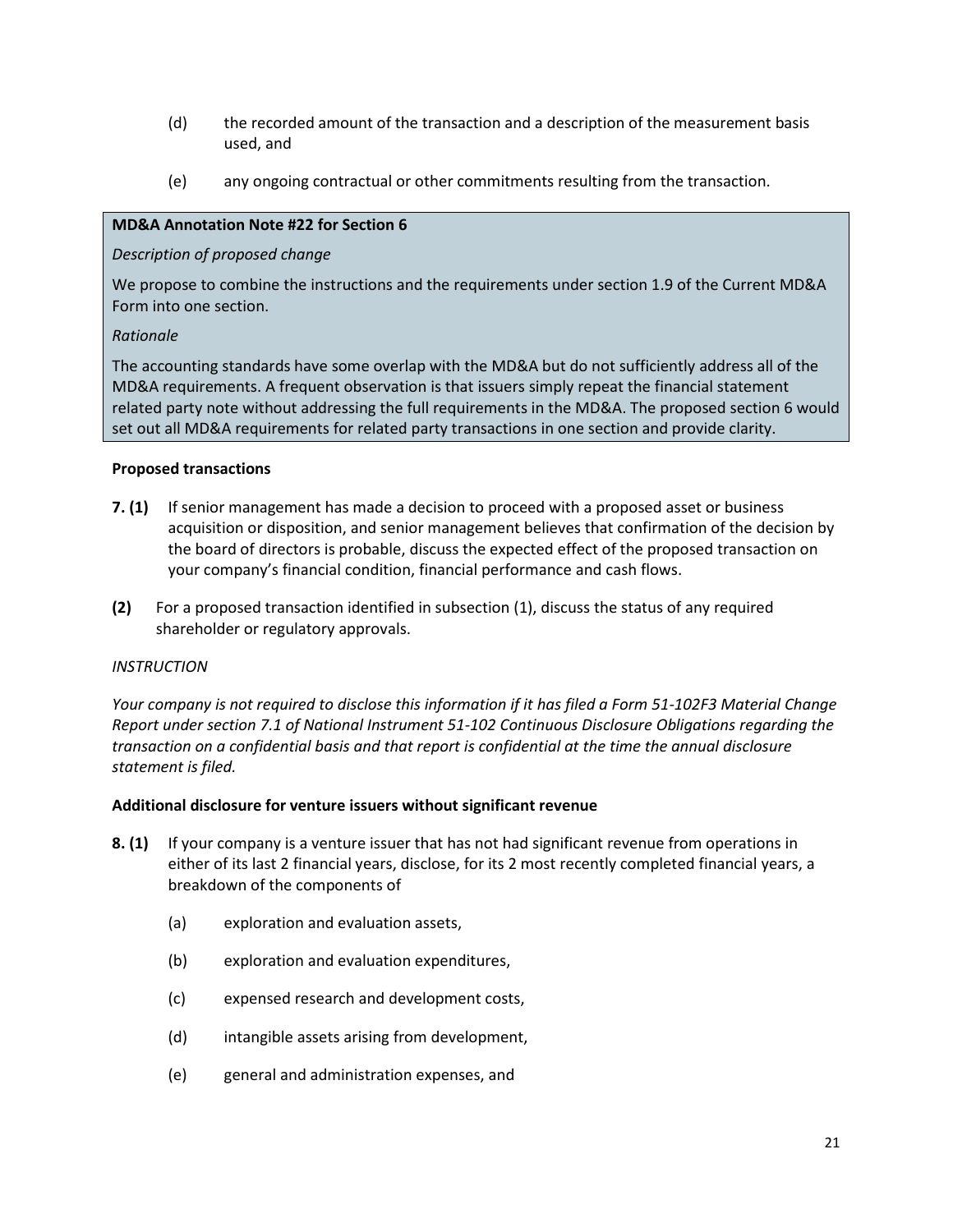- (f) any costs, whether expensed or recognized as assets, not referred to in paragraphs (a) through (e).
- **(2)** If your company is subject to subsection (1) and its business primarily involves mining exploration and development, present the analysis of exploration and evaluation assets and expenditures in paragraphs (1)(a) and (1)(b) on a property-by-property basis.

### **Disclosure of outstanding share data**

- **9. (1)** Disclose the designation and number or principal amount of
	- (a) each class and series of voting or equity securities of your company for which there are securities outstanding,
	- (b) each class and series of securities of your company for which there are securities outstanding if the securities are convertible into, or exercisable or exchangeable for, voting or equity securities of your company, and
	- (c) subject to paragraph (b), each class and series of voting or equity securities of your company that are issuable on the conversion, exercise or exchange of outstanding securities of your company.
- **(2)** If the exact number or principal amount of voting or equity securities of your company that are issuable on the conversion, exercise or exchange of outstanding securities of your company is not determinable, disclose the maximum number or principal amount of each class and series of voting or equity securities of your company that is issuable on the conversion, exercise or exchange of outstanding securities of your company and, if that maximum number or principal amount is not determinable, describe the exchange or conversion features and the manner in which the number or principal amount of voting or equity securities of your company will be determined.
- **(3)** The disclosure under subsections (1) and (2) must be prepared as of the latest practicable date.

#### **MD&A Annotation Note #23 for Sections 8 and 9**

*Description of proposed changes*

- 1. We propose to move sections 5.3 *Additional Disclosure for Venture Issuers Without Significant Revenue* and 5.4 *Disclosure of Outstanding Share Data* of National Instrument 51-102 *Continuous Disclosure Obligations* (**NI 51-102**) into sections 8 and 9 of this Form.
- 2. We also propose to eliminate subparagraph 1.15(b)(iii) of the Current MD&A Form that references section 5.7 *Additional Disclosure for Reporting Issuers with Significant Equity Investees* of NI 51-102.

#### *Rationale*

Proposed change #1 - Moving requirements under sections 5.3 and 5.4 of NI 51-102 into this Form would place all MD&A disclosure requirements in one form and reduce the risk of issuers missing a disclosure requirement that applies to them.

Proposed change #2 - This is as a result of our proposal to eliminate section 5.7 of NI 51-102, which sets out disclosure requirements that overlap with the accounting standards.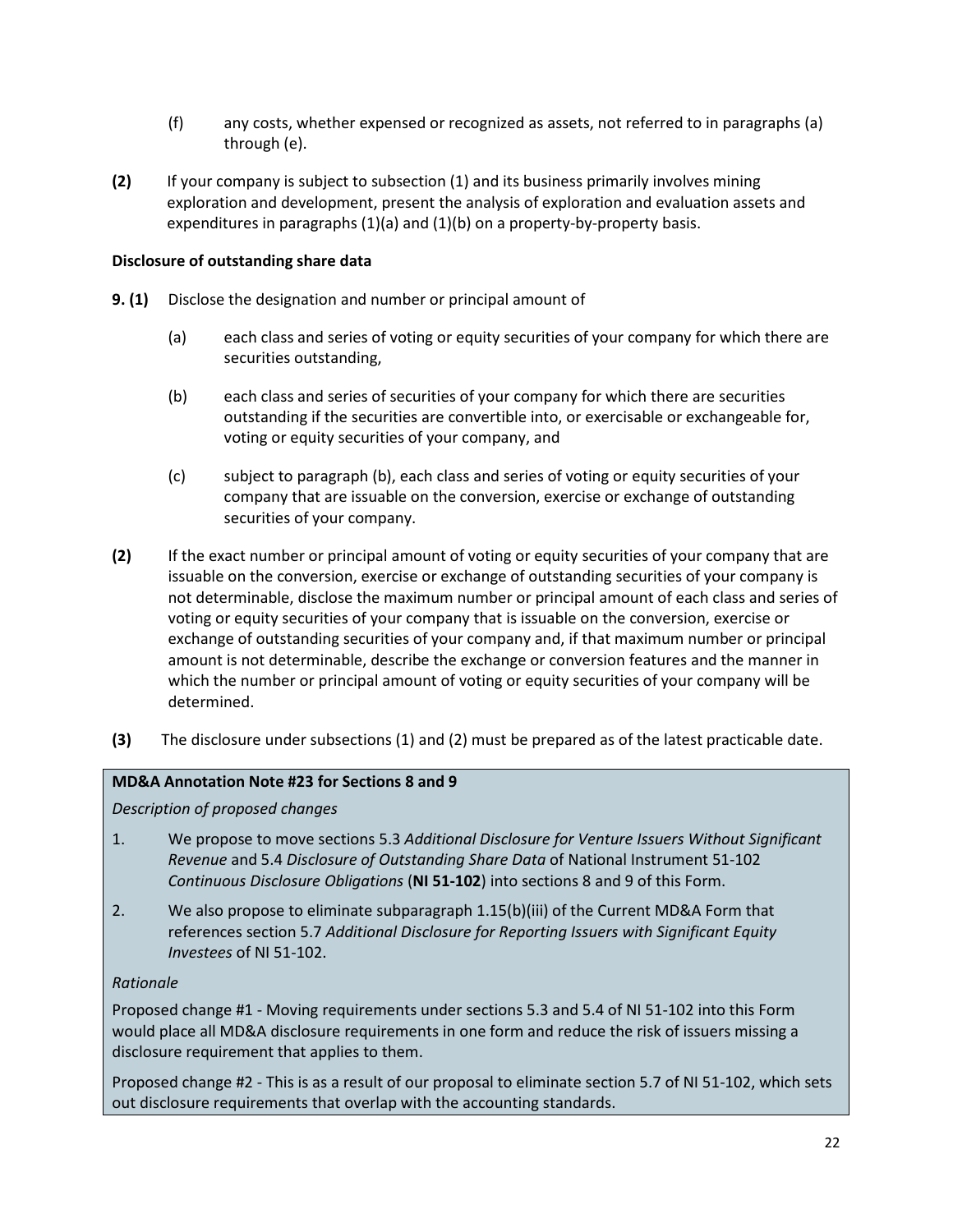# **Additional disclosure for investment entities and non-investment entities recording investments at fair value**

- **10. (1)** If your company is an investment entity or a non-investment entity recording investments at fair value, discuss the performance of its investments for its 2 most recently completed financial years, including
	- (a) a schedule of investments, including the investee's name, and the cost and fair value for each investment held,
	- (b) changes to the composition of the investment portfolio, and
	- (c) drivers of fair value changes by investment, including a discussion of both unrealized and realized gains and losses.
- **(2)** If subsection (1) applies and your company has concentrated holdings, disclose summarized financial information of the investee, including, for greater certainty, the aggregated amounts of assets, liabilities, revenue and profit or loss along with a discussion of the results of the investee.

# **MD&A Annotation Note #24 for Section 10**

# *Description of proposed change*

We propose to add disclosure requirements for investment entities and non-investment entities recording investments at fair value, similar to the disclosure requirements outlined in CSA Multilateral Staff Notice 51-349 *Report on the Review of Investment Entities and Guide for Disclosure Improvements*  (**SN 51-349**) \* .

### *Rationale*

In many jurisdictions, staff have seen an increase in the number of issuers that have determined they are an investment entity or a non-investment entity that measure substantially all of their investments at fair value through profit and loss. While some investment entities and non-investment entities recording investments at fair value have provided detailed disclosures in continuous disclosure filings, staff continue to raise comments in CD Reviews and improvements are required in many areas to provide sufficient disclosure to investors about the underlying investments of these issuers.

SN 51-349 was published to summarize staff's disclosure expectations and provide guidance to assist investment entities and non-investment entities recording investments at fair value in meeting their continuous disclosure obligations. The concluding section of SN 51-349 outlines that there would be a continued evaluation of the disclosure of issuers that are investment entities and non-investment entities recording investments at fair value and the need for policy changes would be considered if it is determined that these issuers are not providing sufficient disclosure to their investors. The proposed disclosure requirements are consistent with the messaging in SN 51-349.

\* SN 51-349 was titled "*A Guide for Disclosure Improvements by Investment Entities and Non-Investment Entities that Record Investments at Fair Value*" in certain participating jurisdictions.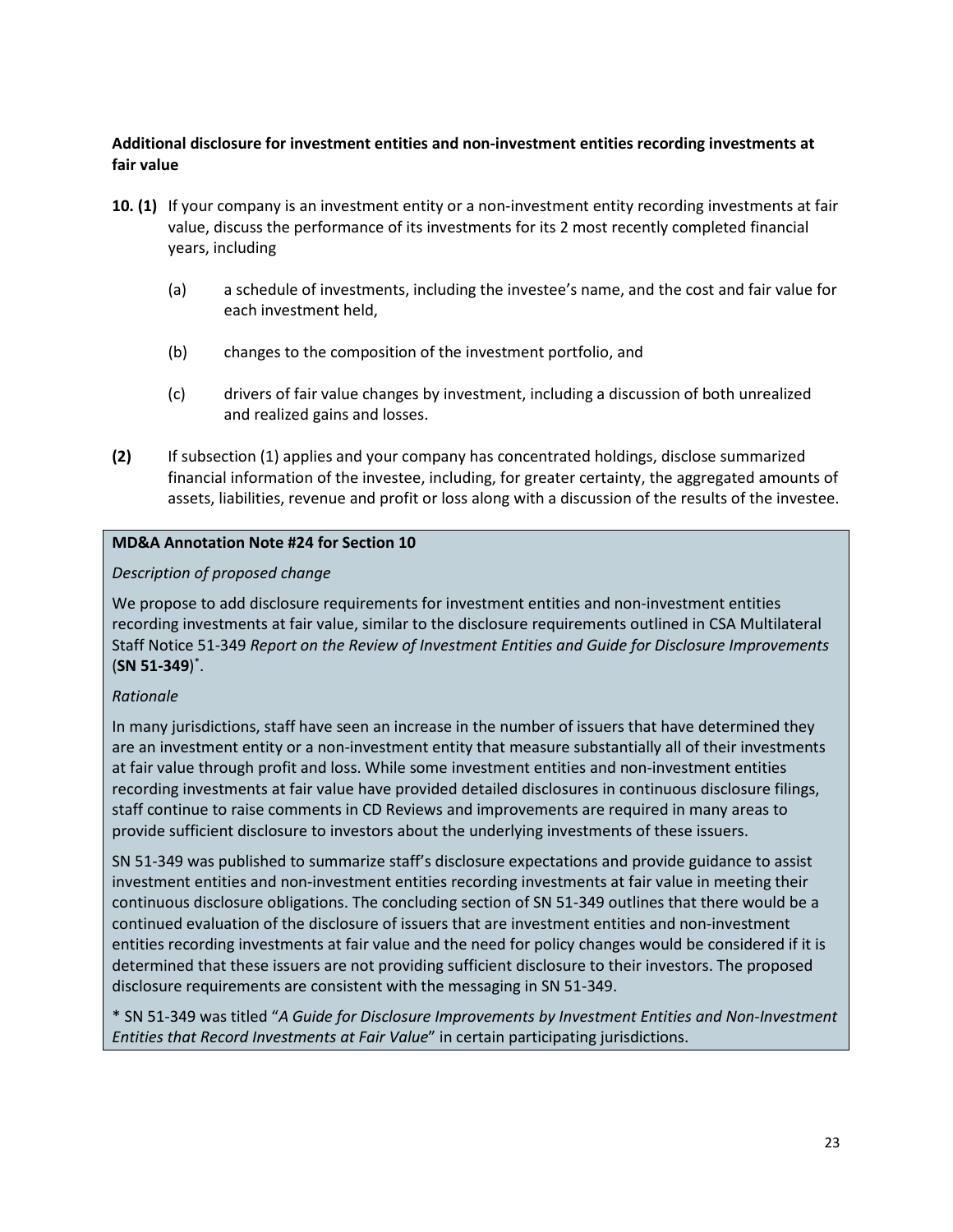#### *INSTRUCTIONS*

- *(1) In this section, "investment entity" has the same meaning as that term is defined in the issuer's GAAP.*
- *(2) If a material portion of your company's business is invested in other operating entities and those investments are recorded on a fair value basis, your company is a "non-investment entity recording investments at fair value".*

# **MD&A Annotation Note #25 for Instructions (1) and (2) to Section 10**

# *Description of proposed change*

We propose to add these instructions to provide descriptions of the terms "investment entity" and "non-investment entity recording investments at fair value".

*Rationale*

See discussion in the MD&A Annotation Note #24 for section 10.

- *(3) The investment portfolio must be presented with sufficient disaggregation and transparency to allow an investor to understand the characteristics of the portfolio composition, including the associated risks and the drivers of any changes in fair value. Your company must provide an analysis of the financial and operational trends for the investments that led to the current determination of fair value.*
- *(4) A concentrated holding is considered to be a single investment that represents 30% or more of the fair value of your company's investment portfolio. In calculating the fair value of its investment portfolio, exclude investments that are temporary and non-strategic in nature such as cash and cash equivalents, temporary investments and hedging derivative instruments.*

### **Other annual MD&A requirements**

**11.** Include in the annual MD&A disclosure required by National Instrument 52-109 *Certification of Disclosure in Issuers' Annual and Interim Filings* and, as applicable, Form 52-109F1 *Certification of Annual Filings Full Certificate*, Form 52-109F1R *Certification of Refiled Annual Filings*, or Form 52-109F1 - *AIF Certification of Annual Filings in Connection with Voluntarily Filed AIF*.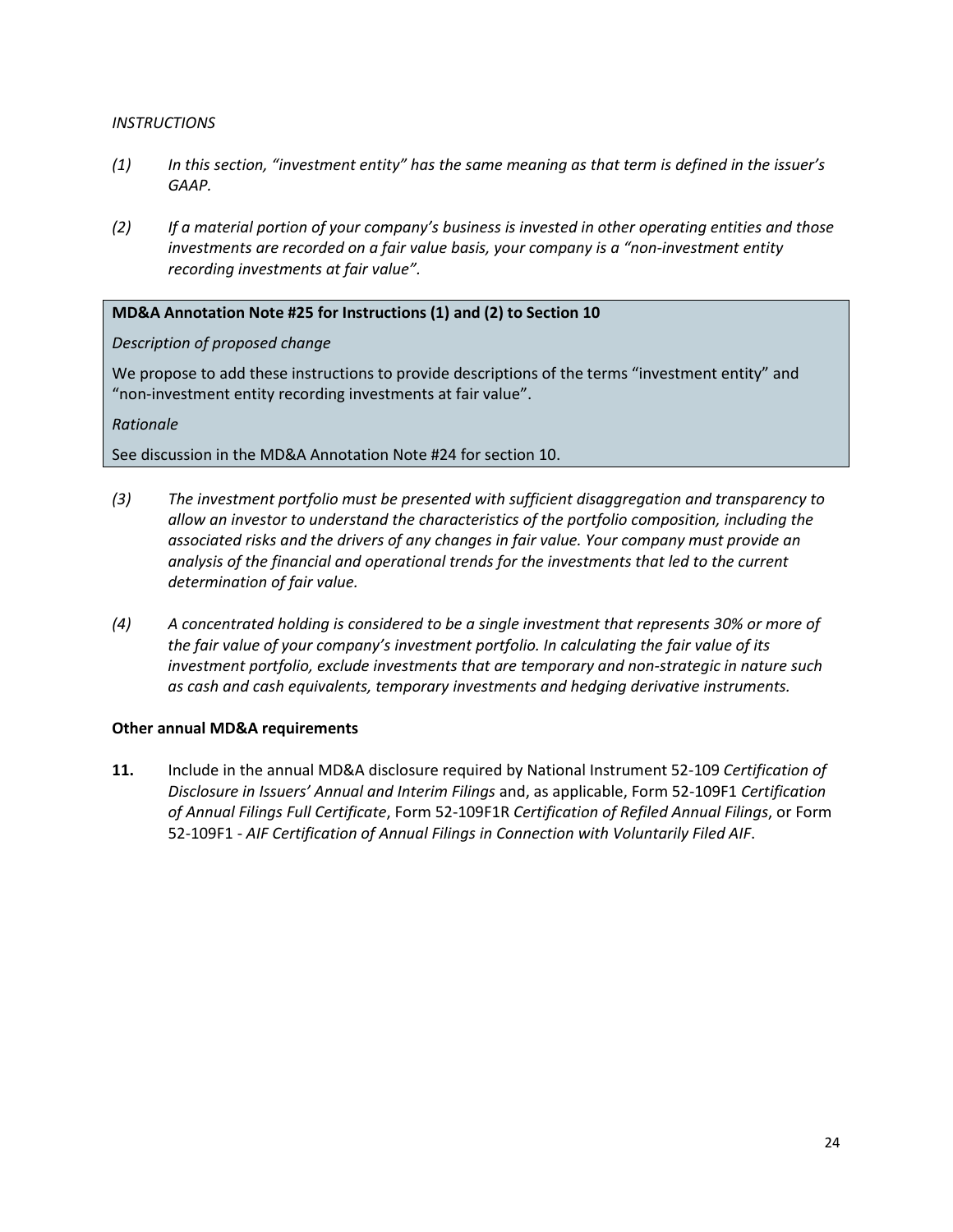# **PART 3 ANNUAL INFORMATION FORM**

#### *GENERAL INSTRUCTIONS FOR PART 3*

- *(1) An AIF is a disclosure document intended to provide material information about your company and its business at a point in time in the context of its historical and possible future development. The AIF describes your company, its operations and prospects, risks and other external factors that impact your company specifically, openly reporting bad news as well as good news.*
- *(2) Requirements in sections 15 to 19, 26, 27, 29 and 30 and subsection 28(1) of this Part that are applicable to "your company" apply to your company, your company's subsidiaries, joint ventures to which your company is a party and entities in which your company has an investment accounted for by the equity method.*
- *(3) If your company is a structured entity, as that term is defined in Canadian GAAP applicable to publicly accountable enterprises, or the term equivalent to structured entity under the issuer's GAAP, modify the disclosure requirements in this Part to reflect the nature of your company's business.*

### **AIF Annotation Note #1 for General Instruction (3)**

*Description of proposed change*

We propose to replace "special purpose entity" in the Current AIF Form with "structured entity".

*Rationale*

The prior concept and discussion of "special purpose entities" has been replaced by the concept and discussion of "structured entities" as the latter term has superseded the former term under Canadian GAAP applicable to publicly accountable enterprises.

#### **Date and Filing**

**12. (1)** Specify the date of the AIF.

- **(2)** The date must be no earlier than the date of the auditor's report on the financial statements for your company's most recently completed financial year.
- **(3)** The AIF must be dated within 10 days before the filing date.
- **(4)** Unless otherwise specified in this Part, present the information in the AIF as at the last day of its most recently completed financial year.

#### *INSTRUCTION*

*For information presented as at any date other than the last day of your company's most recently completed financial year, your company must specify the relevant date in the disclosure.*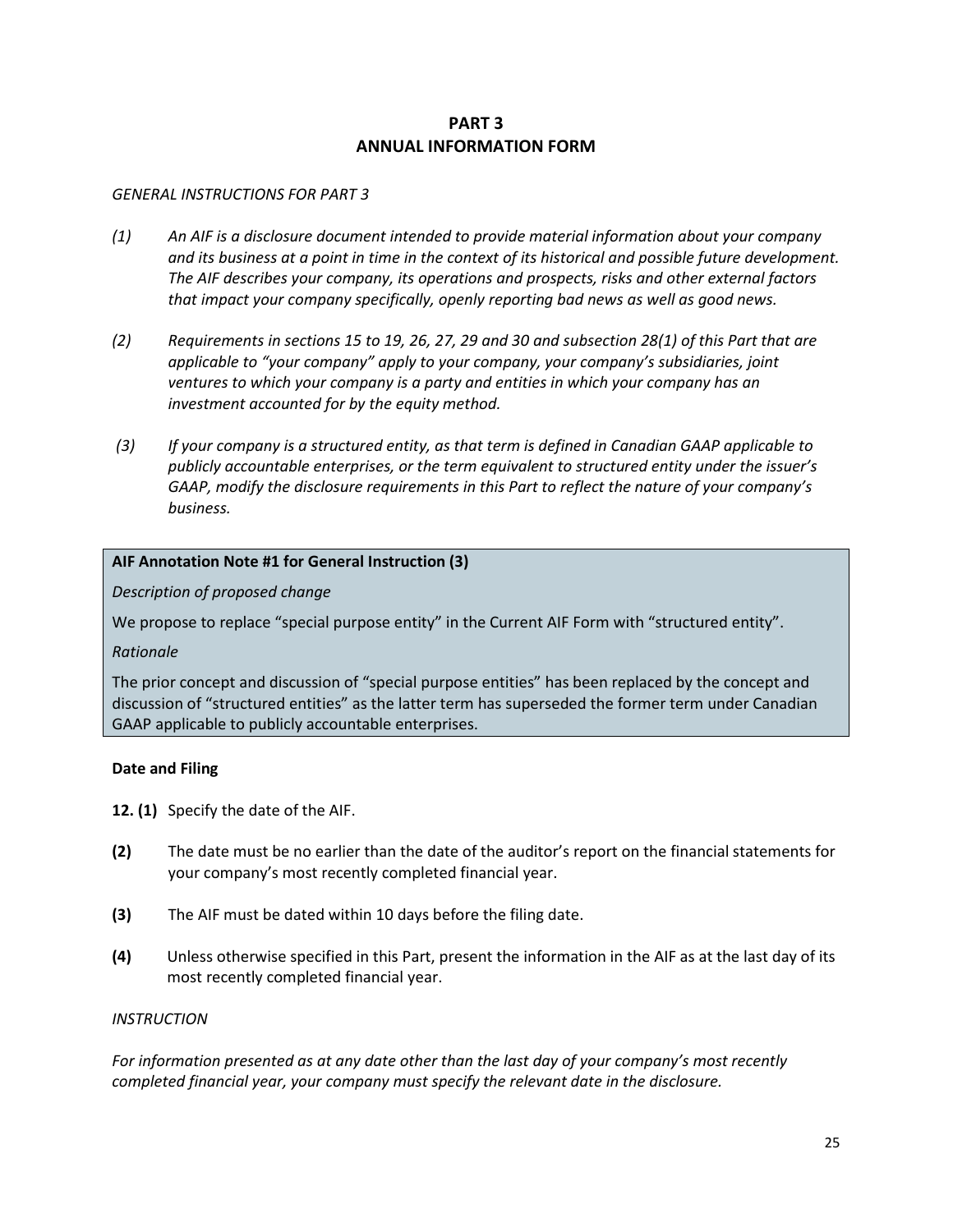### **Corporate structure**

- **13. (1)** State your company's full corporate name or, if your company is an unincorporated entity, the full name under which it exists and carries on business.
- **(2)** State the statute under which your company is incorporated, continued or organized or, if your company is an unincorporated entity, the jurisdiction of Canada or the foreign jurisdiction under which it is established and exists.
- **(3)** Describe the substance of any amendments to the articles or other constating or establishing documents of your company since the date of your company's incorporation or formation.

#### *INSTRUCTION*

*For the purposes of subsection (3), if the disclosure provided in one of your company's prior AIFs or prospectuses remains current, your company may incorporate by reference such previous disclosure to satisfy this requirement.* 

#### **AIF Annotation Note #2 for Instruction to Section 13**

#### *Description of proposed change*

We propose to include this instruction so that issuers can refer to previous disclosure of any amendments to the articles or other constating or establishing documents of the issuer in a prior AIF or prospectus.

### *Rationale*

We are of the view that the burden on issuers to reproduce the disclosure in the AIF is greater than the benefit that investors would obtain from having the disclosure. This would reduce burden as issuers would not have to repeat information that is already disclosed elsewhere.

#### **Intercorporate relationships**

- **14. (1)** Describe, by way of a diagram or otherwise, the intercorporate relationships among your company and its subsidiaries.
- **(2)** For each subsidiary, state all of the following:
	- (a) the percentage of votes attaching to all voting securities of the subsidiary beneficially owned, or controlled or directed, directly or indirectly, by your company;
	- (b) the percentage of each class of restricted securities of the subsidiary beneficially owned, or controlled or directed, directly or indirectly, by your company;
	- (c) where it was incorporated, continued, formed or organized.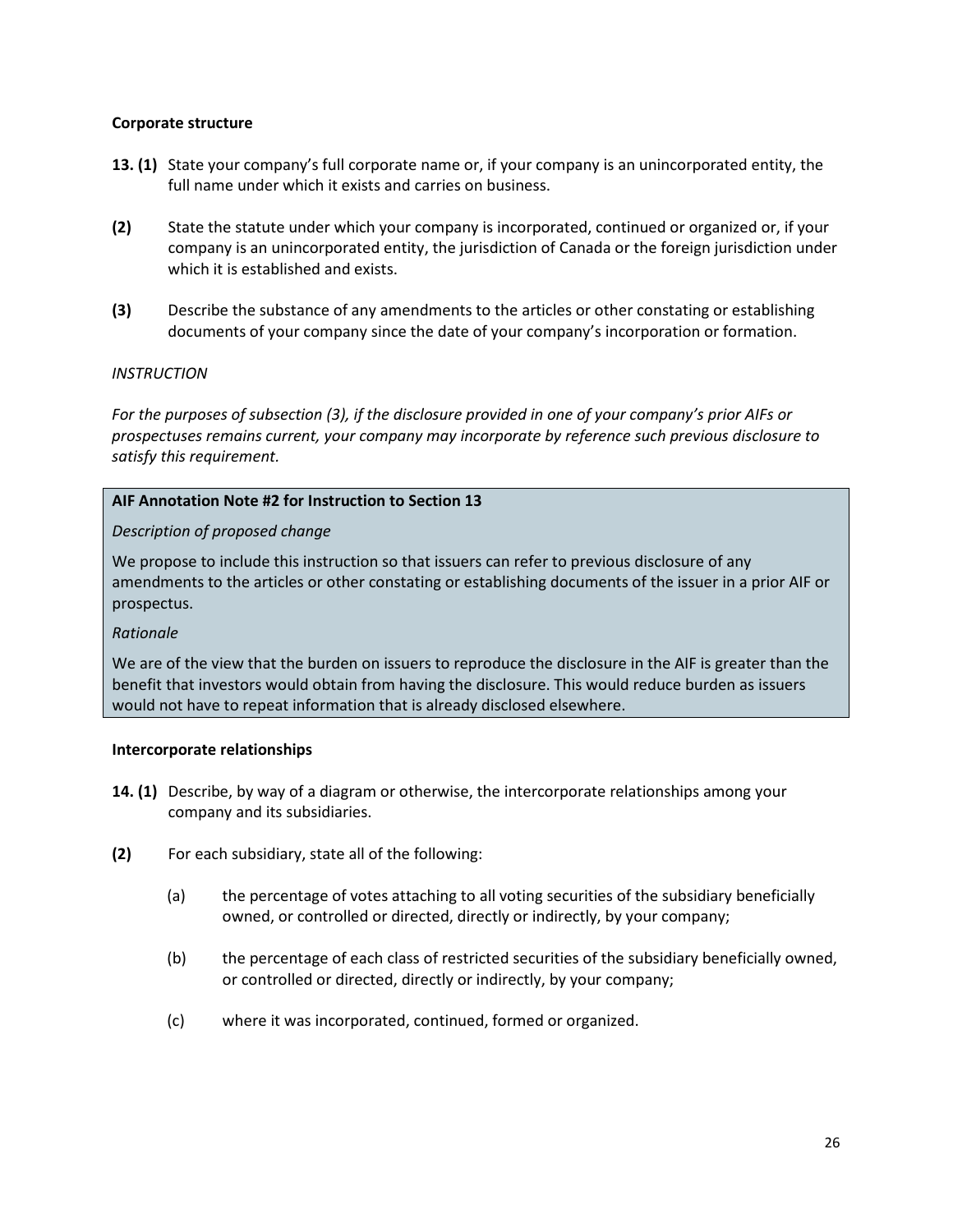#### *INSTRUCTIONS*

- *(1) Your company may omit disclosure about a particular subsidiary if, at your company's most recent financial year-end,* 
	- *(a) the total assets of the subsidiary do not exceed 10% of the consolidated assets of your company, and*
	- *(b) the revenue of the subsidiary does not exceed 10% of the consolidated revenue of your company.*
- *(2) The condition in*
	- *(a) subparagraph (1)(a) of these instructions is not satisfied if the aggregate of all of your company's subsidiaries otherwise omitted under paragraph (1) of these instructions exceed 20% of your company's consolidated assets, and*
	- *(b) subparagraph (1)(b) of these instructions is not satisfied if the aggregate of all your company's subsidiaries otherwise omitted under paragraph (1) of these instructions exceed 20% of your company's consolidated revenue.*

### **AIF Annotation Note #3 for Removal of** *General Development of the Business*

*Description of proposed changes*

- 1. We propose to remove section 4.1 of the Current AIF Form which requires disclosure of how the issuer's business has developed over the last 3 completed financial years; and
- 2. We propose to remove section 4.2 of the Current AIF Form which requires disclosure of any significant acquisitions completed during the most recently completed financial year.

### *Rationale*

Proposed change #1 - We want to place greater emphasis on what happened to the issuer in the most recently completed financial year. As a result, we do not think that issuers should be required to provide a 3 year retrospective of its development.

Proposed change #2 - Significant acquisitions would be disclosed under other disclosure requirements in NI 51-102 (e.g., Part 8 *Business Acquisition Report* or Part 5 *MD&A*).

#### **Describe the business**

**15.** Describe the business of your company and its reportable segments as that term is interpreted in the issuer's GAAP.

### *INSTRUCTIONS*

*(1) Your company's business description must include a discussion of the following for each reportable segment, or for your company as a whole if it has a single reportable segment:*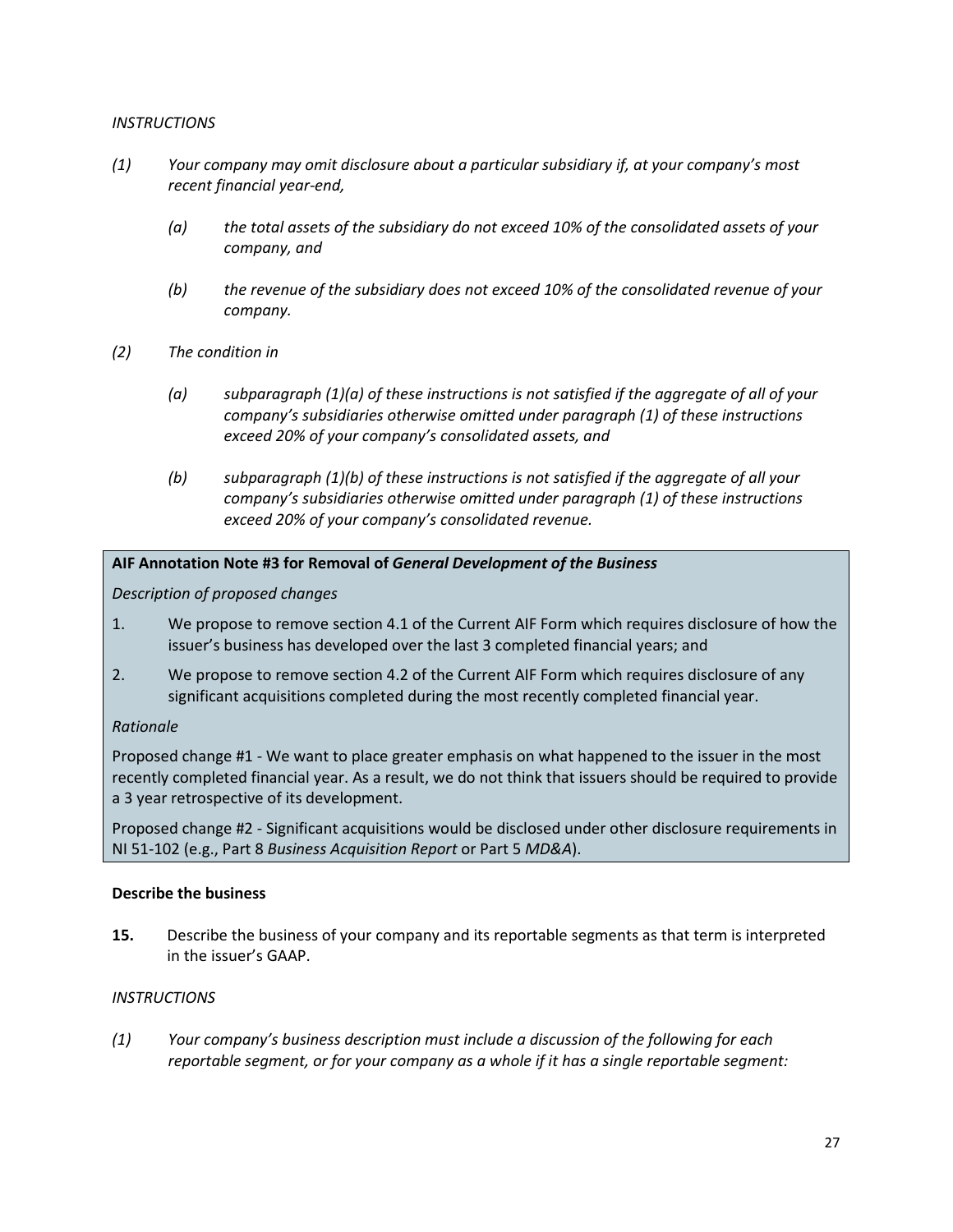- *(a) a description and summary of your company's products and services, principal markets, distribution methods, actual or proposed method of production or providing services, and the status of any new product or service that has been announced;*
- *(b) a description of your company's business environment, including*
	- *(i) the competitive conditions in your company's principal markets and geographic areas, including, if reasonably possible, an assessment of your company's competitive position,*
	- *(ii) the extent to which the business is cyclical or seasonal,*
	- *(iii) any contract upon which your company's business is substantially dependent,*
	- *(iv) your company's dependence upon foreign operations, and*
	- *(v) the likely effect of any changes your company reasonably expects from renegotiation or termination of contracts or sub-contracts;*
- *(c) a description of your company's business resources, including*
	- *(i) the sources, pricing and availability of raw materials, component parts or finished products, and*
	- *(ii) the importance, duration and effect of identifiable intangible assets, such as brand names, circulation lists, copyrights, franchises, licences, patents, software, subscription lists and trademarks, on your company.*
- *(2) Your company's business description must include a discussion of the following for your company as a whole:*
	- *(a) a description of your company's human capital resources, including*
		- *(i) any specialized skill and knowledge requirements and the extent to which the skill and knowledge are available to your company, and*
		- *(ii) the number of employees as at the end of your company's most recently completed financial year or the average number of employees over the year, whichever is more meaningful to understand your company's business;*
	- *(b) a description of* 
		- *(i) the effects of environmental protection legislation on your company's operations, capital expenditures, financial performance or competitive position for your company's most recently completed financial year and the expected effect in future years, and*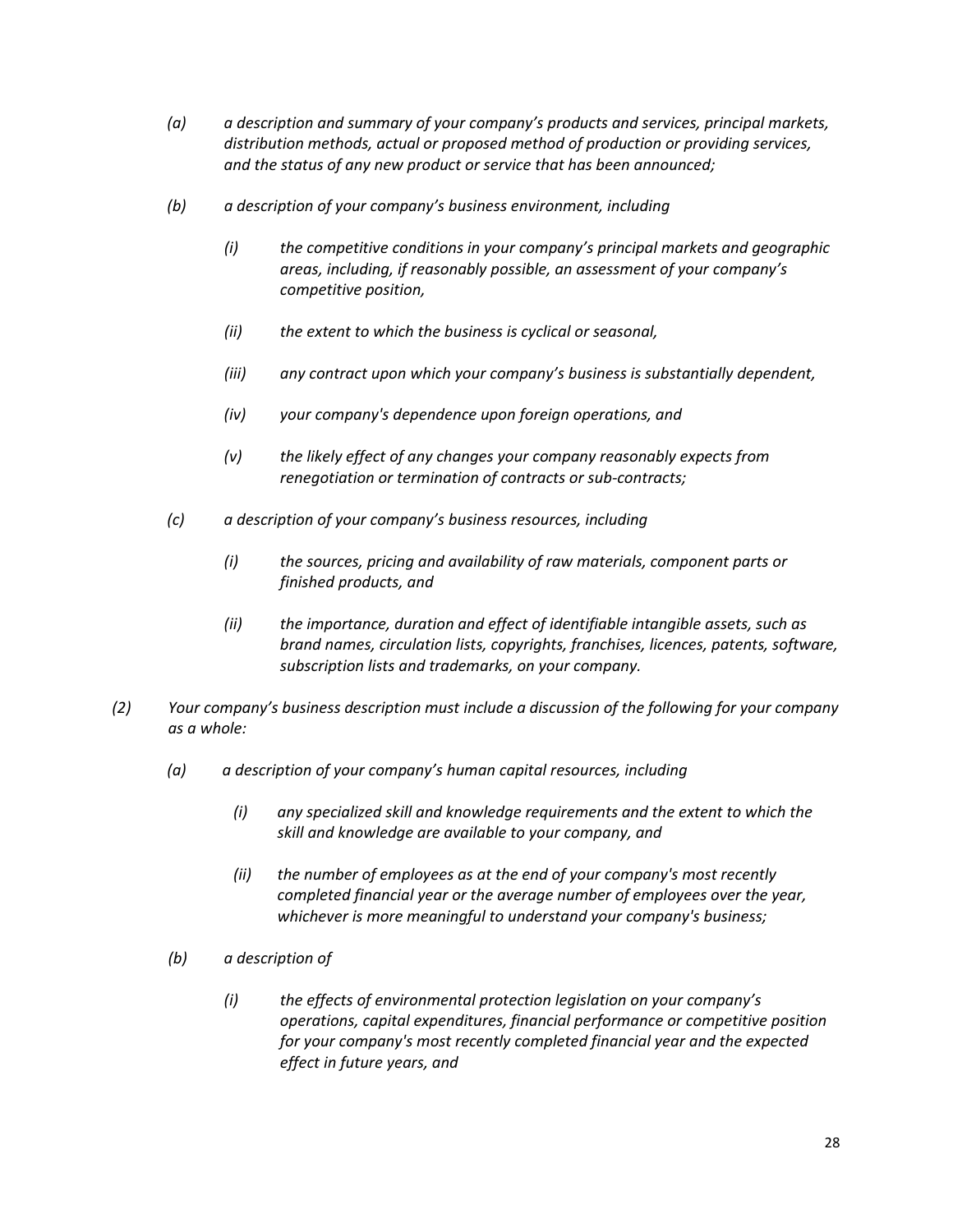- *(ii) any social or environmental policies implemented by your company, such as policies regarding your company's relationship with the environment or with the communities in which it does business, or human rights policies, and the steps your company has taken to implement them.*
- *(c) a description of the investment policies and lending and investment restrictions with respect to your company's lending operations.*

# **AIF Annotation Note #4 for Section 15**

*Description of proposed changes*

- 1. We propose to make the following changes to section 5.1 of the Current AIF Form:
- (a) relocate the content of the requirements to instructions (1) and (2) under this section, and
- (b) regroup the requirements such that certain requirements apply to each reportable segment, or to the issuer as a whole, if it has a single reportable segment, and other requirements apply only to the issuer as a whole.
- 2. We propose to remove the requirements in subparagraph  $5.1(1)(a)(iii)$  and subsections  $5.1(2)$ and 5.1(3) of the Current AIF Form to disclose (i) for the 2 most recently completed financial years, revenue for each category of products or services that accounted for 15% or more of total consolidated revenue, (ii) bankruptcies and similar procedures within the 3 most recently completed financial years, and (iii) reorganizations within the 3 most recently completed financial years.
- 3. We propose to relocate the research and development elements in subparagraph 5.1(1)(a)(iv) of the Current AIF Form to Part 2 of this Form.

*Rationale*

Proposed change #1 –

- (a) This would provide issuers the flexibility to determine what disclosure is applicable under this section while at the same time retaining most of the content for instructional purposes.
- (b) We are of the view that certain disclosure (for example, description of products and services and business conditions) is necessary for each reportable segment as opposed to the issuer as a whole, in order to be meaningful to investors.

Proposed change #2 - Disclosure of these events would be included in the issuer's financial statements, MD&A or other mandated continuous disclosure documents.

Proposed change #3 - This is for consolidation purposes as disclosure of similar information is required in the issuer's MD&A. See also MD&A Annotation Note #9.

### **Risk factors**

**16.** Disclose risk factors relating to your company and its business, such as cash flow and liquidity problems, if any, experience of management, the general risks inherent in the business carried on by your company, environmental and health risks, reliance on personnel, regulatory constraints, economic or political conditions and financial history and any other matter that would be most likely to influence an investor's decision to purchase securities of your company.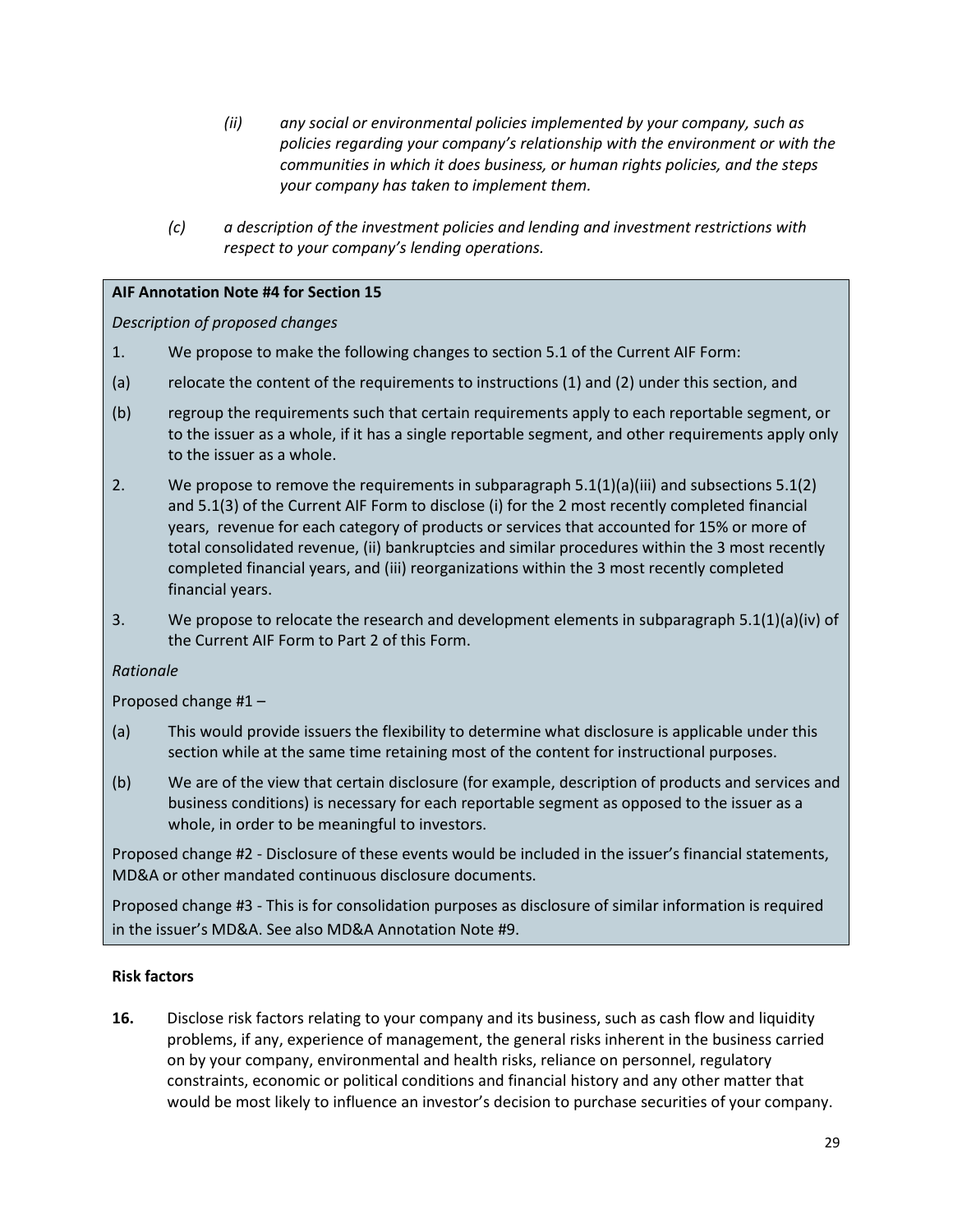If there is a risk that securityholders of your company may become liable to make an additional contribution beyond the price of the security, disclose that risk.

## *INSTRUCTIONS*

- *(1) Disclose the risks in order of seriousness from the most serious to the least serious.*
- *(2) A risk factor must not be de-emphasized by including, for greater certainty, excessive caveats or conditions.*
- *(3) Consider presenting risk factor disclosure in a manner, such as the tabular form below or any other suitable manner, that clearly identifies, for each risk factor*
	- *(a) the nature of the risk factor,*
	- *(b) its description,*
	- *(c) your company's impact/probability (i.e., its seriousness), and*
	- *(d) your company's risk mitigation strategy relating to it.*

### **RISK FACTORS**

| Nature of Risk Factor | Description | Impact / Probability | <b>Risk Mitigation</b> |
|-----------------------|-------------|----------------------|------------------------|
|                       |             | Assessment           | Strategy               |

# **AIF Annotation Note #5 for Instruction (3) to Section 16**

### *Description of proposed change*

We propose to include this instruction to signal explicitly to issuers the option to provide risk factor disclosure (including risk mitigation strategy for each risk factor) in a tabular form or other alternative format and to clarify that the "seriousness" of a risk factor refers to an impact/probability assessment.

### *Rationale*

The references to risk mitigation strategy and impact/probability assessment in the proposed instruction are consistent with guidance on risk factor disclosure provided in prior CSA staff notices including CSA Multilateral Staff Notice 51-347 *Disclosure of Cyber Security Risks and Incidents* and CSA Staff Notice 51- 333 *Environmental Reporting Guidance,* and staff expectations generally.

### **Companies with asset-backed securities outstanding**

- **17.** If your company had asset-backed securities outstanding that were distributed under a prospectus, disclose the following information:
	- (a) a description of any events, covenants, standards or preconditions that may reasonably be expected to affect the timing or amount of any payments or distributions to be made under the asset-backed securities;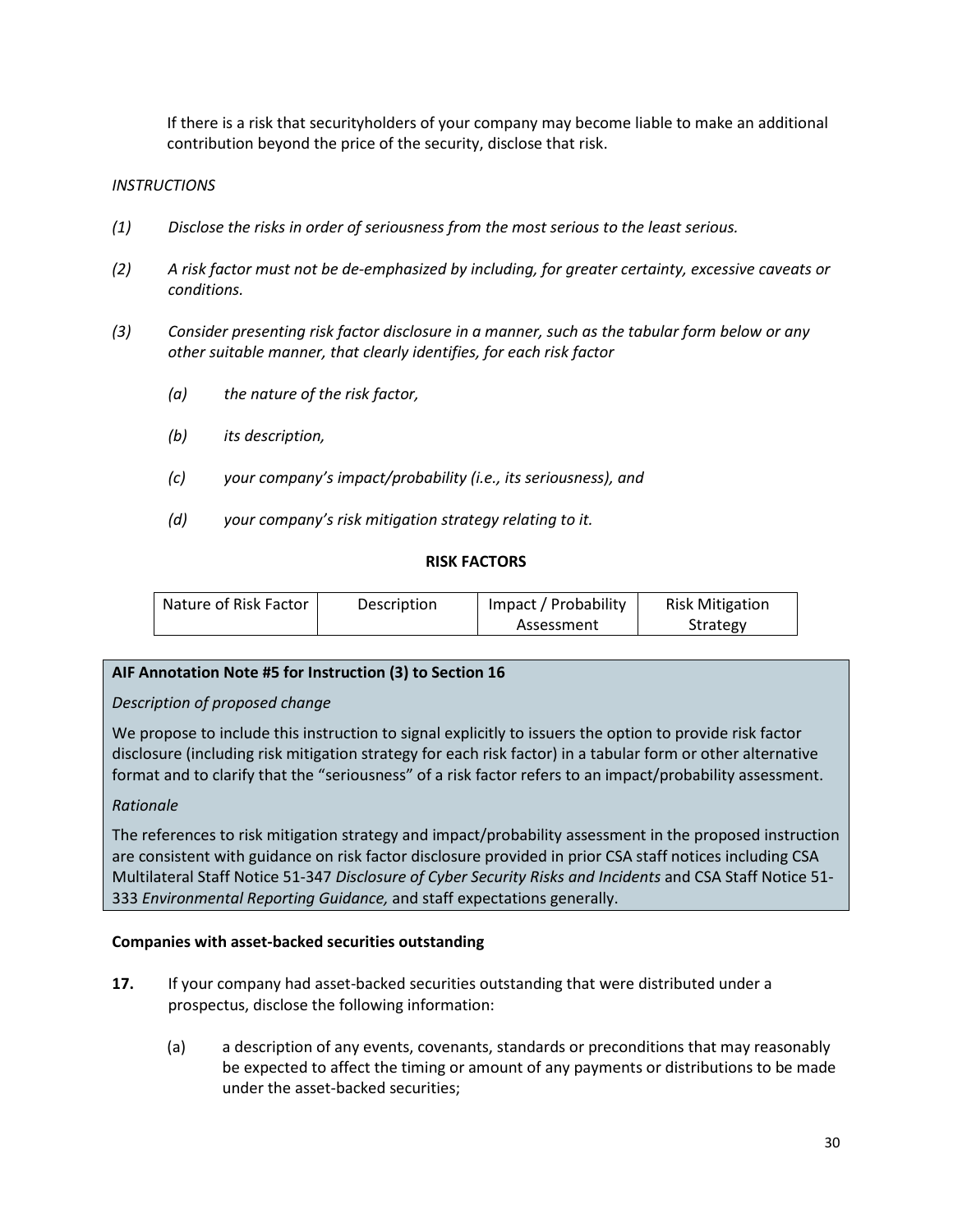- (b) for the 3 most recently completed financial years of your company or the lesser period commencing on the first date on which your company had asset-backed securities outstanding, financial disclosure that described the underlying pool of financial assets servicing the asset-backed securities relating to
	- (i) the composition of the pool as of the end of each financial year or partial period,
	- (ii) profit and losses from the pool on at least an annual basis or such shorter period as is reasonable given the nature of the underlying pool of assets,
	- (iii) the payment, prepayment and collection experience of the pool on at least an annual basis or such shorter period as is reasonable given the nature of the underlying pool of assets,
	- (iv) servicing and other administrative fees, and
	- (v) any variances experienced in the matters referred to in subparagraphs (i) through (iv);
- (c) if any of the financial disclosure made in accordance with paragraph (b) has been audited, the existence and results of the audit;
- (d) the investment parameters applicable to investments of any cash flow surpluses;
- (e) the amount of payments made during the 3 most recently completed financial years or the lesser period commencing on the first date on which your company had assetbacked securities outstanding, in respect of principal and interest or capital and yield, each stated separately, on the outstanding asset-backed securities of your company;
- (f) the occurrence of any event that has led to, or with the passage of time could lead to, the accelerated payment of principal, interest or capital of asset-backed securities;
- (g) the identity of any principal obligors for the outstanding asset-backed securities of your company, the percentage of the pool of financial assets servicing the asset-backed securities represented by obligations of each principal obligor and whether the principal obligor has filed an AIF in any jurisdiction or a Form 10-K or Form 20-F in the United States.

# *INSTRUCTIONS*

- *(1) Present the information required under paragraph (b) in a manner that enables an investor to easily determine the status of the events, covenants, standards and preconditions referred to in paragraph (a).*
- *(2) If the information required under paragraph (b) is not compiled specifically on the pool of financial assets servicing the asset-backed securities, but is compiled on a larger pool of the*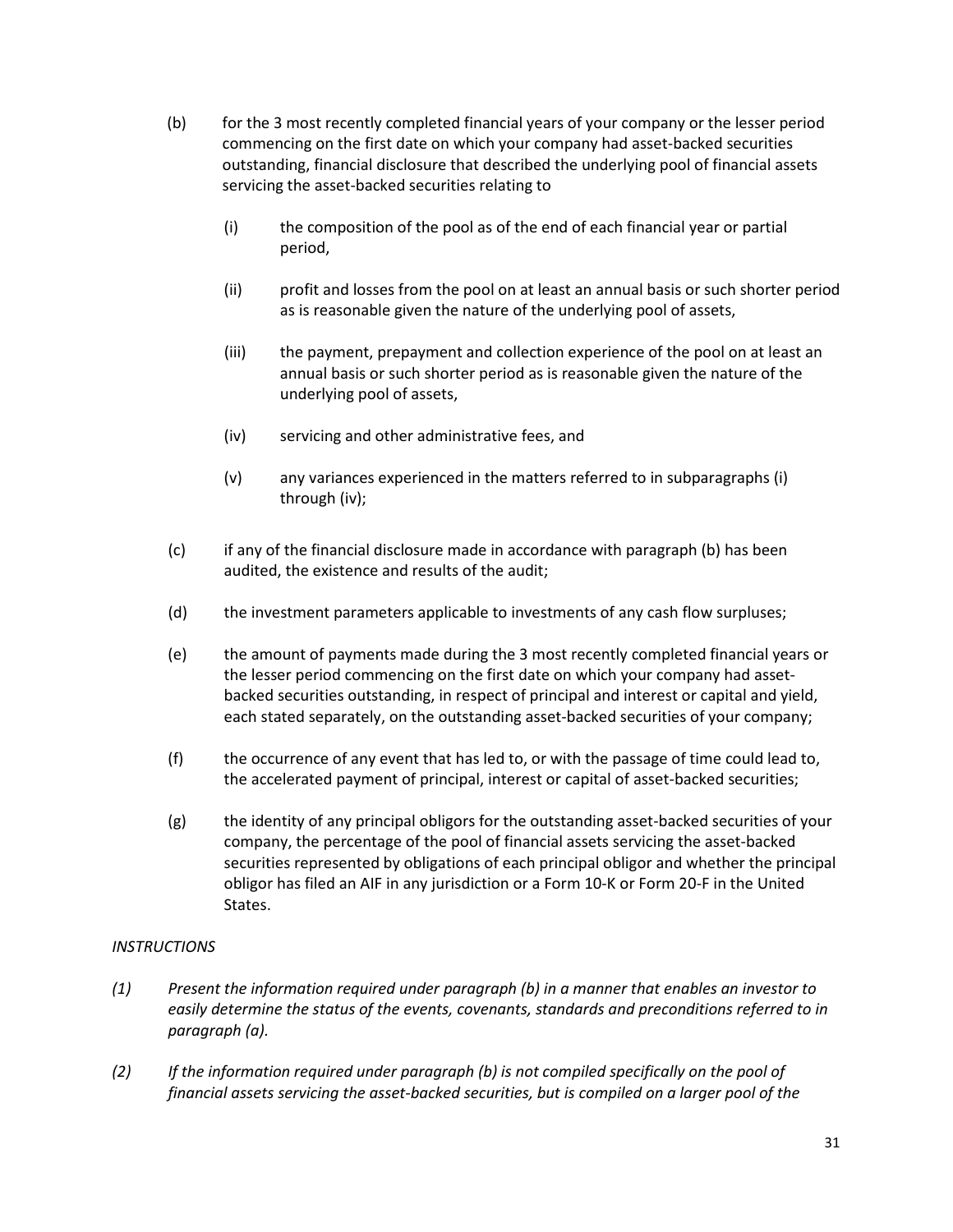*same assets from which the securitized assets are randomly selected so that the performance of the larger pool is representative of the performance of the pool of securitized assets, your company may comply with paragraph (b) by providing the information required based on the larger pool and disclosing that it has done so.*

*(3) In the case of a new company, where the pool of financial assets servicing the asset-backed securities will be randomly selected from a larger pool of the same assets so that the performance of the larger pool will be representative of the performance of the pool of securitized assets to be created, your company may comply with paragraph (b) by providing the information required based on the larger pool and disclosing that it has done so.*

### **Companies with mineral projects**

- **18.** Provide the following information for each mineral project on a property material to your company:
	- (a) the title, author, and date of the most recent technical report on the property filed in accordance with National Instrument 43-101 *Standards of Disclosure for Mineral Projects*;
	- (b) the location of the project and means of access;
	- (c) the nature and extent of your company's title to or interest in the project, including, for greater certainty, surface rights, obligations that must be met to retain the project, and the expiration date of claims, licences and other property tenure rights;
	- (d) the terms of any royalties, overrides, back-in rights, payments or other agreements and encumbrances to which the project is subject;
	- (e) to the extent known, any significant factors or risks that might affect access or title, or the right or ability to perform work on, the property, including, for greater certainty, permitting and environmental liabilities to which the project is subject;
	- (f) to the extent known, the prior exploration and development of the property, including, for greater certainty, the type, amount, and results of any exploration work undertaken by previous owners, any significant historical estimates, and any previous production on the property;
	- (g) the regional, local, and property geology;
	- (h) a description of significant mineralized zones encountered on the property, the surrounding rock types and relevant geological controls, and the length, width, depth and continuity of the mineralization together with a description of the type, character and distribution of the mineralization;
	- (i) the mineral deposit type or geological model or concepts being applied;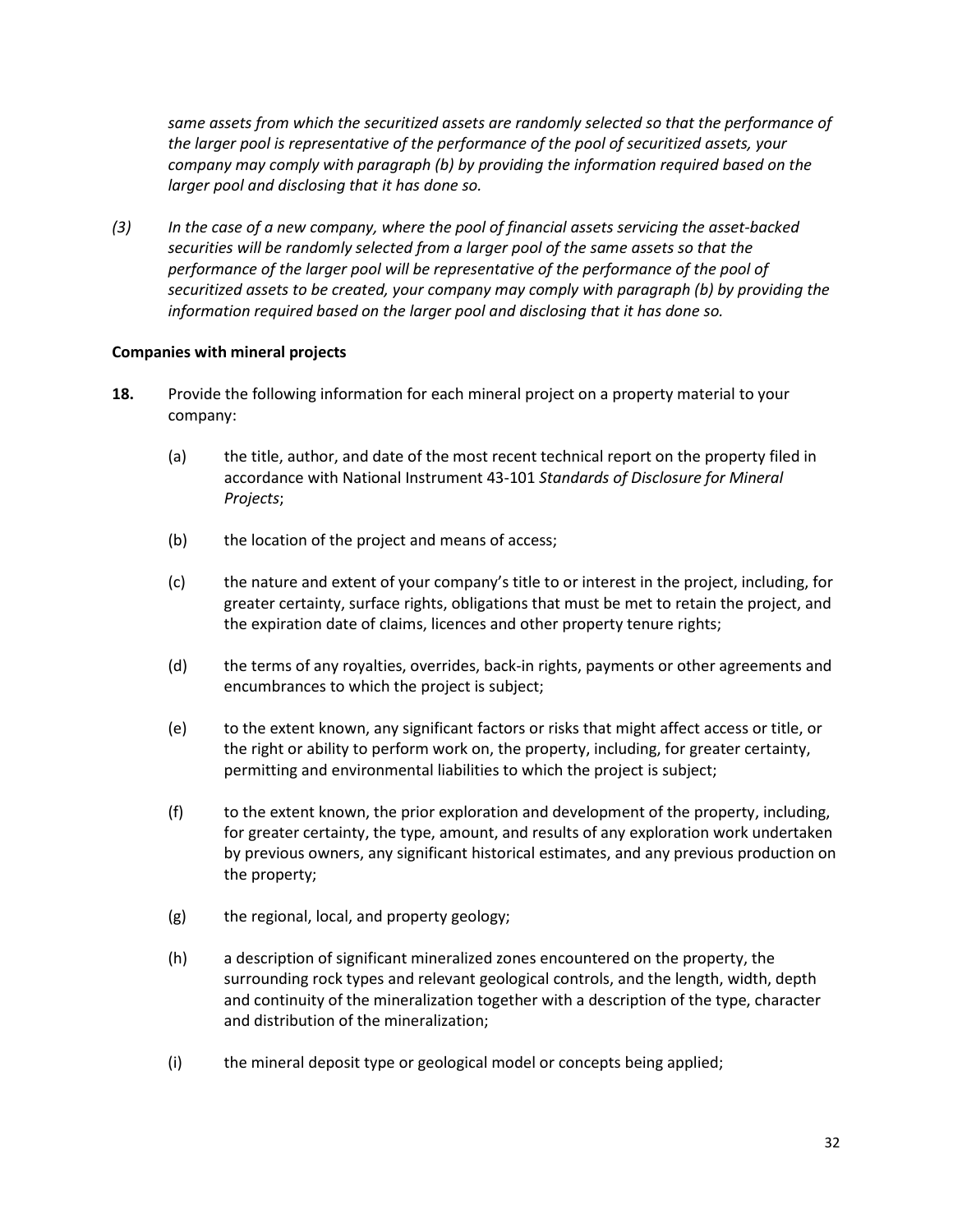- (j) the nature and extent of all relevant exploration work other than drilling, conducted by or on behalf of your company, including a summary and interpretation of the relevant results;
- (k) the type and extent of drilling and a summary and interpretation of all relevant results;
- (l) a description of sampling and assaying, including
	- (i) sample preparation methods and quality control measures employed before dispatch of samples to an analytical or testing laboratory,
	- (ii) the security measures taken to ensure the validity and integrity of samples taken,
	- (iii) a description of assaying and analytical procedures used and the relationship, if any, of the analytical or testing laboratory to your company, and
	- (iv) quality control measures and data verification procedures, and their results;
- (m) if mineral processing or metallurgical testing analyses have been carried out, a description of the nature and extent of the testing and analytical procedures, and a summary of the relevant results and, to the extent known, a description of any processing factors or deleterious elements that could have a significant effect on potential economic extraction;
- (n) a description of the mineral resources and mineral reserves, if any, including
	- (i) the effective date of the estimates,
	- (ii) the quantity and grade or quality of each category of mineral resources and mineral reserves,
	- (iii) the key assumptions, parameters, and methods used to estimate the mineral resources and mineral reserves, and
	- (iv) the extent to which the estimate of mineral resources and mineral reserves may be materially affected by metallurgical, environmental, permitting, legal, title, taxation, socio-economic, marketing, political, and other relevant issues;
- (o) for advanced properties,
	- (i) a description of the current or proposed mining methods, including a summary of the relevant information used to establish the amenability or potential amenability of the mineral resources or mineral reserves to the proposed mining methods,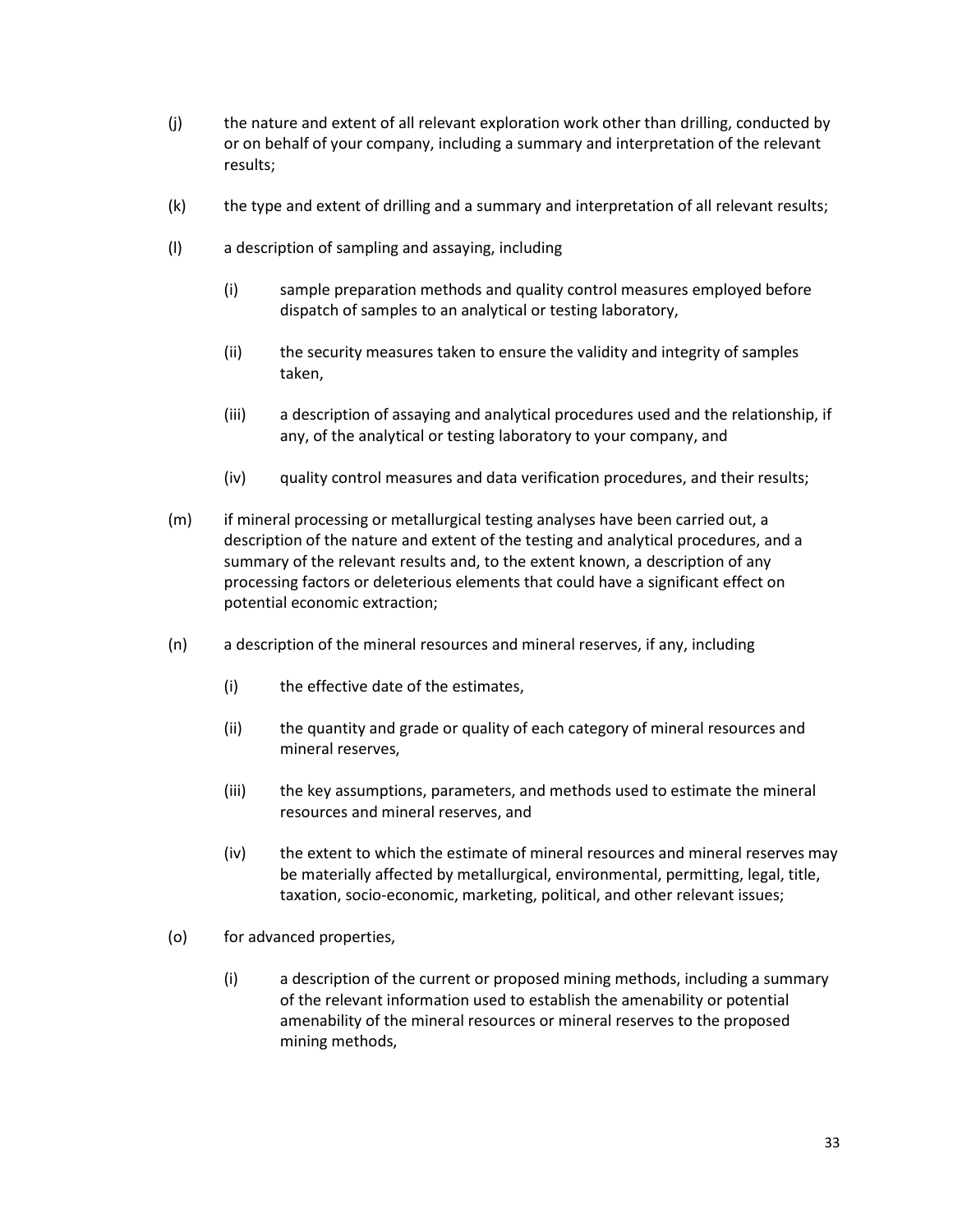- (ii) a summary of current or proposed processing methods and reasonably available information on test or operating results relating to the recoverability of the valuable component or commodity,
- (iii) a description of the infrastructure and logistic requirements for the project,
- (iv) a description of the reasonably available information on environmental, permitting, and social or community factors related to the project,
- (v) a summary of capital and operating cost estimates, with the major components set out in tabular form, and
- (vi) an economic analysis with forecasts of annual cash flow, net present value, internal rate of return, and payback period, unless exempted under Instruction (1) to Item 22 of Form 43-101F1 *Technical Report*;
- (p) a description of your company's current and contemplated exploration, development, or production activities, and any milestone, including for greater certainty, mine expansion plans, productivity improvements, plans to develop a new deposit, or production decisions, and whether the milestone is based on a technical report filed under National Instrument 43-101 *Standards of Disclosure for Mineral Projects.*

# *INSTRUCTION*

*Your company may satisfy the disclosure requirements in this section for each mineral project on a property material to your company by reproducing in the AIF the summary from the technical report, if the summary contains all disclosure required under this section.*

### **AIF Annotation Note #6 for Instruction to Section 18**

### *Description of proposed change*

We propose to add the words "if the summary contains all disclosure required under this section" and to remove reference to having to "incorporate the detailed disclosure in the technical report into the AIF by reference".

### *Rationale*

This is to clarify that a summary from the technical report may be used to satisfy the disclosure requirements in section 18 only if the summary contains all disclosures required under section 18. This is also to clarify that the technical report is not required to be incorporated by reference.

### **Companies with oil and gas activities**

- **19.** If your company is engaged in oil and gas activities, as defined in National Instrument 51-101 *Standards of Disclosure for Oil and Gas Activities*, all of the following apply:
	- (a) in the case of information that, for purposes of Form 51-101F1 *Statement of Reserves Data and Other Oil and Gas Information*, is to be prepared as at the end of a financial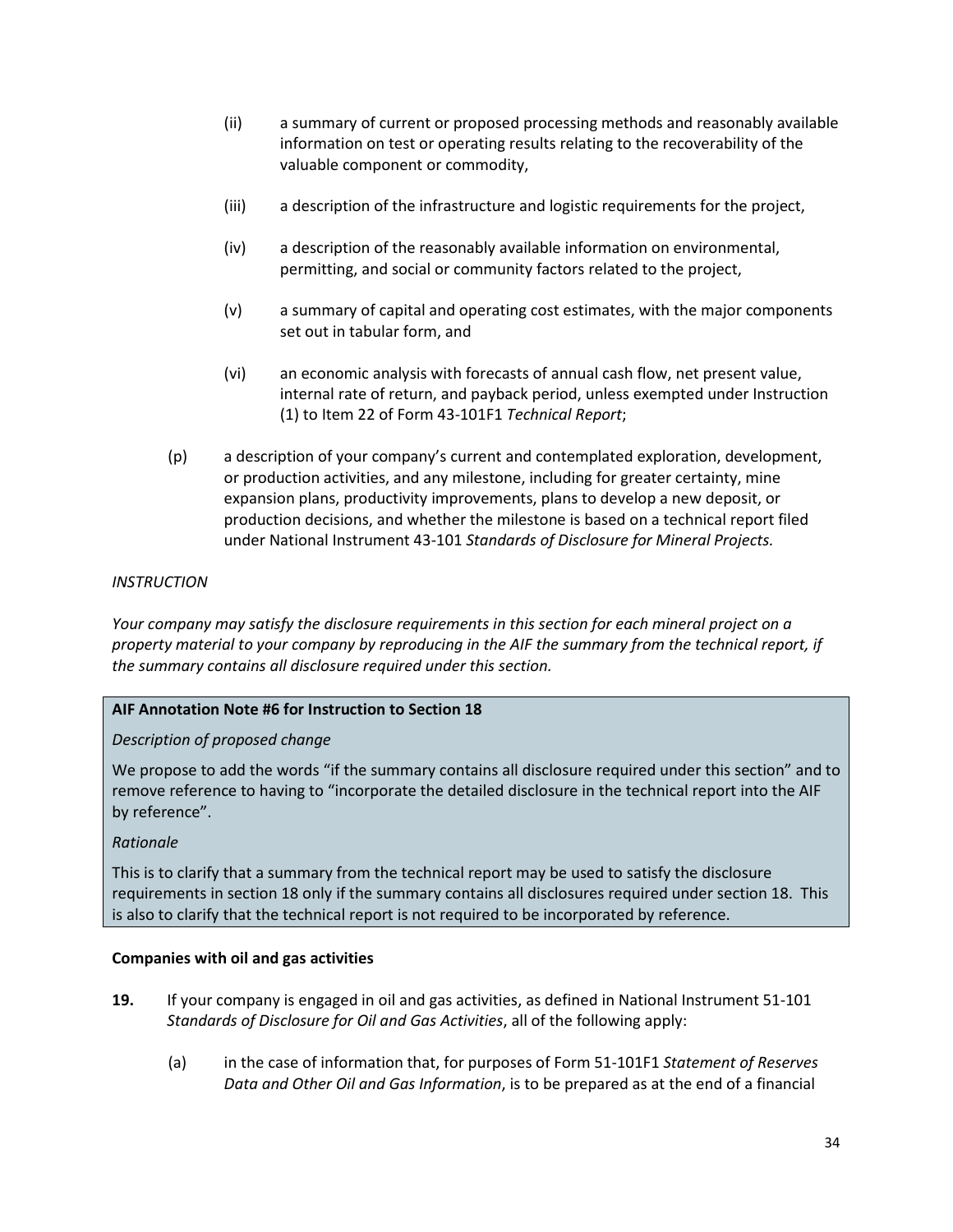year, disclose that information as at your company's most recently completed financial year-end;

- (b) in the case of information that, for purposes of Form 51-101F1 *Statement of Reserves Data and Other Oil and Gas Information*, is to be prepared for a financial year, disclose that information for your company's most recently completed financial year;
- (c) include with the disclosure under paragraph (a) a report in the form of Form 51-101F2 *Report on Reserves Data by Independent Qualified Reserves Evaluator or Auditor*, on the reserves data included in the disclosure required under paragraph (a);
- (d) include with the disclosure under paragraph (a) a report in the form of Form 51-101F3 *Report of Management and Directors on Oil and Gas Disclosure* that refers to the information disclosed under paragraph (a);
- (e) to the extent not reflected in the information disclosed in response to paragraph (a), disclose the information contemplated by Part 6 of National Instrument 51-101 *Standards of Disclosure for Oil and Gas Activities* in respect of material changes that occurred after your company's most recently completed financial year-end.

### **Description of capital structure and dividends or distributions policy**

- **20. (1)** Describe your company's capital structure. State the designation of each class of authorized securities, and describe the characteristics of each class of authorized securities, including, for greater certainty, voting rights, provisions for exchange, conversion, exercise, redemption and retraction, dividend rights and rights upon dissolution or winding-up.
- **(2)** If there are constraints imposed on the ownership of securities of your company to ensure that your company has a required level of Canadian ownership, describe the mechanism, if any, by which the level of Canadian ownership of the securities is or will be monitored and maintained.
- **(3)** If your company has asked for and received a credit rating, or if your company is aware that it has received any other kind of rating, including, for greater certainty, a stability rating or a provisional rating, from one or more credit rating organizations for securities of your company that are outstanding, or will be outstanding, and the rating or ratings continue in effect, disclose the following:
	- (a) each rating received from a credit rating organization;
	- (b) for each rating disclosed under paragraph (a), the name of the credit rating organization that has assigned the rating;
	- (c) a definition or description of the category in which each credit rating organization rated the securities and the relative rank of each rating within the organization's overall classification system;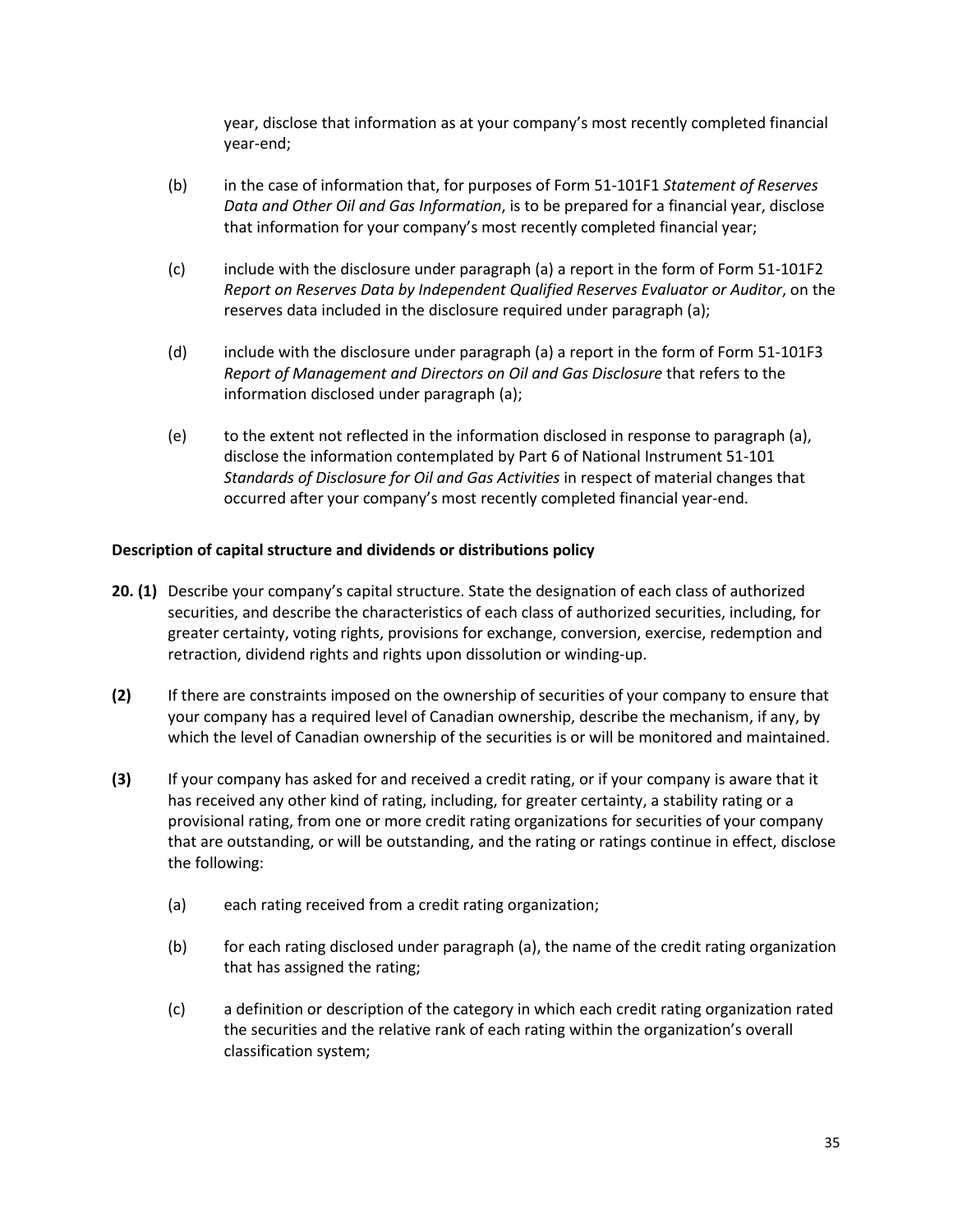- (d) an explanation of what the rating addresses and what attributes, if any, of the securities are not addressed by the rating;
- (e) any factors or considerations identified by the credit rating organization as giving rise to unusual risks associated with the securities;
- (f) a statement that a credit rating or a stability rating is not a recommendation to buy, sell or hold securities and may be subject to revision or withdrawal at any time by the credit rating organization;
- (g) any announcement made by, or any proposed announcement known to your company that is to be made by, a credit rating organization to the effect that the organization is reviewing or intends to revise or withdraw a rating previously assigned and required to be disclosed under this subsection.
- (4) If payments were, or reasonably will be, made to a credit rating organization that provided a rating described under subsection (3), state that fact and state whether any payments were made to the credit rating organization in respect of any other service provided to your company by the credit rating organization during the last 2 years.
- (5) Disclose your company's current dividend or distribution policy and any intended change in dividend or distribution policy.

# *INSTRUCTIONS*

- *(1) Subsection (1) may be complied with by providing a summary of the matters referred to in that subsection. The provisions attaching to different classes of securities are not required to be set out in full. As part of the disclosure of the description of capital structure, include the disclosure required under subsection 10.1(1) of National Instrument 51-102 Continuous Disclosure Obligations.*
- *(2) For purposes of paragraph (3)(d), there may be factors relating to a security that are not addressed by a credit rating organization when they give a rating. For example, in the case of cash-settled derivative instruments, factors in addition to the creditworthiness of the issuer, such as the continued subsistence of the underlying interest, or the volatility of the price, value or level of the underlying interest, may be reflected in the rating analysis. Rather than being addressed in the rating itself, these factors may be described by a credit rating organization by way of a superscript or other notation to a rating. Your company must discuss any such attributes as required under paragraph (3)(d).*
- *(3) A provisional rating received before your company's most recently completed financial year is not required to be disclosed under this section.*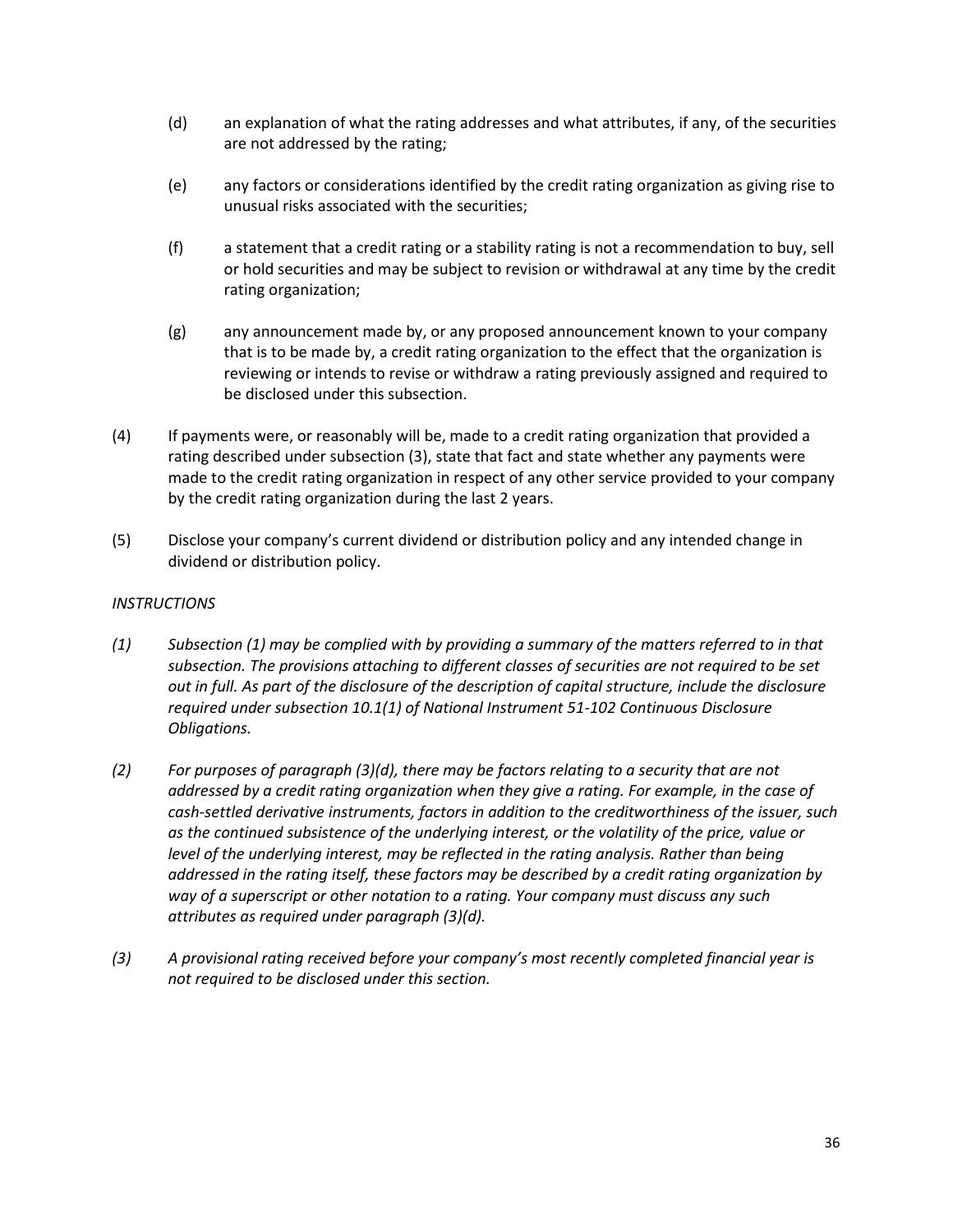# **AIF Annotation Note #7 for Removal of** *Dividends and Distributions*

*Description of proposed changes*

- 1. We propose to remove the following requirements in the Current AIF Form:
- (a) subsection 6.1(1), which requires disclosure of cash dividends or distributions declared for the 3 most recently completed financial years; and
- (b) subsection 6.1(2), which requires disclosure of any restrictions on payment of dividends or distributions.
- 2. We propose to relocate subsection 6.1(3) of the Current AIF Form as subsection 20(5) of this Form.

# *Rationale*

Proposed change #1 – Subsections 6.1(1) and (2) of the Current AIF Form are duplicative of requirements under the accounting standards.

Proposed change #2 – We believe that the information in subsection 6.1(3) of the Current AIF Form remains material and the relocation of the requirement is to allow for a more logical flow of requirements.

# **Market for securities**

- **21. (1)** For each class of securities of your company that is traded or quoted on a Canadian or foreign marketplace for which your company has applied for and received a listing, identify all such marketplaces.
- **(2)** If a Canadian marketplace is not identified under subsection (1) in respect of a class of securities of your company, but one or more foreign marketplaces are identified under subsection (1) in respect of that class, identify the foreign marketplace on which the greatest volume of trading or quotation generally occurs and provide either of the following in respect of that class:
	- (a) the price ranges and volume traded or quoted on a monthly basis for each month or, if applicable, partial months of the most recently completed financial year;
	- (b) the address of the website or other publicly available source where the information required under paragraph (a) can be found.

### **AIF Annotation Note #8 for Section 21**

*Description of proposed changes*

- 1. With respect to subsection 21(1), we propose to
- remove the requirement in subsection 8.1(1) of the Current AIF Form to identify the price ranges and volume traded or quoted on a Canadian marketplace, and
- require the identification of all Canadian and foreign marketplaces on which the issuer has applied for and received a listing.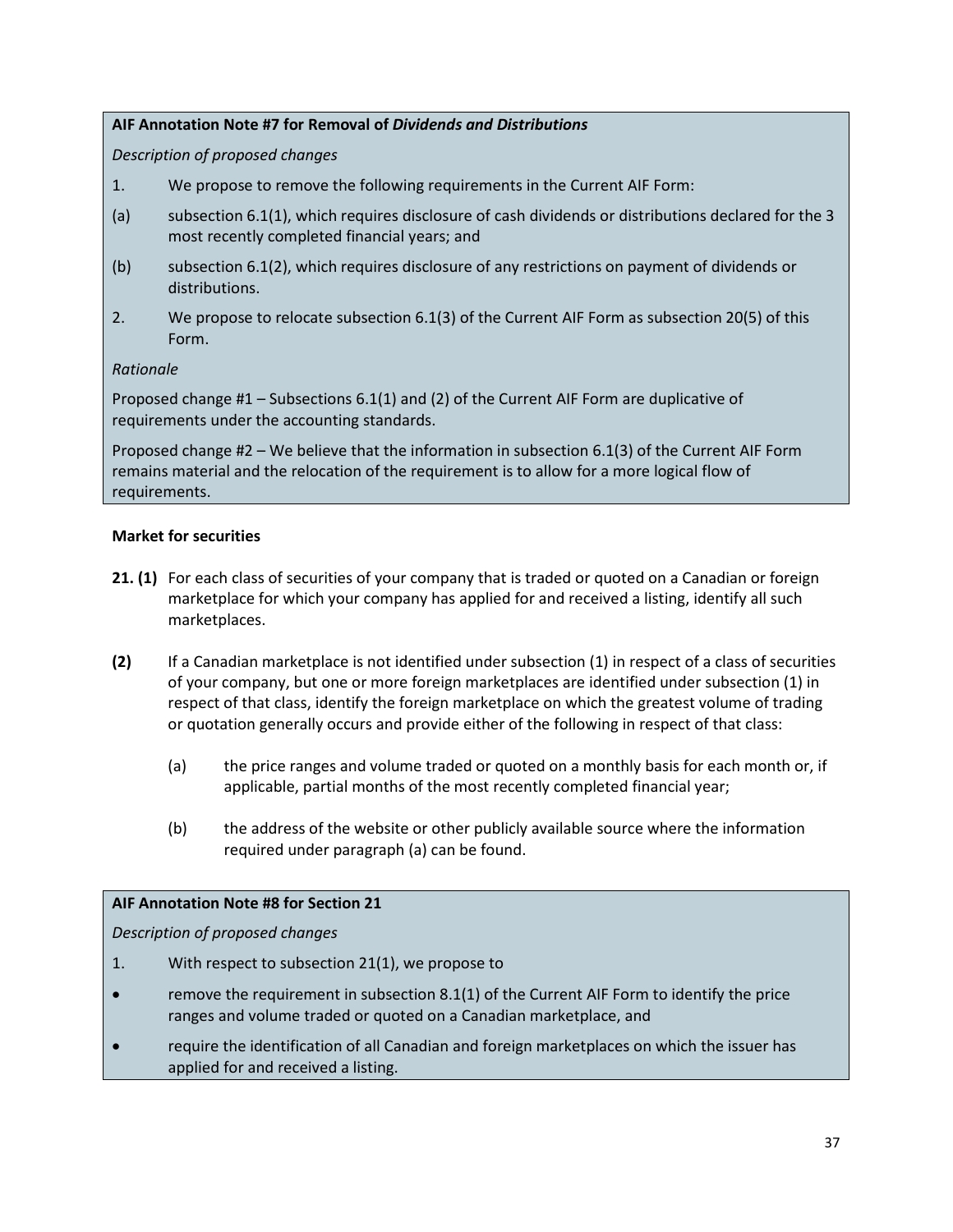- 2. With respect to subsection 21(2), we propose to revise the requirements in subsections 8.1(2) and 8.1(3) of the Current AIF Form so that disclosure is only required if a Canadian marketplace is not identified in respect of a class of securities and the issuer has applied for and received a listing on a foreign marketplace.
- 3. We propose to add paragraph 21(2)(b) so that if information required under paragraph 21(2)(a) is available through a publicly available source, the issuer can identify that source instead.

# *Rationale*

Proposed change #1 –

- Investors would be able to locate the pricing and trading volume information easily from the Canadian marketplaces themselves.
- Issuers are able to easily identify Canadian and foreign marketplaces on which the issuer has applied for and received a listing and this information may be beneficial for investors to determine where they can trade securities of the issuer.

Proposed change #2 - We are of the view that an issuer should not be required to include disclosure for marketplaces where it has not taken formal steps to list its securities, particularly where the issuer is unaware its securities might be traded or quoted on such marketplaces.

Proposed change # 3 - If an issuer identifies the publicly available source, investors would be able to access this information themselves.

# **AIF Annotation Note #9 for Removal of** *Prior Sales*

*Description of proposed change*

We propose to remove section 8.2 *Prior Sales* of the Current AIF Form, which requires disclosure of prior sales of securities of the issuer during the most recently completed financial year.

### *Rationale*

This information is typically available in other disclosure made by the issuer, such as the MD&A or publicly available Form 45-106F1 *Report of Exempt Distribution*, where the issuer has filed such forms in connection with private placements.

### **Escrowed securities and securities subject to contractual restriction on transfer**

**22. (1)** State, in substantially the following tabular form, the number of securities of each class of your company held, to your company's knowledge, in escrow or that are subject to a contractual restriction on transfer, and the percentage that number represents of the outstanding securities of that class for your company's most recently completed financial year.

| Designation of class | Number of securities held in        | Percentage of class |
|----------------------|-------------------------------------|---------------------|
|                      | escrow or that are subject to a     |                     |
|                      | contractual restriction on transfer |                     |
|                      |                                     |                     |

# **ESCROWED SECURITIES AND SECURITIES SUBJECT TO CONTRACTUAL RESTRICTION ON TRANSFER**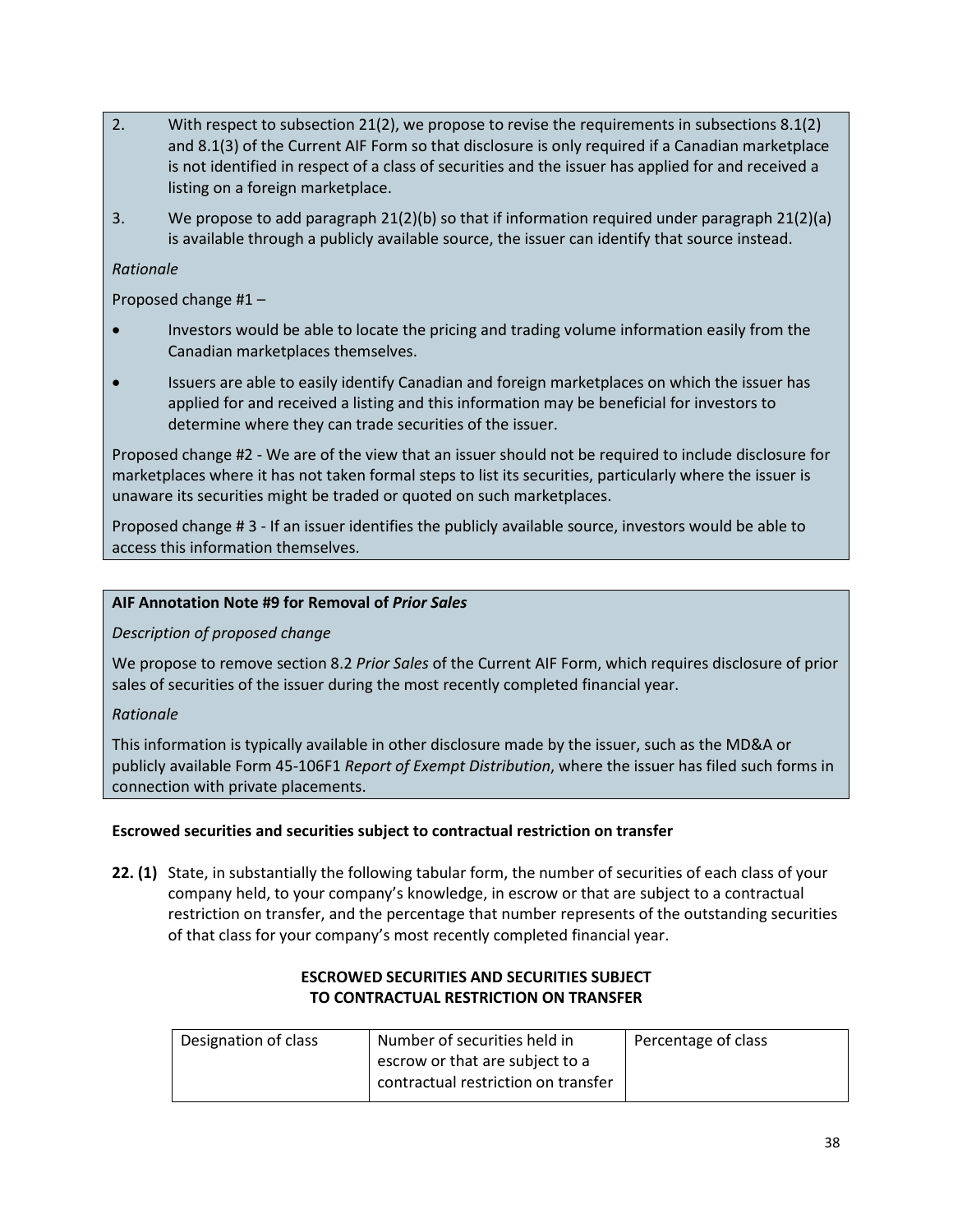**(2)** In a note to the table, disclose the name of the depository, if any, and the date of and conditions governing the release of the securities from escrow or the date the contractual restriction on transfer ends, as applicable.

## *INSTRUCTIONS*

- *(1) For the purposes of this section, "escrow" includes securities subject to a pooling agreement.*
- *(2) For the purposes of this section, information in respect of securities subject to contractual restrictions on transfer as a result of pledges made to lenders is not required to be disclosed.*

### **Directors and executive officers – general**

- **23. (1)** List the name, province or state, and country of residence of each director and executive officer of your company and indicate their respective positions and offices held with your company and their respective principal occupations during the 5 years before the date of the AIF.
- **(2)** State the period or periods during which each director has served as a director and when his or her term of office will expire.
- **(3)** State the number and percentage of securities of each class of voting securities of your company or any of its subsidiaries beneficially owned, or controlled or directed, directly or indirectly, by all directors and executive officers of your company as a group.
- **(4)** Identify the members of each committee of the board.
- **(5)** If the principal occupation of a director or executive officer of your company is acting as an officer of a person or company other than your company, disclose that fact and state the principal business of the person or company.

### *INSTRUCTION*

*For the purposes of subsection (3), securities of subsidiaries of your company that are beneficially owned, or controlled or directed, directly or indirectly, by directors or executive officers through ownership, or control or direction, directly or indirectly, over securities of your company, are not required to be included.* 

### **Cease trade orders, bankruptcies, penalties or sanctions**

- **24. (1)** If a director or executive officer of your company is, as at the date of the AIF, or was within 10 years before the date of the AIF, a director, chief executive officer or chief financial officer of any company (including, for greater certainty, your company) that was subject to any of the following, state that fact and describe the basis on which the order was made and whether the order is still in effect:
	- (a) an order that was issued while the director or executive officer was acting in the capacity as director, chief executive officer or chief financial officer;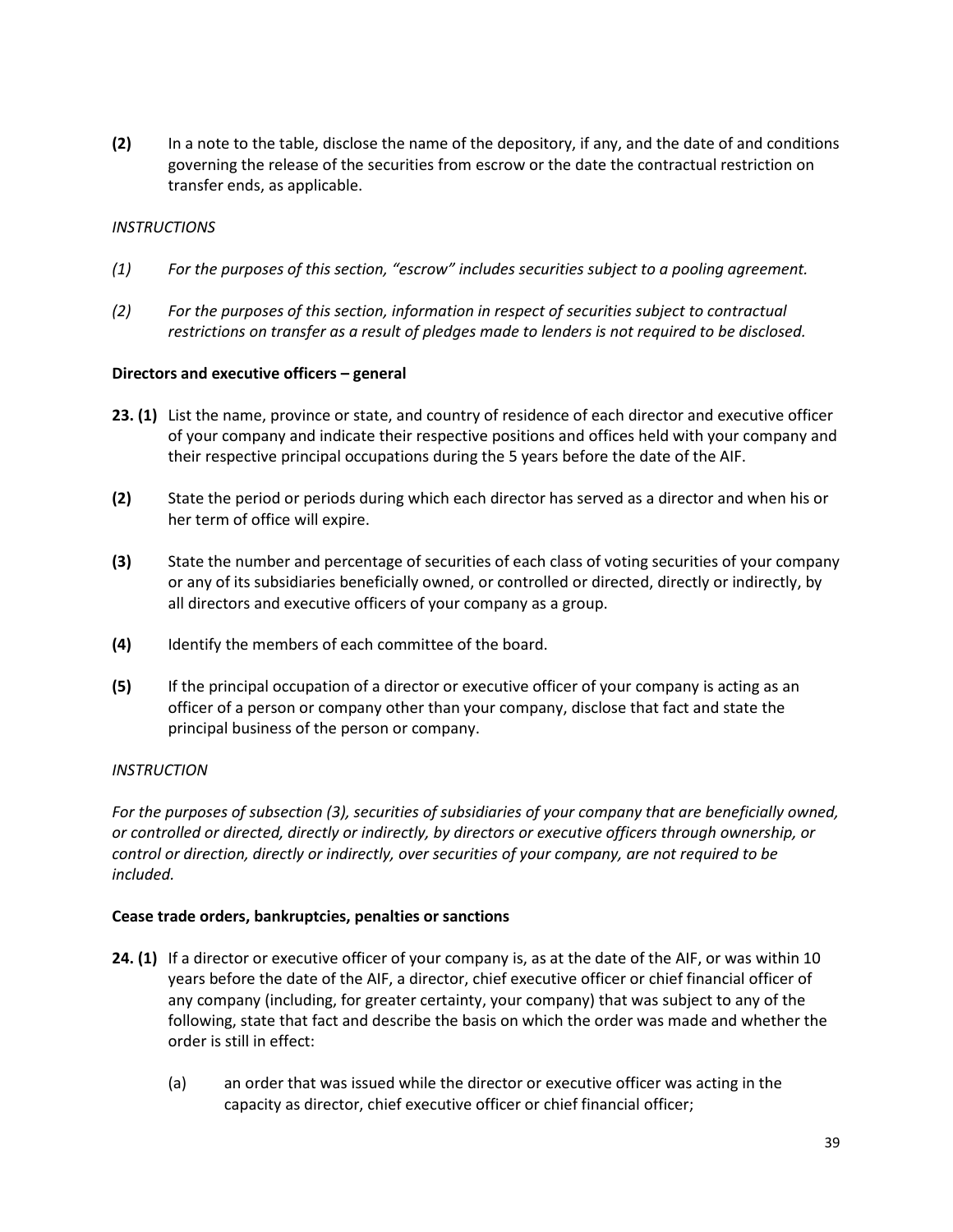- (b) an order that was issued after the director or executive officer ceased to be a director, chief executive officer or chief financial officer and which resulted from an event that occurred while that person was acting in the capacity as director, chief executive officer or chief financial officer.
- **(2)** For the purposes of subsection (1), "order" means any of the following:
	- (a) a cease trade order;
	- (b) an order similar to a cease trade order;
	- (c) an order that denied the relevant company access to any exemption under securities legislation, that was in effect for a period of more than 30 consecutive days.
- **(3)** State if any of the following apply to a director or executive officer of your company, or a shareholder holding a sufficient number of securities of your company to affect materially the control of your company:
	- (a) the person is, as at the date of the AIF, or has been within the 10 years before the date of the AIF, a director or executive officer of any company (including, for greater certainty, your company) that, while that person was acting in that capacity, or within a year of that person ceasing to act in that capacity, became bankrupt, made a proposal under any legislation relating to bankruptcy or insolvency or was subject to or instituted any proceedings, arrangement or compromise with creditors or had a receiver, receiver manager or trustee appointed to hold its assets;
	- (b) the person or company has, within the 10 years before the date of the AIF, become bankrupt, made a proposal under any legislation relating to bankruptcy or insolvency, or become subject to or instituted any proceedings, arrangement or compromise with creditors, or had a receiver, receiver manager or trustee appointed to hold the assets of the director, executive officer or shareholder.
- **(4)** Describe the penalties or sanctions imposed and the grounds on which they were imposed, or the terms of the settlement agreement and the circumstances that gave rise to the settlement agreement, if a director or executive officer of your company, or a shareholder holding a sufficient number of securities of your company to affect materially the control of your company, has been subject to any:
	- (a) penalties or sanctions imposed by a court relating to securities legislation or by a securities regulatory authority or has, within the 10 years before the date of the AIF, entered into a settlement agreement with a securities regulatory authority and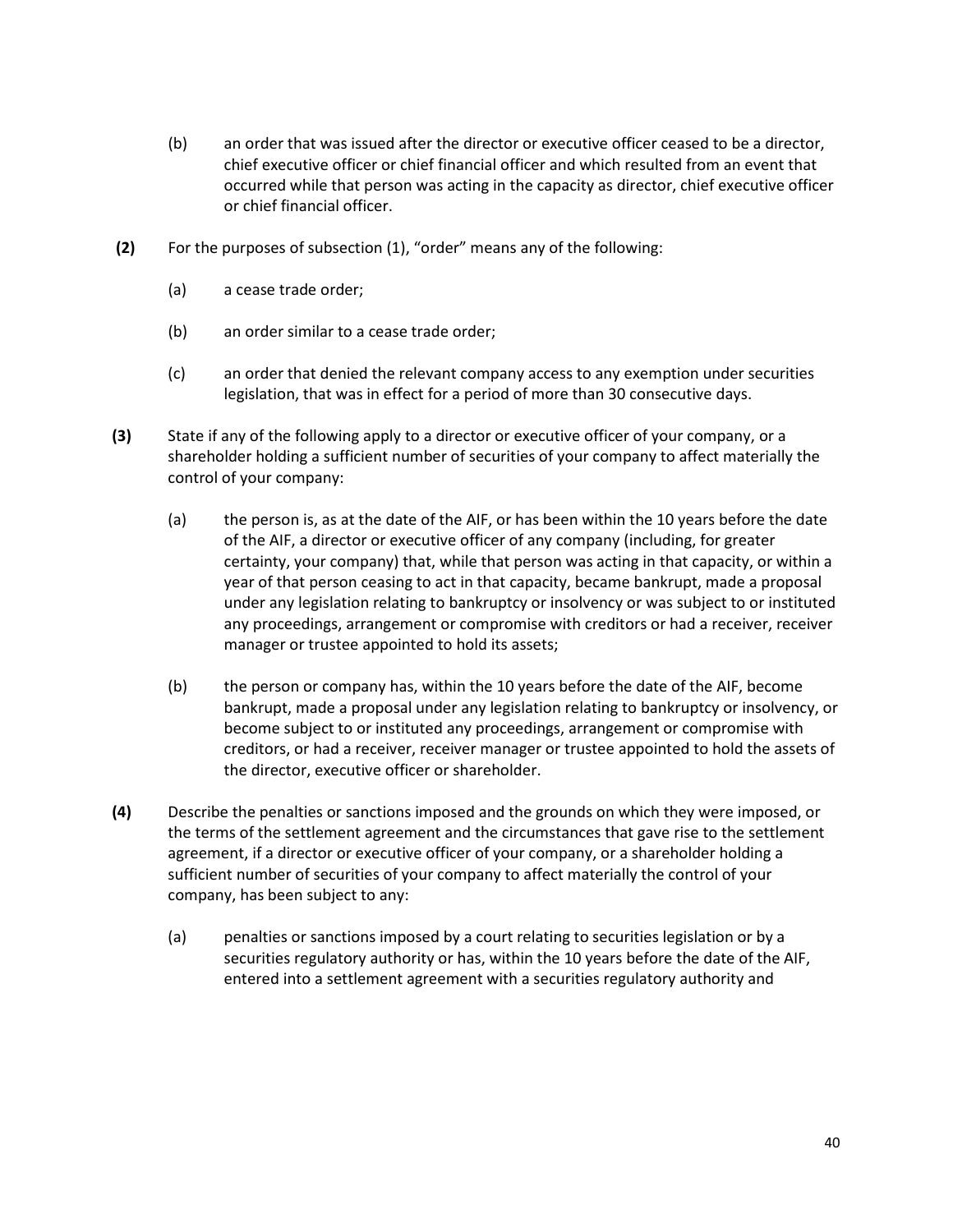# **AIF Annotation Note #10 for Paragraph 24(4)(a)**

## *Description of proposed change*

We propose to revise paragraph 10.2(2)(a) of the Current AIF Form and delete subsection 10.2(3) of the Current AIF Form in order to reduce the look back relating to the requirement to disclose any settlement agreements entered into with a securities regulatory authority by directors, officers or significant shareholders to a 10-year period.

# *Rationale*

We are of the view that the cost of disclosing settlement agreements entered into with a securities regulatory authority by directors, officers or significant shareholders which dates back more than 10 years may outweigh the benefits investors will obtain from the information.

(b) other penalties or sanctions imposed by a court or regulatory body that would likely be considered material to a reasonable investor in making an investment decision.

### *INSTRUCTIONS*

- *(1) Your company must disclose all individual cease trade orders and bankruptcies required under subsections (1) and (3), and all penalties, sanctions and settlement agreements required under paragraph (4)(a), because they are material.*
- *(2) The disclosure required under subsections (1), (3) and (4) also applies to any personal holding companies of any of the persons referred to in subsections (1), (3) and (4).*
- *(3) A management cease trade order which applies to directors or executive officers of a company is an "order" for the purposes of paragraph (1)(a) and must be disclosed, whether or not the director, chief executive officer or chief financial officer was named in the order.*
- *(4) Paragraph (1)(a) applies only if the director or executive officer was a director, chief executive officer or chief financial officer when the order was issued against the company. Your company is not required to provide disclosure if the director or executive officer became a director, chief executive officer or chief financial officer after the order was issued.*
- *(5) A late filing fee, such as a filing fee that applies to the late filing of an insider report, is not considered to be a "penalty or sanction".*

### **Promoters**

- **25.** For a person or company that has been, within the 2 most recently completed financial years or during the current financial year, a promoter of your company or of a subsidiary of your company, state
	- (a) the person or company's name, and
	- (b) the number and percentage of each class of voting securities and equity securities of your company or any of its subsidiaries beneficially owned, or controlled or directed, directly or indirectly.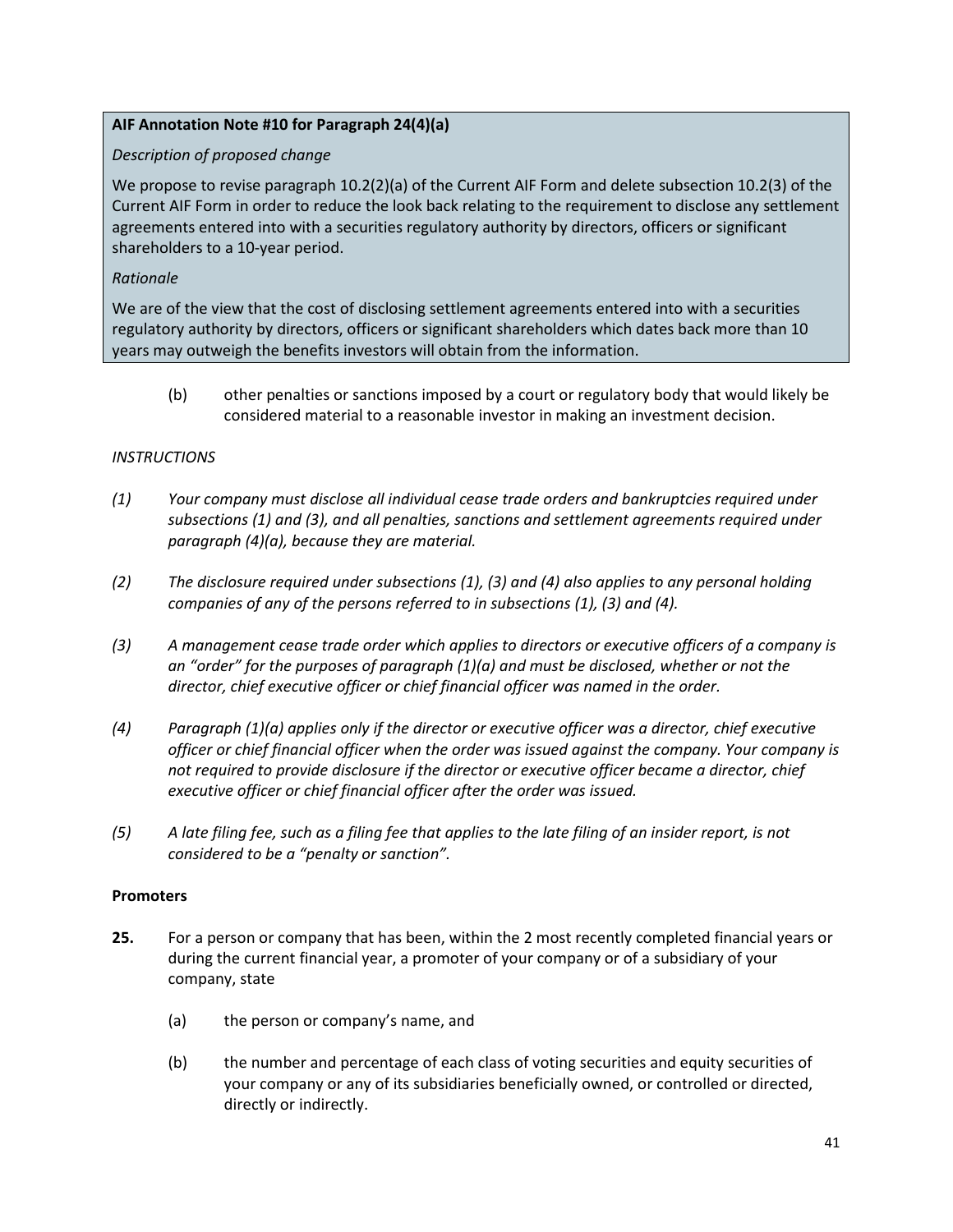## **Legal proceedings**

- **26. (1)** Describe any legal proceedings your company is or was a party to, or that any of its property is or was the subject of, during your company's most recently completed financial year.
- **(2)** Describe any such legal proceedings your company knows to be contemplated.
- **(3)** For each proceeding described under subsections (1) and (2), include the name of the court or agency, the date instituted, the principal parties to the proceeding, the nature of the claim, the amount claimed, if any, whether the proceeding is being contested, and the present status of the proceeding.

### *INSTRUCTION*

*Your company is not required to include information with respect to any proceeding that involves a claim for damages if the amount involved, exclusive of interest and costs, does not exceed 10% of the current assets of your company. However, if any proceeding presents in large degree the same legal and factual issues as other proceedings pending or known to be contemplated, your company must include the amount involved in the other proceedings in computing the percentage.*

# **Regulatory actions**

- **27.** Describe any
	- (a) penalties or sanctions imposed against your company by a court relating to securities legislation or by a securities regulatory authority during your financial year,
	- (b) other penalties or sanctions imposed by a court or regulatory body against your company, and
	- (c) settlement agreements your company entered into before a court relating to securities legislation or with a securities regulatory authority during your financial year.

### *INSTRUCTIONS*

- *(1) Your company must disclose all penalties, sanctions and settlement agreements required under paragraphs (a) and (c), because they are material.*
- *(2) A late filing fee, such as a filing fee that applies to the late filing of an insider report, is not considered to be a "penalty or sanction".*

### **Interest of management, promoters and others in transactions and other conflicts of interest**

**28. (1)** Describe, and state the approximate amount of, any interest, direct or indirect, of any of the following persons or companies in any transaction within the 3 most recently completed financial years or during the current financial year that has affected or is reasonably expected to affect your company: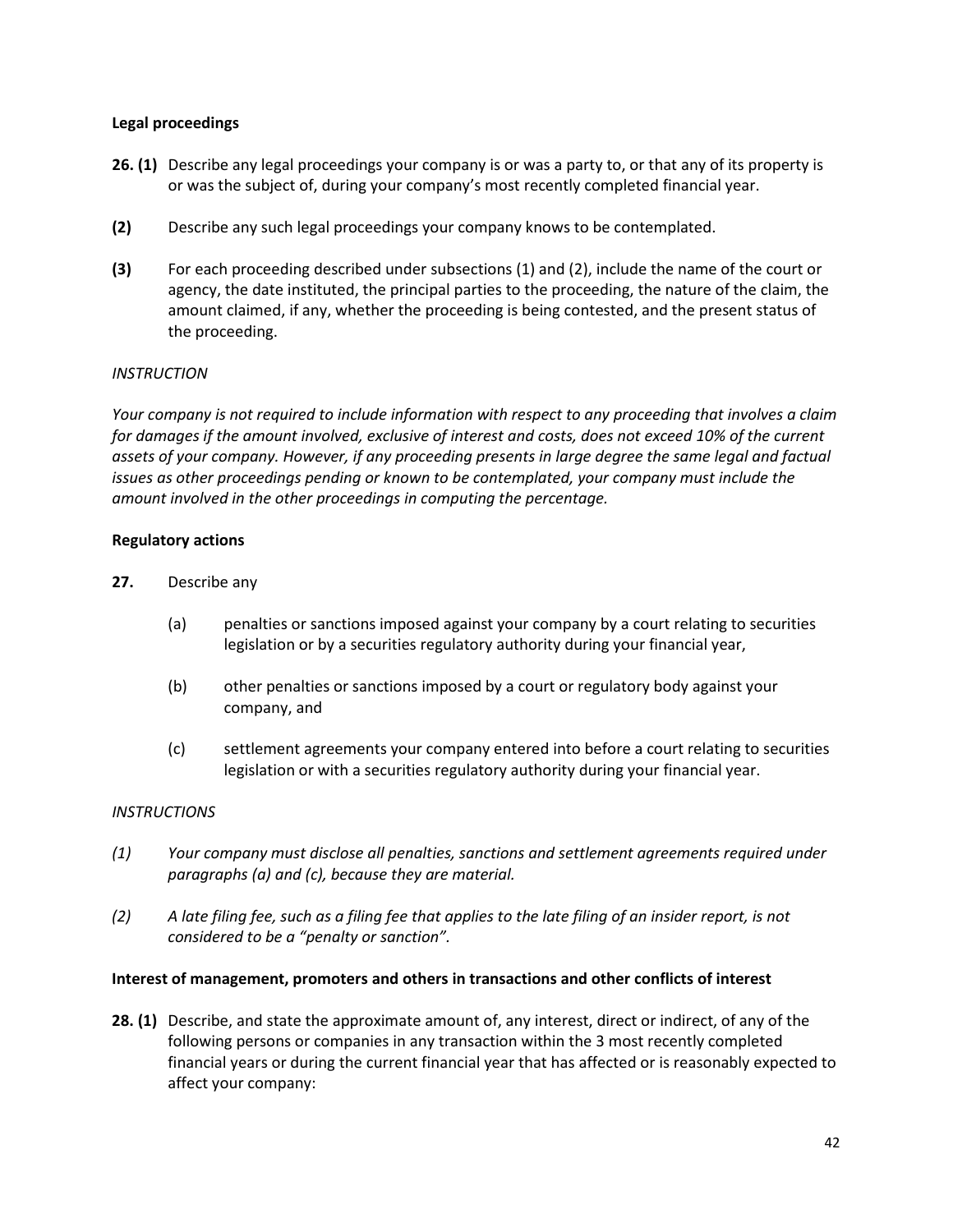- (a) a director or executive officer of your company;
- (b) a person or company that beneficially owns, or controls or directs, directly or indirectly, more than 10 % of any class or series of your outstanding voting securities;
- (c) an associate or affiliate of any of the persons or companies referred to in paragraph (a) or (b).
- **(2)** For any transaction identified under subsection (1), provide a brief description of the transaction that includes the name of each person or company whose interest in the transaction is described and the nature of the relationship to your company.
- **(3)** For any transaction identified under subsection (1) involving the purchase or sale of assets by or to your company or a subsidiary of your company, state the cost of the assets to the purchaser, and the cost of the assets to the seller if acquired by the seller within 3 years before the transaction.
- **(4)** Unless disclosed under subsection (1), disclose particulars of existing or potential conflicts of interest between your company or a subsidiary of your company and any director or officer of your company or of a subsidiary of your company.
- **(5)** For each promoter identified under section 25, state the following:
	- (a) the nature and amount of anything of value, including, for greater certainty, money, property, contracts, options or rights of any kind received or to be received by the promoter directly or indirectly from your company or from a subsidiary of your company, and the nature and amount of any assets, services or other consideration received or to be received by your company or a subsidiary of your company in return;
	- (b) for an asset acquired within the 2 most recently completed financial years or during the current financial year, or an asset to be acquired, by your company or by a subsidiary of your company from a promoter
		- (i) the consideration paid or to be paid for the asset and the method by which the consideration has been or will be determined,
		- (ii) the person or company making the determination referred to in subparagraph (i) and the person or company's relationship with your company, the promoter, or an associate or affiliate of your company or of the promoter, and
		- (iii) the date at which the asset was acquired by the promoter and the cost of the asset to the promoter.

### *INSTRUCTIONS*

*(1) For purposes of subsection (1), the materiality of the interest is to be determined in light of all the circumstances of the particular case, including, for greater certainty, the amount and the*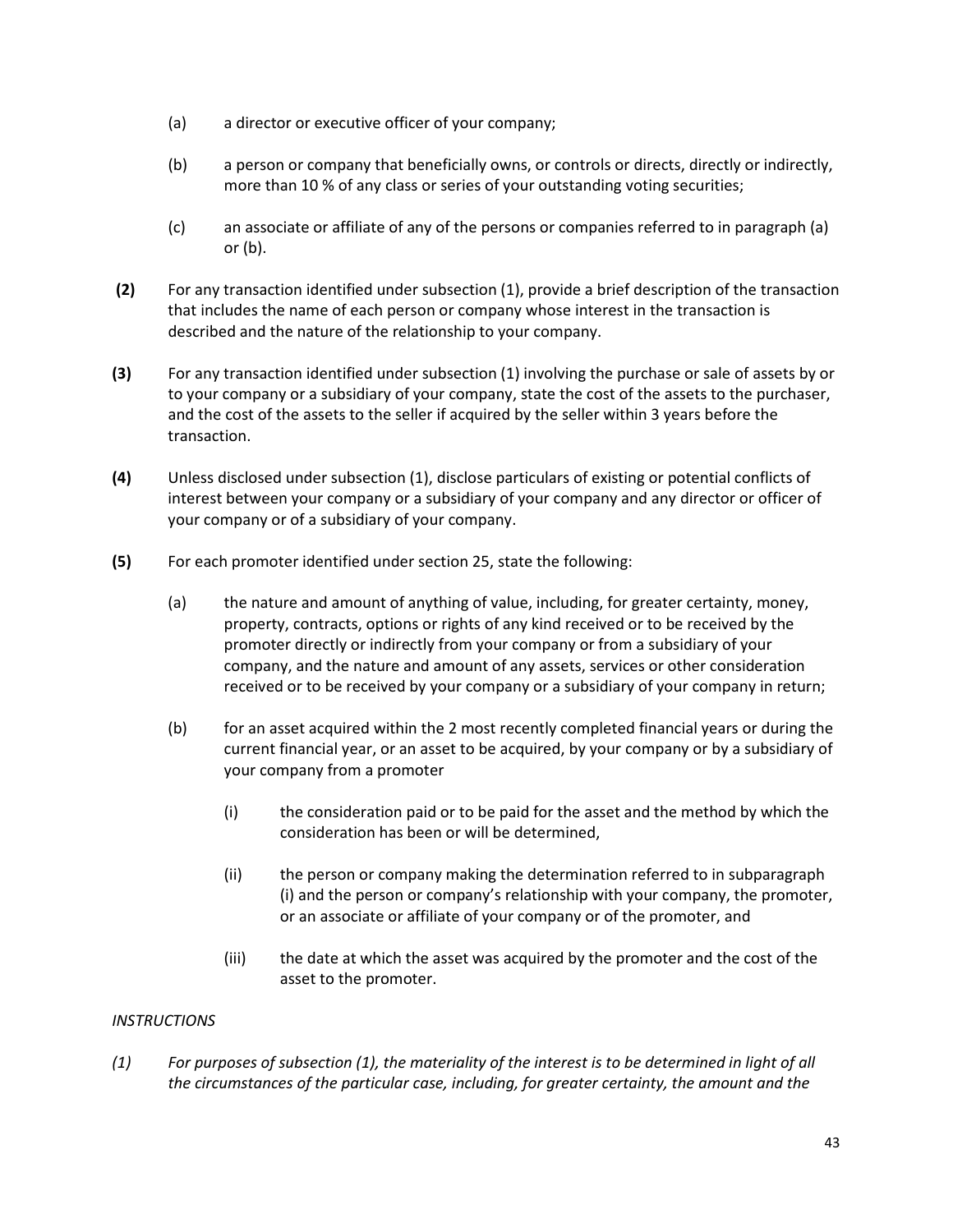*percentage of the interest, the relationship of the parties to the transaction with each other and the value of the transaction*.

- *(2) Section 28 does not apply to any interest arising from the ownership of securities of your company if the securityholder receives no extra or special benefit or advantage not shared on an equal basis by all other holders of the same class of securities or all other holders of the same class of securities who are resident in Canada.*
- *(3) Your company is not required to include information under this section for a transaction if any of the following apply:*
	- *(a) the rates or charges involved in the transaction are fixed by law or determined by competitive bids;*
	- *(b) the interest of a specified person or company in the transaction is solely that of a director of another company that is a party to the transaction;*
	- *(c) the transaction involves services as a bank or other depository of funds, a transfer agent, registrar, trustee under a trust indenture or other similar services;*
	- *(d) the transaction does not involve remuneration for services and the interest of the specified person or company arose from the beneficial ownership, for greater certainty, direct or indirect, of less than 10% of any class of equity securities of another company that is party to the transaction and the transaction is in the ordinary course of business of your company or your company's subsidiaries.*
- *(4) For the purposes of subsection (2), your company must describe all transactions not excluded by instruction (3) that involve remuneration (including, for greater certainty, an issuance of securities), directly or indirectly, to any of the specified persons or companies for services in any capacity unless the interest of the person or company arises solely from the beneficial ownership, for greater certainty, direct or indirect, of less than 10% of any class of equity securities of another company furnishing the services to your company or your company's subsidiaries.*

### **AIF Annotation Note #11 for Section 28**

*Description of proposed change*

We propose to combine the following sections of the Current AIF Form into one section:

- section 10.3 *Conflicts of Interest*
- section 11.1 *Promoters*
- section 13.1 *Interest of Management and Others in Material Transactions* and instruction (iii) to section 13.1

#### *Rationale*

This is to address, on a centralized basis, all relevant actual or potential self-dealing and conflict matters involving the issuer, its management, its promoters and others.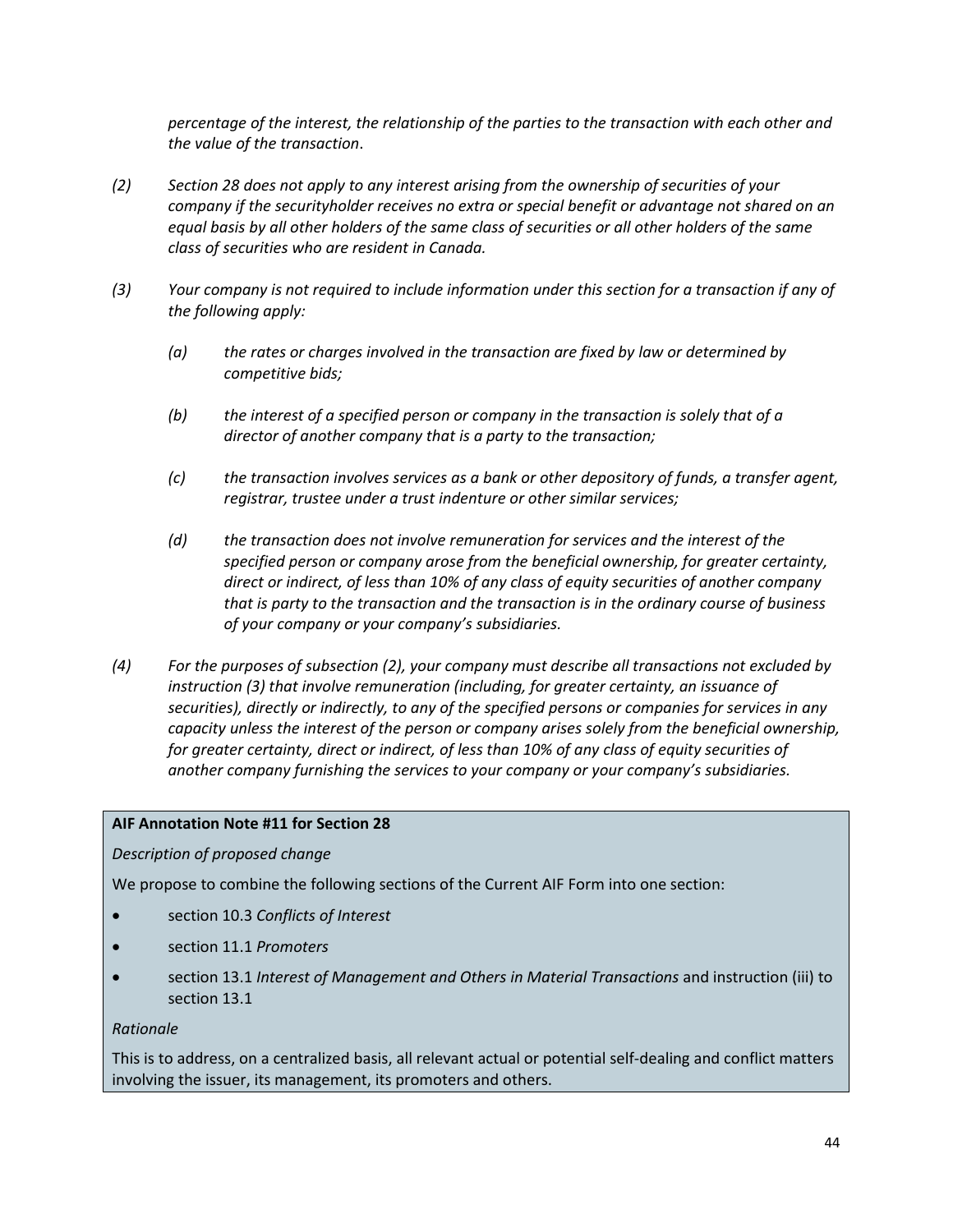# **AIF Annotation Note #12 for Removal of** *Transfer Agents and Registrars*

# *Description of proposed change*

We propose to remove Item 14 *Transfer Agents and Registrars* of the Current AIF Form, which requires disclosure of the issuer's transfer agents, registrars and the location of the registers of transfers.

## *Rationale*

This information is already required to be disclosed in each issuer's SEDAR profile. We also note that transfer agent and share registry services are almost always provided by one entity (i.e., the "transfer agent").

# **Material contracts**

**29. (1)** Give particulars of the following:

- (a) any material contract required to be filed under section 12.2 of the National Instrument 51-102 *Continuous Disclosure Obligations* at the time this AIF is filed, as required under section 12.3 of that Instrument;
- (b) any material contract that would be required to be filed under section 12.2 of the National Instrument 51-102 *Continuous Disclosure Obligations* at the time this AIF is filed, as required under section 12.3 of that Instrument, but for the fact that it was previously filed.
- **(2)** Present a complete list of all contracts for which particulars must be given in accordance with this section, indicating where the particulars are disclosed.

# *INSTRUCTIONS*

*(1) Your company must give particulars of any material contract that was entered into within the last financial year or before the last financial year if the contract is still in effect, and that is required to be filed under section 12.2 of National Instrument 51-102 Continuous Disclosure Obligations or would be required to be filed under section 12.2 of that Instrument but for the fact that it was previously filed. For the purposes of paragraph (1)(b), if those particulars have been provided in one of your company's prior AIFs or prospectuses and remain current, your company may incorporate by reference that previous disclosure to satisfy this requirement.*

# **AIF Annotation Note #13 for Instruction (1) to Section 29**

### *Description of proposed change*

We propose to add the last sentence of this instruction so that issuers can incorporate by reference material contract particulars if they have been provided in a previous AIF or prospectus of the issuer and such disclosure remains current.

# *Rationale*

This would reduce burden as issuers would not have to repeat information that is already disclosed elsewhere.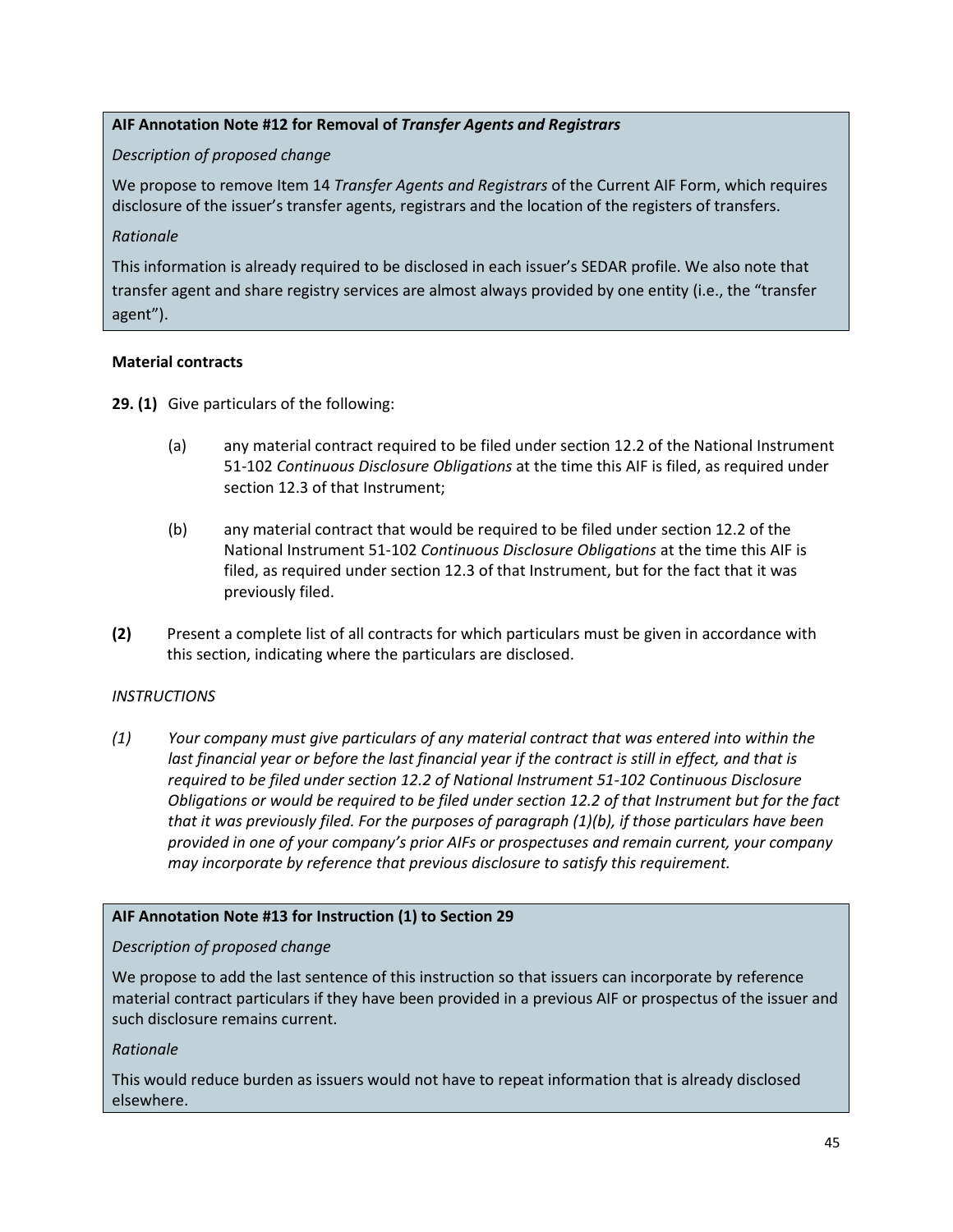*(2) Particulars of contracts must include the dates of, parties to, consideration provided for in, and general nature and terms of, the contracts.* 

## **Interests of experts**

- **30. (1)** Name each person or company
	- (a) who is named as having prepared or certified a report, valuation, statement or opinion described or included in a filing, or referred to in a filing, made under National Instrument 51-102 *Continuous Disclosure Obligations* by your company during, or relating to, your company's most recently completed financial year, and
	- (b) whose profession or business gives authority to the report, valuation, statement or opinion made by the person or company.
- **(2)** Disclose all of the following registered or beneficial interests, for greater certainty, direct or indirect, in any securities or other property of your company or of one of your associates or affiliates:
	- (a) registered or beneficial interests held by an expert named under subsection (1) and, if the expert is not an individual, by the designated professionals of that expert, when that expert prepared the report, valuation, statement or opinion referred to in paragraph  $(1)(a);$
	- (b) registered or beneficial interests received by an expert named under subsection (1) and, if the expert is not an individual, by the designated professionals of that expert, after the time specified in paragraph (2)(a);
	- (c) registered or beneficial interests to be received by an expert named under subsection (1) and, if the expert is not an individual, by the designated professionals of that expert.
- **(3)** If a person or a director, officer or employee of a person or company referred to in subsection (2) is or is expected to be elected, appointed or employed as a director, officer or employee of your company or of any associate or affiliate of your company, disclose the fact or expectation.

### *INSTRUCTIONS*

- *(1) Subsection (2) does not apply to* 
	- *(a) auditors of a business acquired by your company provided they have not been or will not be appointed as your company's auditor subsequent to the acquisition, and*
	- *(b) your company's predecessor auditors, if any, for periods when they were not your company's auditor.*
- *(2) Subsection (2) does not apply to registered or beneficial interests, for greater certainty, direct or indirect, held through mutual funds.*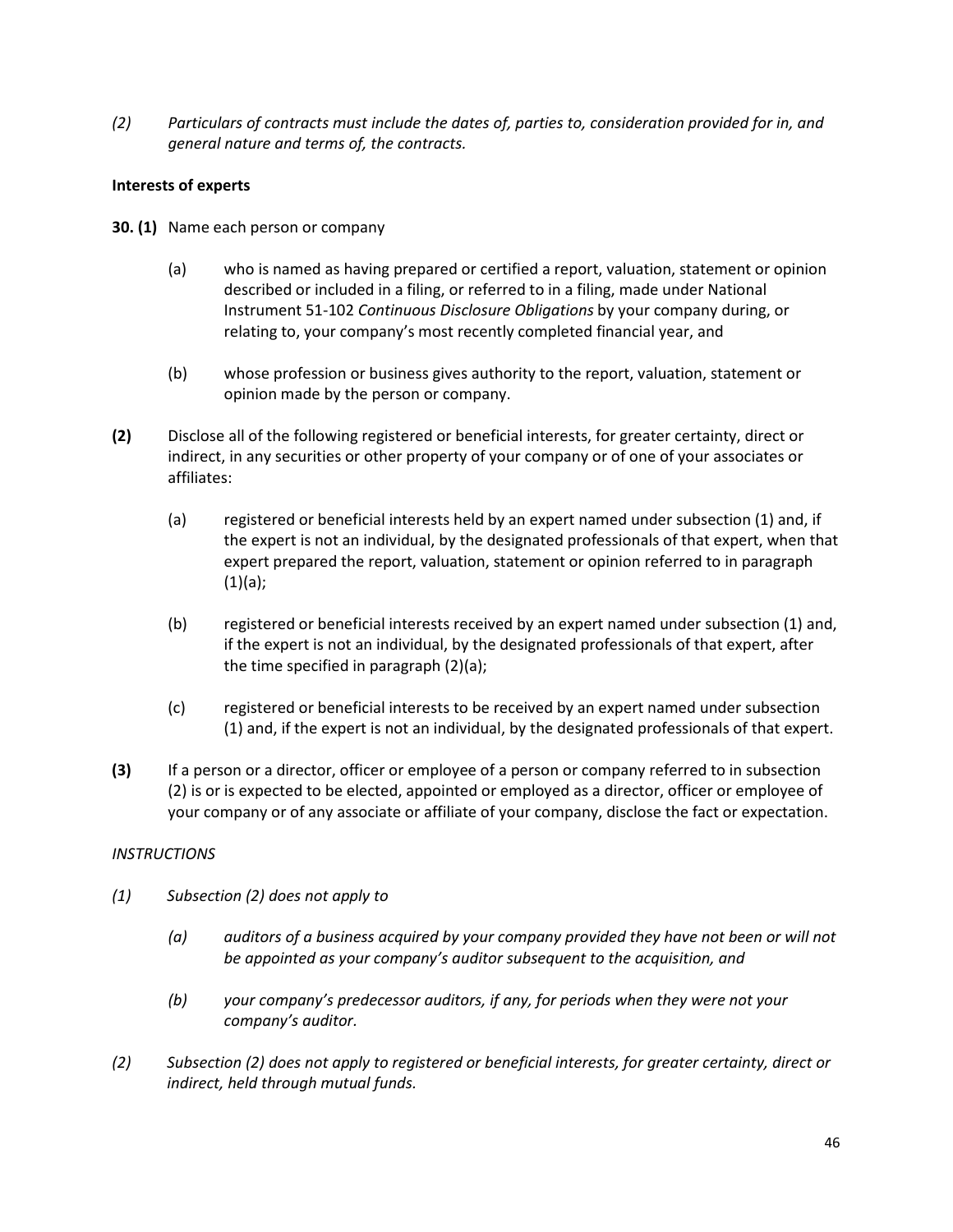- *(3) For the purposes of subsection (2), a "designated professional" means, in relation to an expert named under subsection (1),* 
	- *(a) each partner, employee or consultant of the expert who participated in and who was in a position to directly influence the preparation of the report, valuation, statement or opinion referred to in paragraph (1)(a), and*
	- *(b) each partner, employee or consultant of the expert who was, at any time during the preparation of the report, valuation, statement or opinion referred to in paragraph (1)(a), in a position to directly influence the outcome of the preparation of the report, valuation, statement or opinion, including, for greater certainty,*
		- *(i) any person who recommends the compensation of, or who provides direct supervisory, management or other oversight of, the partner, employee or consultant in the performance of the preparation of the report, valuation, statement or opinion referred to in paragraph (1)(a), including, for greater certainty, those at all successively senior levels through to the expert's chief executive officer,*
		- *(ii) any person who provides consultation regarding technical or industry-specific issues, transactions or events for the preparation of the report, valuation, statement or opinion referred to in paragraph (1)(a), and*
		- *(iii) any person who provides quality control for the preparation of the report, valuation, statement or opinion referred to in paragraph (1)(a).*
- *(4) For the purposes of subsection (2), if the person's or company's interest in the securities represents less than 1% of your company's outstanding securities of the same class, a general statement to that effect is sufficient.*
- *(5) Despite subsection (2), an auditor who is independent in accordance with the auditor's rules of professional conduct in a jurisdiction of Canada or who has performed an audit in accordance with U.S. PCAOB GAAS or U.S. AICPA GAAS is not required to provide the disclosure required under subsection (2) if there is disclosure that the auditor is independent in accordance with the auditor's rules of professional conduct in a jurisdiction of Canada or that the auditor has complied with the SEC's rules on auditor independence.*

# **AIF Annotation Note #14 for Instructions (3), (4) and (5) to Section 30**

### *Description of proposed change*

We propose to relocate subsections 16.2(1.1), 16.2(2) and 16.2(2.1) of the Current AIF Form to instructions  $(3)$ ,  $(4)$  and  $(5)$ .

### *Rationale*

We are of the view that these items are more in the nature of instructions rather than substantive requirements.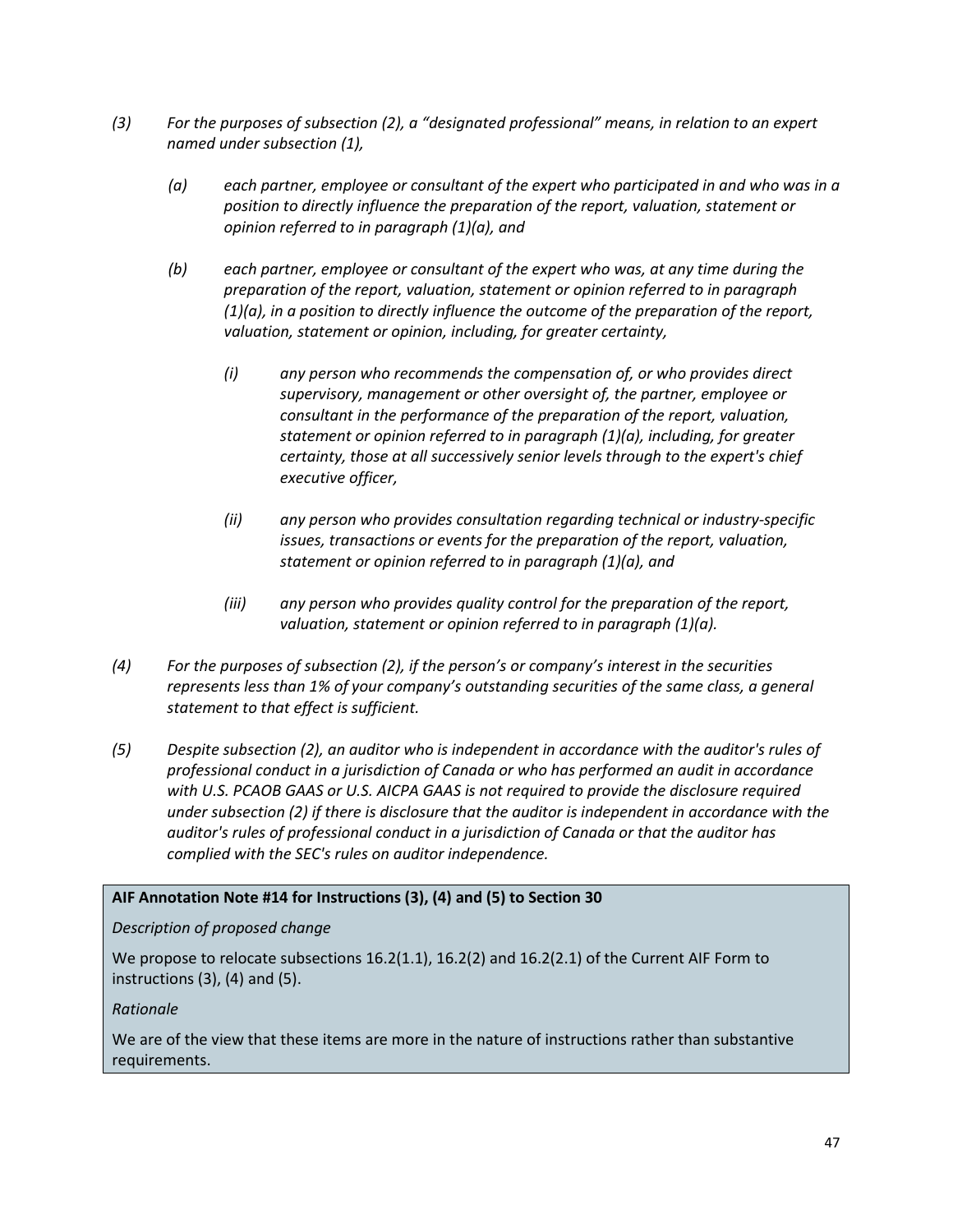## **Additional information**

**31.** If your company is required to distribute a Form 51-102F5 *Information Circular* to any of its securityholders, include a statement that additional information, including, for greater certainty, directors' and officers' remuneration and indebtedness, directors' principal occupation, principal holders of your company's securities and securities authorized for issuance under equity compensation plans, as applicable, is contained in your company's information circular for its most recent annual meeting of securityholders that involved the election of directors.

# *INSTRUCTION*

*If your company is not a venture issuer you must provide additional information in its AIF as set out in Form 52-110F1 Audit Committee Information Required in an Annual Information Form.* 

### **Additional disclosure for companies not sending information circulars**

- **32.** If either of the following applies to your company, disclose in the AIF the information required under Items 6, 7, 9, 10, 12 and 13 of Form 51-102F5 *Information Circular*, as modified below:
	- (a) your company is not required to send a Form 51-102F5 *Information Circular* to any of its securityholders;
	- (b) your company is required to send a Form 51-102F5 *Information Circular* to its securityholders but has not filed such document within the past 12 months of the date of the AIF.

| Form 51-102F5 Reference                                                                   | Modification                                                                                                                                                                                                                                        |
|-------------------------------------------------------------------------------------------|-----------------------------------------------------------------------------------------------------------------------------------------------------------------------------------------------------------------------------------------------------|
| Item 6 - Voting Securities and<br><b>Principal Holders of Voting</b><br><b>Securities</b> | Include the disclosure specified in section 6.1 without regard<br>to the phrase "entitled to be voted at the meeting". Do not<br>include the disclosure specified in sections 6.2, 6.3 and 6.4.<br>Include the disclosure specified in section 6.5. |
| Item 7 – Election of Directors                                                            | Disregard the preamble of section 7.1. Include the disclosure<br>specified in section 7.1 without regard to the word<br>"proposed" throughout. Do not include the disclosure<br>specified in section 7.3.                                           |
| Item 9 – Securities<br>Authorized for Issuance<br>under Equity Compensation<br>Plans      | Disregard subsection 9.1(1).                                                                                                                                                                                                                        |
| Item 10 – Indebtedness of<br>Directors and Executive<br><b>Officers</b>                   | Include the disclosure specified throughout; however, replace<br>the phrase "date of the information circular" with "date of<br>the AIF" throughout. Disregard paragraph 10.3(a).                                                                   |
| Item 12 - Appointment of<br>Auditor                                                       | Name the auditor. If the auditor was first appointed within<br>the last 5 years, state the date when the auditor was first<br>appointed.                                                                                                            |